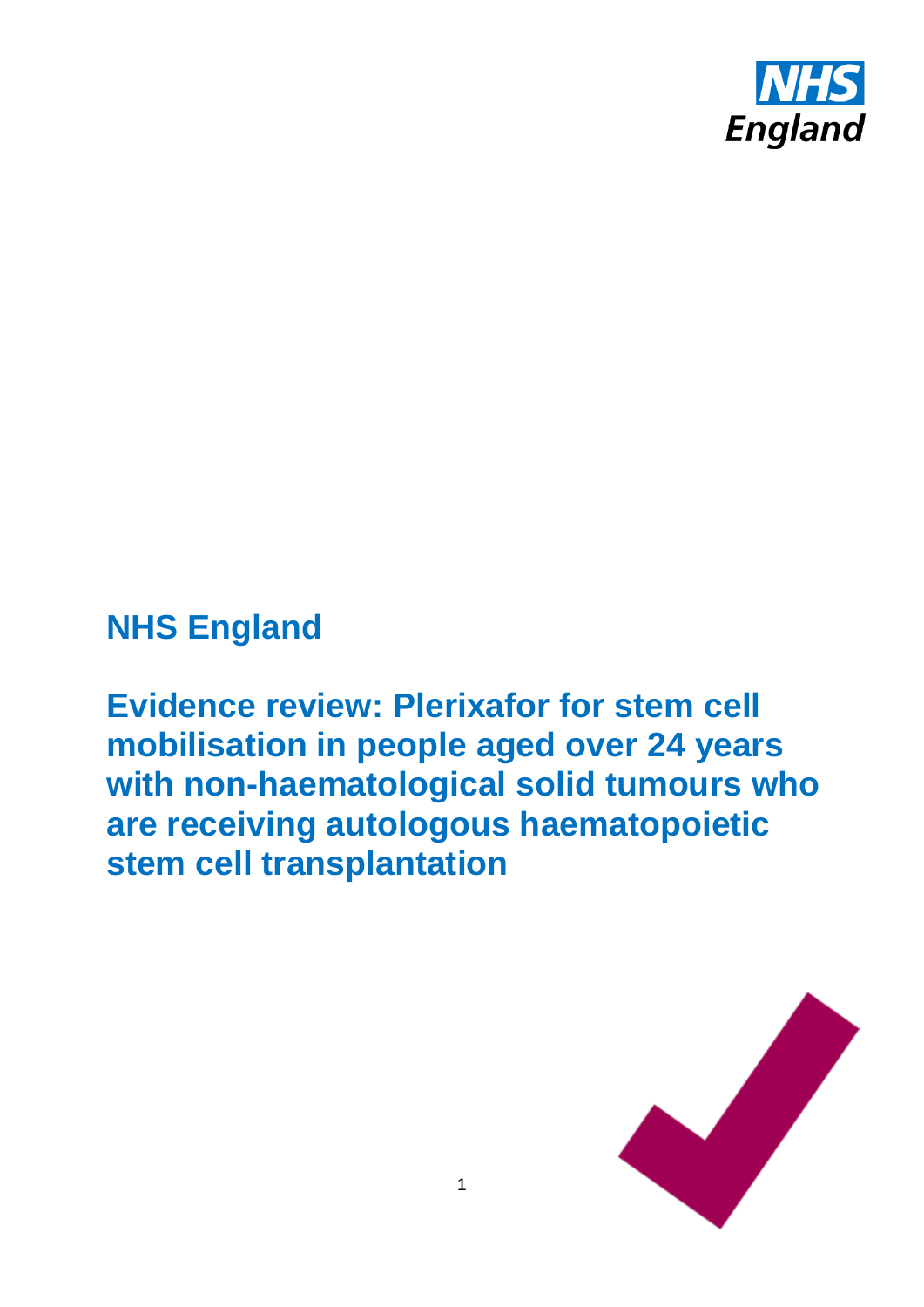# **NHS England**

**Evidence review: Plerixafor for stem cell mobilisation in people aged over 24 years with non-haematological solid tumours who are receiving autologous haematopoietic stem cell transplantation**

First published: June 2020

Updated: Not applicable

Prepared by: The NICE Medicines and Technologies Programme on behalf of NHS England Specialised Commissioning

The content of this evidence review was up-to-date in June 2019. See [summaries of product](http://www.medicines.org.uk/)  [characteristics](http://www.medicines.org.uk/) (SPCs), [British national formulary](https://www.evidence.nhs.uk/formulary/bnf/current) (BNF) or the [MHRA](https://www.gov.uk/government/organisations/medicines-and-healthcare-products-regulatory-agency) or [NICE](http://www.nice.org.uk/) websites for up-to-date information.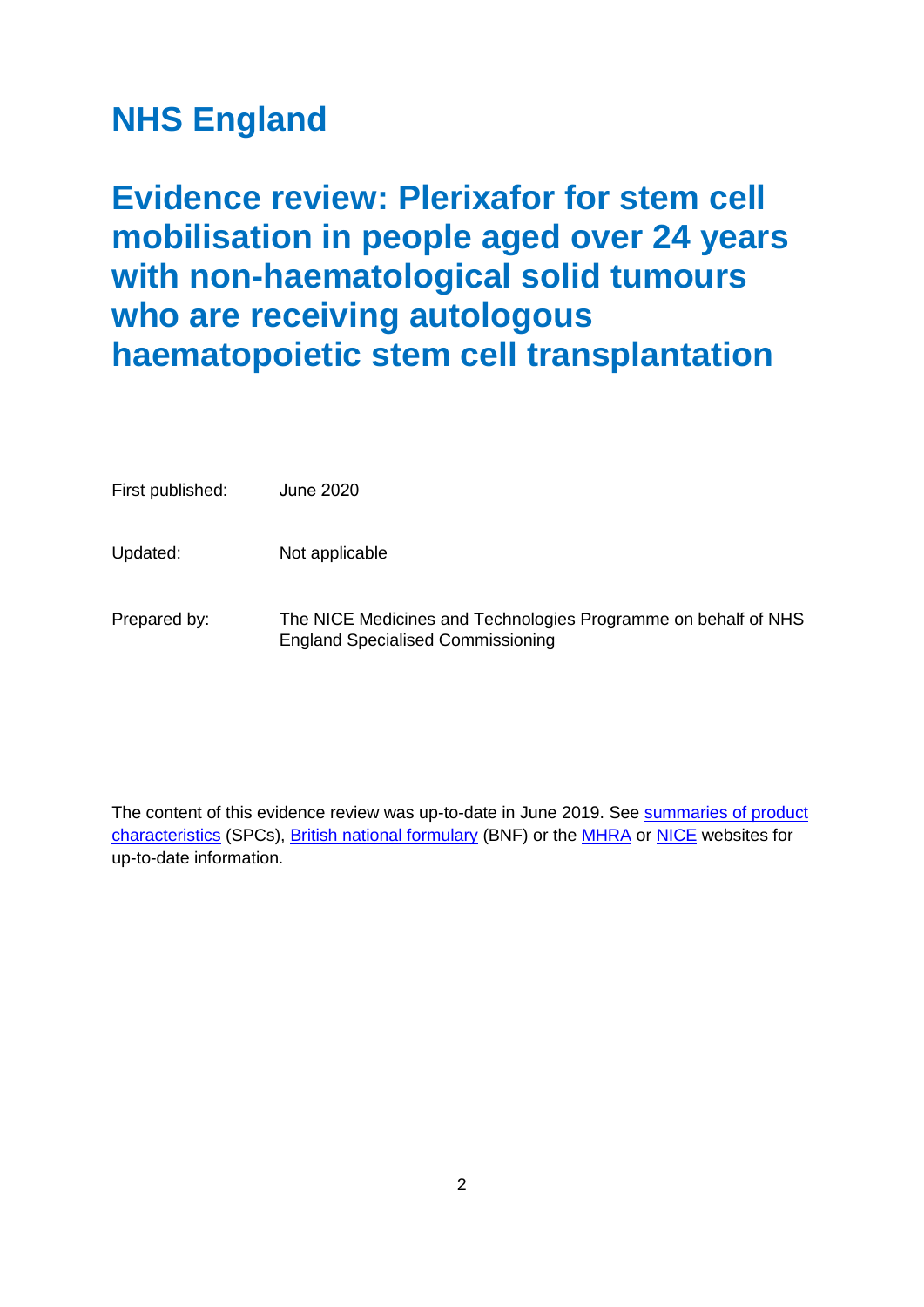# **Key points**

**Regulatory status:** Plerixafor is used to help dislodge or 'mobilise' stem cells from the bone marrow so they can be released into the blood. Using plerixafor for stem cell mobilisation in people aged over 24 years with non-haematological solid tumours who are receiving autologous haematopoietic stem cell transplantation (HSCT) is an 'off-label' use of this medicine. Plerixafor received a marketing authorisation in July 2009 for use in combination with granulocyte-colony stimulating factor (G-CSF) to enhance mobilisation of stem cells for subsequent autologous HSCT in adults with lymphoma and multiple myeloma whose cells mobilise poorly.

#### **Overview**

Autologous HSCT is used to treat various haematological and non-haematological disorders. In autologous transplants, stem cells are removed from a person, stored, and later given back to that same person, rather than using a stem cell donor. Before HSCT is undertaken, 'mobilisation' is needed to dislodge the stem cells from the bone marrow and increase the number of peripheral blood stem cells (PBSC) in the circulating blood flow. The circulating PBSC can then be collected in a procedure called apheresis.

For mobilisation, intravenous chemotherapy and a growth factor (G-CSF) are usually given. However, insufficient cells are collected for autologous transplant in about 10–20% of cases. Plerixafor can be used with G-CSF to increase the amount of PBSC collected. Using plerixafor after unsuccessful PBSC collection is known as **rescue treatment**. Plerixafor has also been used after G-CSF (with or without chemotherapy) in people with a low level of circulating PBSC in the blood on the day of collection. This is known as **pre-emptive treatment**.

NHS England commissions plerixafor for specific haematological cancers (multiple myeloma and lymphoma) in people of any age, and non-haematological solid tumours in people aged 24 years or under. This evidence review considers the effectiveness and safety of plerixafor as a rescue or pre-emptive treatment in stem cell mobilisation for people aged more than 24 years with non-haematological solid tumours who are receiving autologous HSCT. A related evidence review considers plerixafor as a rescue or pre-emptive treatment in stem cell mobilisation for people of any age with haematological tumours (apart from multiple myeloma and lymphoma) or haematological paraneoplastic complications.

This evidence review includes 2 retrospective case series: Horwitz et al. (2012), which studied 21 men with germ cell tumours, and Worel et al. (2012), which studied 33 adults (73%) and children with various non-haematological tumours (mainly germ cell tumours, Ewing sarcomas, Wiscott-Aldrich disease and neuroblastomas).

In the studies, successful mobilisation of cells from the bone marrow was defined as collection of at least 2 million CD34+ cells/kg during treatment with plerixafor plus G-CSF (with or without chemotherapy). CD34+ is the protein expressed on the PBSC that can be detected and measured, allowing the number of stem cells in the blood or the harvest to be counted.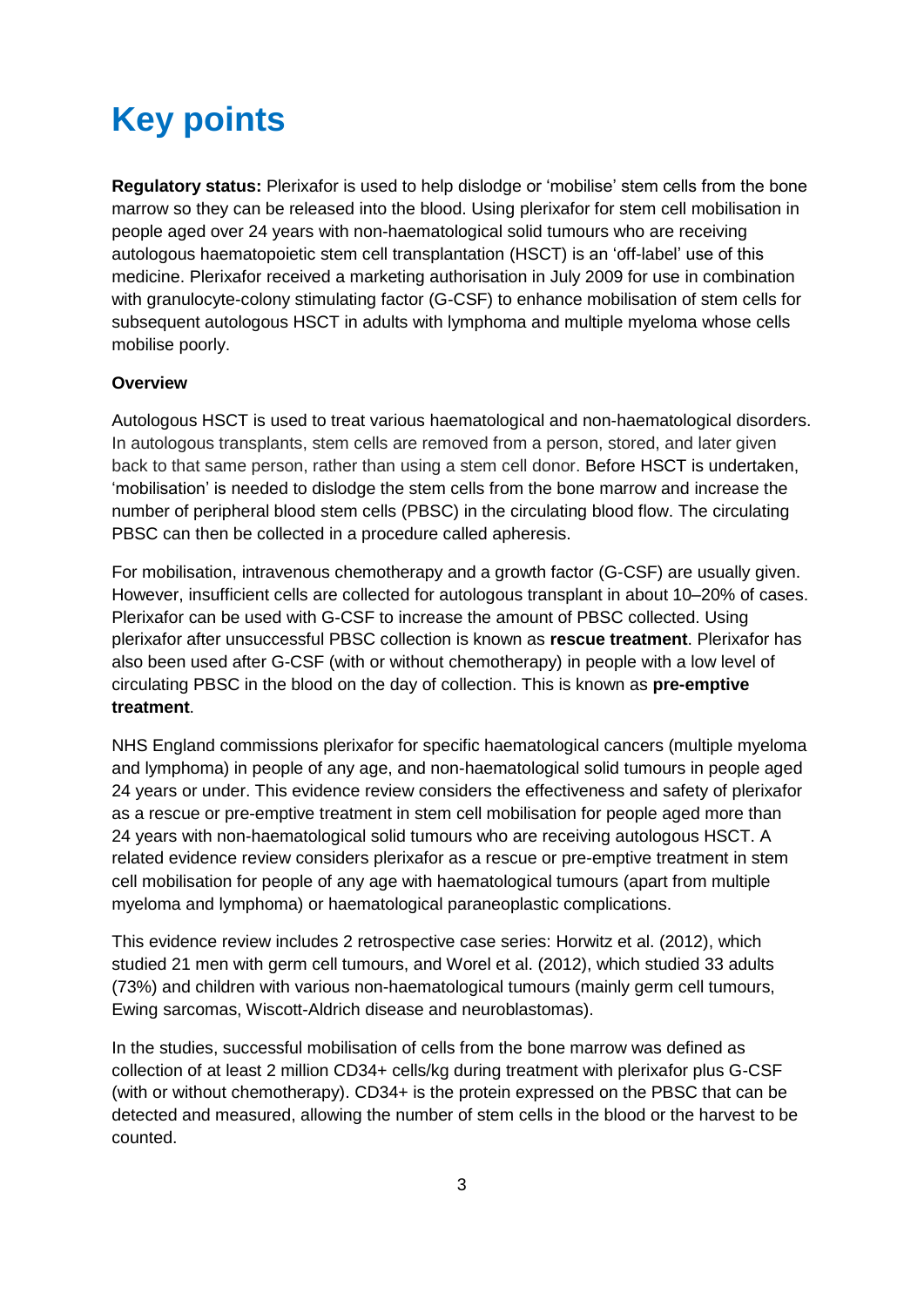In Horwitz et al. (2012), a median of 3.2 million CD34+ cells/kg were collected. At least 2 million CD34+ cells/kg were collected in 17/21 people (81%) in a median of 2 days. In Worel et al. (2012), a median of 4.1 million CD34+ cells/kg were collected. At least 2 million CD34+ cells/kg were collected in 28/33 people (85%) in a median of 2 days.

In Horwitz et al. (2012), of the 17 people from whom at least 2 million CD34+ cells/kg were collected, 14 (82%) subsequently had HSCT (67% of the total study population [14/21]). In the study by Worel et al. (2012), of the 28 people from whom at least 2 million CD34+ cells/kg were collected, 19 (68%) received a transplant (58% of the total study population [19/33]), of whom 7 had germ cell tumours (all adults), 4 had Wiscott-Aldrich disease (all children), 3 had Ewing sarcomas (age unclear), 1 had neuroblastoma (age unclear) and 4 had other non-haematological diseases (all adults).

Neutrophil and platelet engraftment occurred in all people who received plerixafor and HSCT in the studies (in about 11 days for neutrophils and 3 weeks for platelets). Plerixafor was generally well tolerated and adverse effects were mild and consistent with those listed in the plerixafor summary of product characteristics.

The studies included in this evidence review are observational studies, which are subject to bias and confounding and have many limitations affecting their application to clinical practice. Retrospective case series are subject to recall bias and rely on data being recorded accurately, completely and consistently. Both studies were uncontrolled and, as is usual for rare diseases, had relatively small sample sizes. The dosing regimen used in the studies was consistent with the dosing regimen for the licensed indications for plerixafor, and it was used in combination with G-CSF (with or without chemotherapy). The 2 studies included people both under and over 24 years of age.

In conclusion, the observational studies in this evidence review suggest that plerixafor is effective for stem cell mobilisation in a highly selected population of adults (mainly men) with relapsed or refractory germ cell tumours whose stem cells mobilised poorly. Overall, treatment with plerixafor resulted in enough cells for transplant in about 80% of people with solid tumours (mainly germ cell tumours). Plerixafor treatment resulted in autologous HSCT in about two-thirds of people in the studies, and about three-quarters of those who mobilised at least 2 million CD34+ cells/kg.

The evidence for using plerixafor for stem cell mobilisation in adults with other types of solid tumour is poor and likely to be based on single case reports only, which were outside the scope of this evidence review. Across the studies, about 70% of people had rescue treatment and 30% had pre-emptive treatment. However, results were not reported separately for these subgroups. No evidence was found to determine whether plerixafor is cost-effective for stem cell mobilisation in adults with non-haematological solid tumours undergoing autologous HSCT.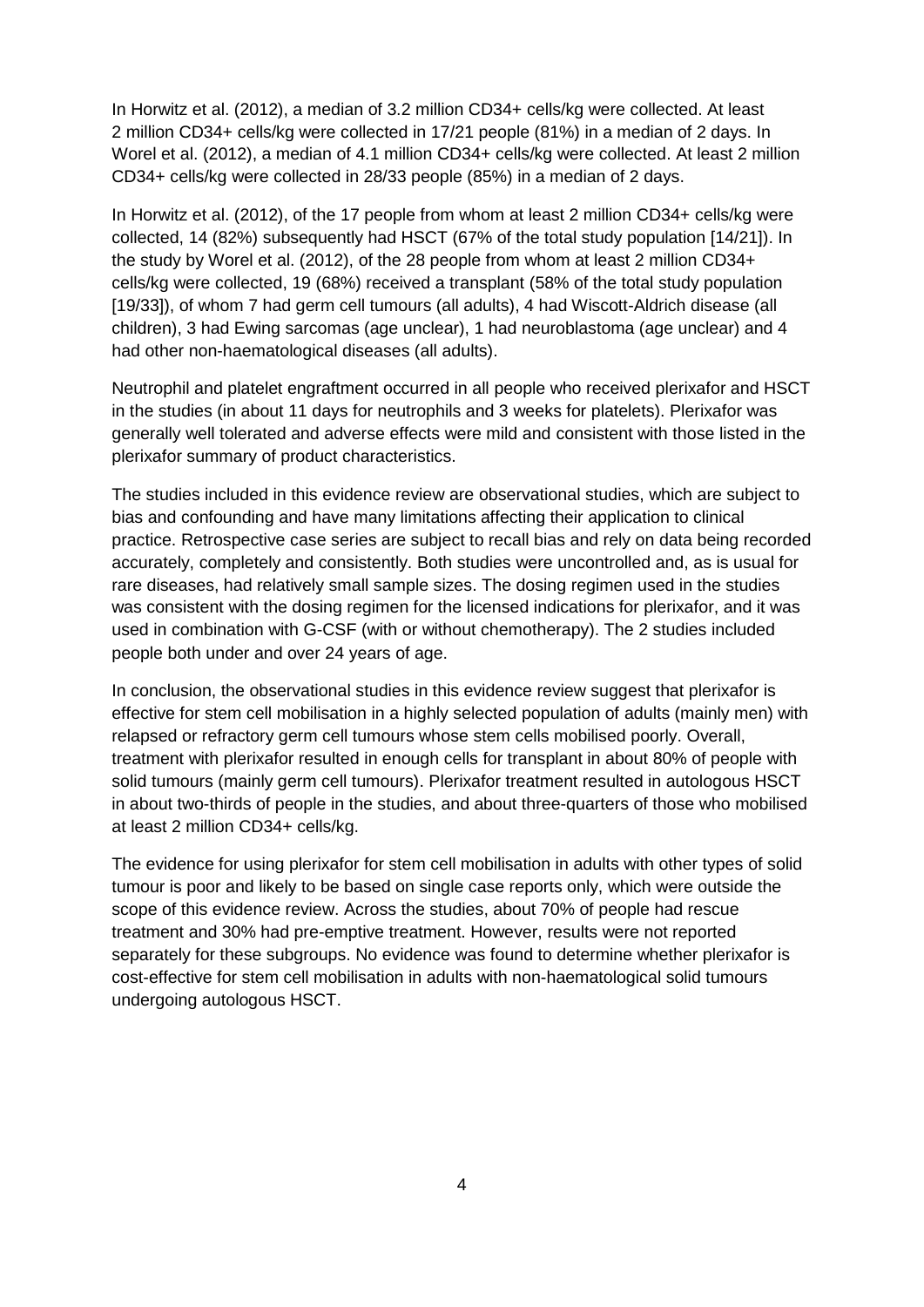# **Contents**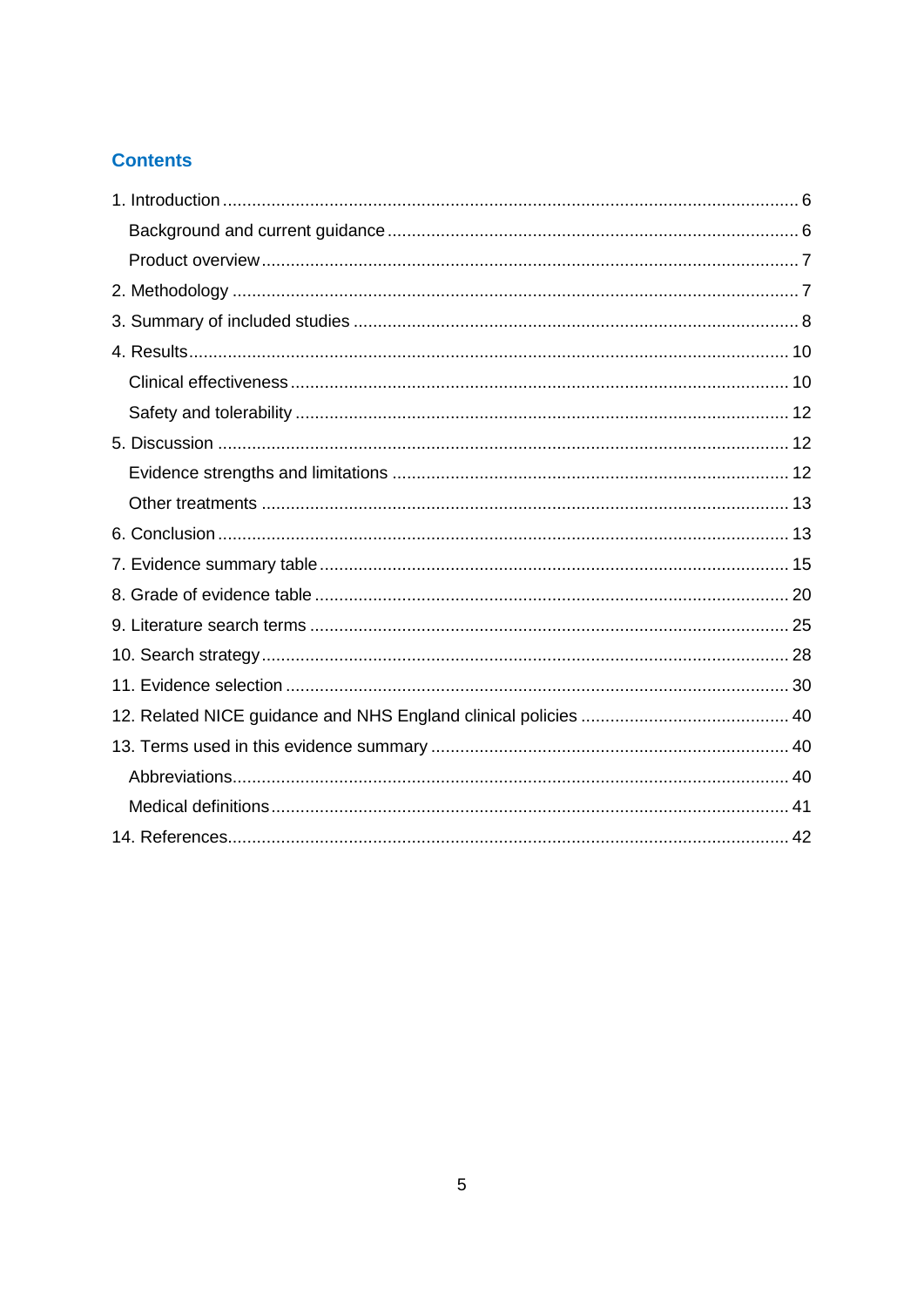#### <span id="page-5-0"></span>**1. Introduction**

#### <span id="page-5-1"></span>**Background and current guidance**

Haematopoietic stem cell transplantation (HSCT, also known as blood and marrow transplantation) is used to treat various haematological and non-haematological disorders. It is broadly divided into 2 main types: allogeneic and autologous transplantation.

Allogeneic HSCT involves replacing a person's bone marrow stem cells with stem cells from a donor. Autologous transplantation uses the person's own peripheral blood stem cells (PBSC), which are harvested before high-dose chemotherapy is administered. It enables the person to be treated with higher doses of chemotherapy than would be possible without replacing the harvested stem cells afterwards, because the chemotherapy destroys the person's remaining stem cell tissue.

Before an autologous transplant is undertaken, 'mobilisation' is needed to dislodge the haematopoietic stem cells from the bone marrow and increase the number of PBSC in the circulating blood flow. The circulating PBSC can then be collected using a cell separator in a procedure called apheresis. For mobilisation, intravenous chemotherapy and a growth factor called granulocyte-colony stimulating factor (G-CSF) are usually given. This results in successful mobilisation and collection of PBSC in about 80% of people. However, insufficient cells are collected for autologous transplant in about 10–20% of cases. These people are usually offered a second round of stem cell mobilisation and collection using a more intensive chemotherapy regimen. This needs another inpatient admission and more chemotherapy and G-CSF, and has associated adverse effects and costs. Additional attempts at mobilisation are effective only in a small proportion of people (up to 20%).

Plerixafor can be used with G-CSF to increase the amount of PBSC collected [\(Mozobil](https://www.medicines.org.uk/emc/product/790/smpc)  [summary of product characteristics\)](https://www.medicines.org.uk/emc/product/790/smpc). In some conditions (such as lymphoma and multiple myeloma), this treatment has been shown to mobilise PBSC in up to 80% of people who previously failed to collect enough cells. Using plerixafor after unsuccessful PBSC collection is known as rescue treatment.

Plerixafor has also been used after G-CSF (with or without chemotherapy) in people with a low level of circulating PBSC in the blood on the day of collection. This is known as preemptive treatment. Pre-emptive treatment with plerixafor can improve the number of stem cells mobilising into the blood, avoid a failure of stem cell harvesting, and prevent a second attempt at mobilisation.

NHS England commissions plerixafor for specific haematological cancers (multiple myeloma and lymphoma) in people of any age, and non-haematological solid tumours in people aged 24 years or under. This evidence review considers the effectiveness and safety of plerixafor as a rescue or pre-emptive treatment in stem cell mobilisation for people aged more than 24 years with non-haematological solid tumours who are receiving autologous HSCT. A related evidence review considers plerixafor as a rescue or pre-emptive treatment in stem cell mobilisation for people of any age with haematological tumours (apart from multiple myeloma and lymphoma) or haematological paraneoplastic complications.

See the NHS England clinical commissioning policies on **[HSCT](https://www.england.nhs.uk/wp-content/uploads/2018/07/Haematopoietic-stem-cell-transplantation-All-Ages.pdf)** and plerixafor for stem cell [mobilisation](https://www.england.nhs.uk/wp-content/uploads/2018/07/Plerixafor-for-paediatric-stem-cell-mobilisation.pdf) for more information.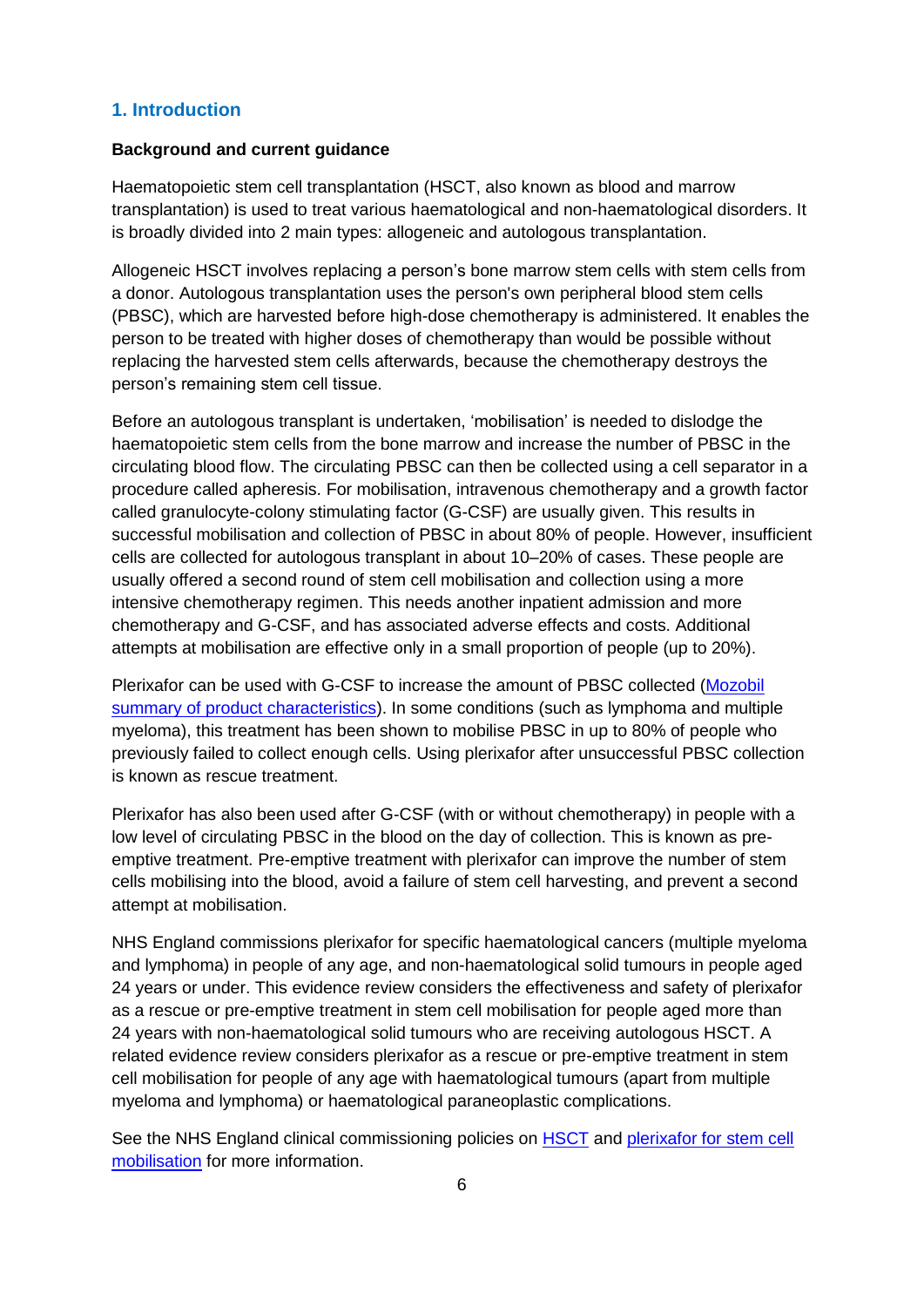#### <span id="page-6-0"></span>**Product overview**

#### *Mode of action*

Plerixafor is used to help dislodge or 'mobilise' the stem cells from the bone marrow so they can be released into the blood. It works by blocking the activity of a protein called the CXCR4 chemokine receptor. This protein normally helps to keep stem cells within the bone marrow. By blocking its activity, plerixafor allows the stem cells to be released into the blood, so that they can be collected [\(Mozobil European public assessment report\)](https://www.ema.europa.eu/en/medicines/human/EPAR/mozobil).

#### *Regulatory status*

Plerixafor received a marketing authorisation in July 2009. It is licensed for use in combination with G-CSF to enhance mobilisation of haematopoietic stem cells to the peripheral blood for collection and subsequent autologous transplantation in adults with lymphoma and multiple myeloma whose cells mobilise poorly [\(Mozobil summary of product](https://www.medicines.org.uk/emc/product/790/smpc)  [characteristics\)](https://www.medicines.org.uk/emc/product/790/smpc).

Age over 60 years and/or prior myelosuppressive chemotherapy and/or extensive prior chemotherapy and/or a peak circulating stem cell count of less than 20 stem cells/microlitre, have been identified as predictors of poor mobilisation (Mozobil summary of product characteristics).

Using plerixafor for other indications (including the indications covered by the existing NHS England clinical commissioning policy on [plerixafor for stem cell mobilisation](https://www.england.nhs.uk/wp-content/uploads/2018/07/Plerixafor-for-paediatric-stem-cell-mobilisation.pdf) and the indications considered in this evidence review) is an 'off-label' use of this medicine. In line with the [guidance from the General Medical Council \(GMC\) on prescribing unlicensed](http://www.gmc-uk.org/guidance/ethical_guidance/14327.asp)  [medicines,](http://www.gmc-uk.org/guidance/ethical_guidance/14327.asp) the prescriber should take full responsibility for determining the needs of the person and whether using plerixafor is appropriate outside its authorised indications. [Supporting information and advice](http://www.gmc-uk.org/guidance/28349.asp) is also available from the GMC.

#### *Dosing information*

Plerixafor is a solution for subcutaneous injection. G-CSF is used on its own for 4 days before plerixafor is added. Plerixafor is administered 6–11 hours before each apheresis session (when blood is taken and the stem cells are extracted and frozen). It has commonly been used in clinical trials for 2 to 4 (and up to 7) consecutive days. Depending on body weight, the recommended dose of plerixafor for the licensed indications is:

- 20 mg fixed dose or 0.24 mg/kg for people weighing 83 kg or less, and
- 0.24 mg/kg for people weighing more than 83 kg.

The maximum dosage should not exceed 40 mg/day.

#### <span id="page-6-1"></span>**2. Methodology**

A description of the relevant Population, Intervention, Comparison and Outcomes [\(PICO\)](https://www.nice.org.uk/Glossary?letter=P) for this review was provided by NHS England's Policy Working Group for the topic (see the [literature search terms](#page-24-0) section for more information). The research questions for this evidence review are: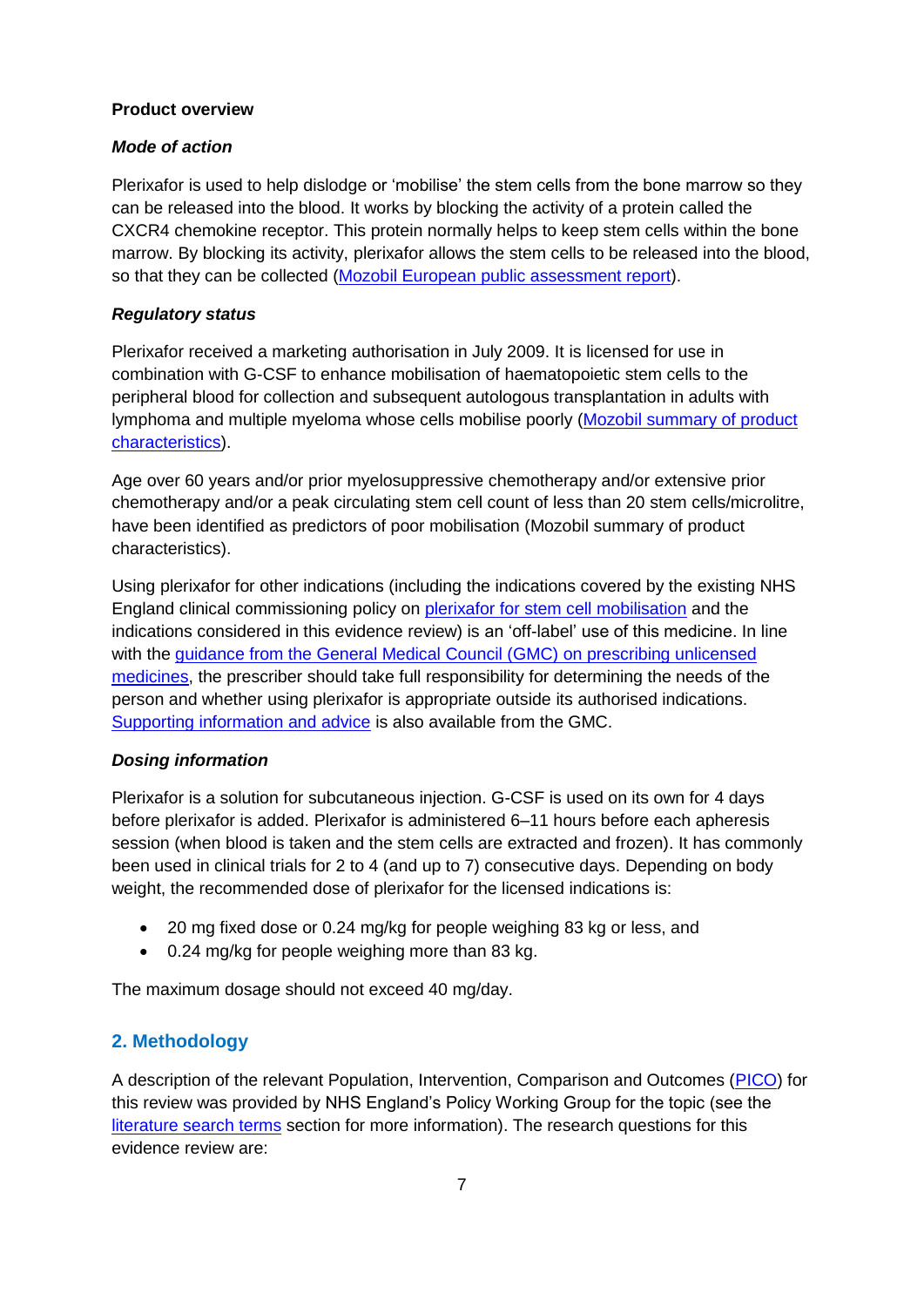- 1. In people aged over 24 years with non-haematologic solid tumours that can be treated with HSCT and who are scheduled for autologous HSCT, what is the clinical effectiveness of plerixafor in stem cell mobilisation compared to standard care?
- 2. In people aged over 24 years with non-haematologic solid tumours that can be treated with HSCT and who are scheduled for autologous HSCT, what is the safety of plerixafor in stem cell mobilisation compared to standard care?
- 3. In people aged over 24 years with non-haematologic solid tumours that can be treated with HSCT and who are scheduled for autologous HSCT what is the cost effectiveness of plerixafor in stem cell mobilisation compared to standard care?
- 4. From the evidence selected, are there any subgroups of people who would gain greater benefit or harm from treatment with plerixafor, in particular pre-emptive treatment or rescue treatment in stem cell mobilisation.

The searches for evidence to support the use of plerixafor for stem cell mobilisation in people aged over 24 years with non-haematological solid tumours who are receiving autologous HSCT were undertaken by the NICE Guidance Information Services' team. Results from the literature searches were screened using their titles and abstracts for relevance against the criteria from the PICO. Full text references of potentially relevant evidence were obtained and reviewed to determine whether they met the PICO inclusion criteria for this evidence review. More information can be found in the sections on [search](#page-27-0)  [strategy](#page-27-0) and [evidence selection.](#page-29-0)

The NICE [evidence summary: process guide](https://www.nice.org.uk/process/pmg31/chapter/introduction) (2017) sets out the how the summaries are developed and approved for publication. The included studies are quality assessed using the National Service Framework for Long term Conditions (NSF-LTC) evidence assessment framework as set out in NHS England's Guidance on conducting evidence reviews for Specialised Services Commissioning Products (2016) (see the [grade of evidence](#page-19-0) section for more information).

## <span id="page-7-0"></span>**3. Summary of included studies**

Two studies identified from the search are included in this evidence summary. One is a retrospective case series [\(Horwitz et al. 2012\)](https://www.nature.com/articles/bmt201221) in men with germ cell tumours and the other is a retrospective case series in people with various non-haematological tumours (including germ cell tumours, Ewing sarcomas, Wiscott-Aldrich disease and neuroblastomas; [Worel et](https://onlinelibrary.wiley.com/doi/abs/10.1111/j.1537-2995.2012.03603.x)  [al. 2012\)](https://onlinelibrary.wiley.com/doi/abs/10.1111/j.1537-2995.2012.03603.x).

A summary of the included studies is shown in table 1 (see the [evidence summary tables](#page-14-0) for full details).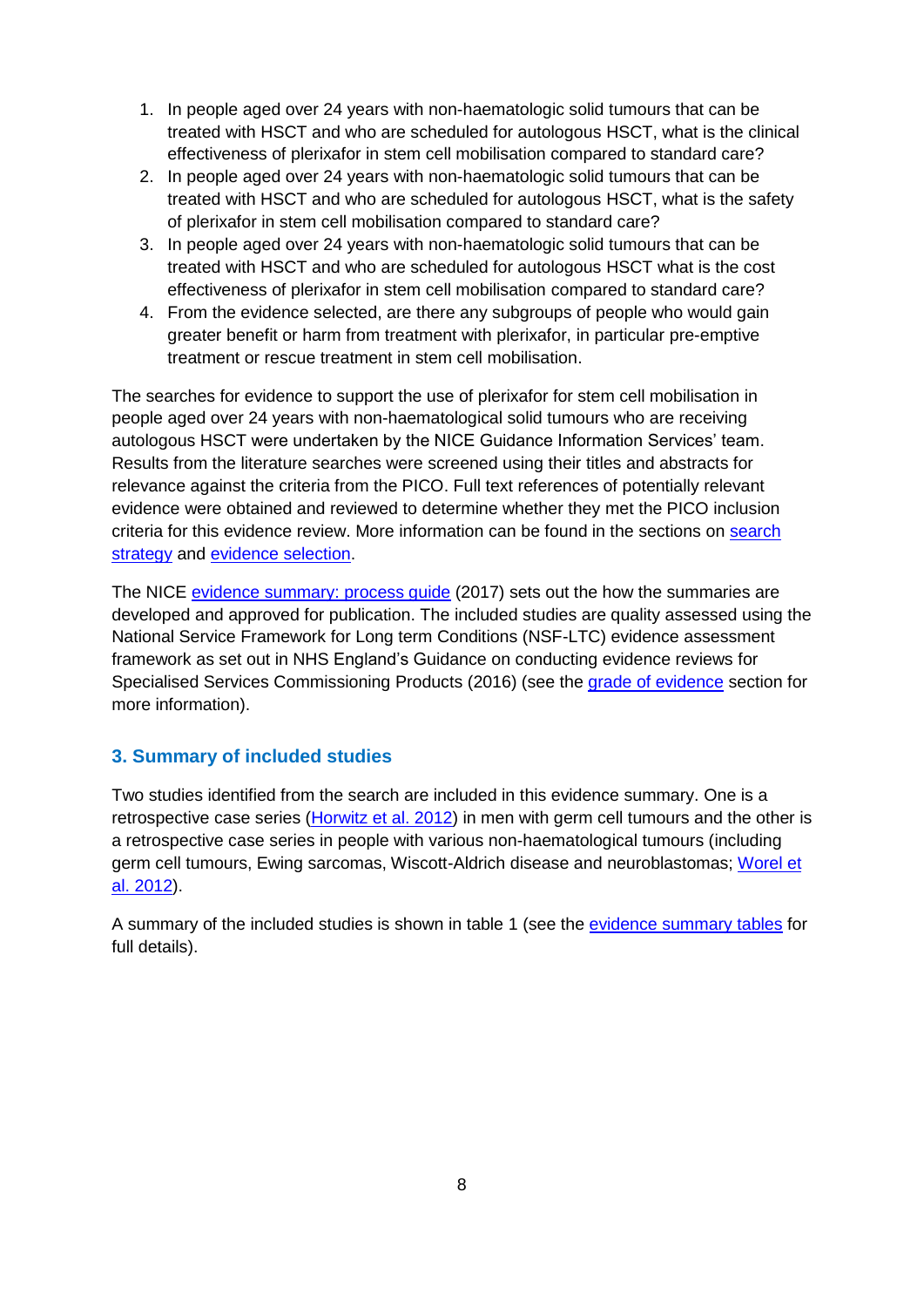#### **Table 1 Summary of included studies**

| <b>Study</b>                                                                                  | <b>Population</b>                                                                                                                                                                                                                                                                                                                                                                                                                                                                                                 | Intervention                                                                                                                                                                                                                                                                                                                                                             | Primary                                                                                          |
|-----------------------------------------------------------------------------------------------|-------------------------------------------------------------------------------------------------------------------------------------------------------------------------------------------------------------------------------------------------------------------------------------------------------------------------------------------------------------------------------------------------------------------------------------------------------------------------------------------------------------------|--------------------------------------------------------------------------------------------------------------------------------------------------------------------------------------------------------------------------------------------------------------------------------------------------------------------------------------------------------------------------|--------------------------------------------------------------------------------------------------|
|                                                                                               |                                                                                                                                                                                                                                                                                                                                                                                                                                                                                                                   |                                                                                                                                                                                                                                                                                                                                                                          | outcome                                                                                          |
|                                                                                               |                                                                                                                                                                                                                                                                                                                                                                                                                                                                                                                   |                                                                                                                                                                                                                                                                                                                                                                          |                                                                                                  |
| Horwitz et al. 2012<br>Uncontrolled<br>retrospective case<br>series in the US                 | 21 adults (100% male,<br>median age 35 years) with<br>germ cell tumours who<br>were candidates for<br>autologous HSCT and<br>rescue (n=17) or pre-<br>emptive (n=4) treatment<br>with plerixafor <sup>a</sup>                                                                                                                                                                                                                                                                                                     | G-CSF 10 microgram/kg<br>per day on days 1 to 4,<br>and plerixafor 0.24 mg/kg<br>per day starting on the<br>evening of day 4 before<br>apheresis on the morning<br>of day 5<br>Mobilisation and<br>apheresis continued until                                                                                                                                             | Primary outcome<br>not known<br>Main outcome<br>reported: number<br>of CD34+ cellsb<br>collected |
|                                                                                               |                                                                                                                                                                                                                                                                                                                                                                                                                                                                                                                   | enough CD34+ cells were                                                                                                                                                                                                                                                                                                                                                  |                                                                                                  |
| Worel et al. 2012<br>Uncontrolled<br>retrospective case<br>series in 13<br>European countries | 33 people (79% male,<br>24 adults [73%], median<br>age 36 years) with non-<br>haematological tumours<br>who were candidates for<br>autologous HSCT and<br>rescue (n=21) or pre-<br>emptive (n=12) treatment<br>with plerixafor <sup>a</sup><br>Diagnoses were germ cell<br>tumour (n=11, median age<br>29 years), Ewing sarcoma<br>(n=6, median age<br>25 years), Wiscott-Aldrich<br>disease (n=5, median age<br>5 years), neuroblastoma<br>(n=4, median age<br>5 years), and other (n=7,<br>median age 49 years) | collected <sup>b</sup><br>G-CSF 10 microgram/kg<br>per day on days 1 to 4,<br>and plerixafor 0.24 mg/kg<br>per day starting on the<br>evening of day 4 before<br>apheresis on the morning<br>of day 5<br>Mobilisation and<br>apheresis continued until<br>enough CD34+ cells were<br>collected <sup>b</sup> or for a<br>maximum of 7 days of<br>plerixafor and apheresis | Number of<br>participants<br>collecting more<br>than 2 million<br>$CD34 +$ cellsb                |
|                                                                                               | a People from whom insufficient cells were collected during apheresis or who had a low PBSC                                                                                                                                                                                                                                                                                                                                                                                                                       |                                                                                                                                                                                                                                                                                                                                                                          |                                                                                                  |
|                                                                                               | count following conventional therapy (G-CSF alone or with chemotherapy) and were not considered                                                                                                                                                                                                                                                                                                                                                                                                                   |                                                                                                                                                                                                                                                                                                                                                                          |                                                                                                  |
|                                                                                               | to have a reasonable chance of enough stem cell collection<br><b>b</b> Successful mobilisation was defined as collection of a total of at least 2 x 10 <sup>6</sup> CD34+ cells/kg                                                                                                                                                                                                                                                                                                                                |                                                                                                                                                                                                                                                                                                                                                                          |                                                                                                  |
|                                                                                               | during therapy with plerixafor plus G-CSF (with or without chemotherapy). CD34+ is the protein                                                                                                                                                                                                                                                                                                                                                                                                                    |                                                                                                                                                                                                                                                                                                                                                                          |                                                                                                  |
|                                                                                               | expressed on the PBSC that can be detected and measured, allowing the number of stem cells in                                                                                                                                                                                                                                                                                                                                                                                                                     |                                                                                                                                                                                                                                                                                                                                                                          |                                                                                                  |
| the blood or the harvest to be counted                                                        |                                                                                                                                                                                                                                                                                                                                                                                                                                                                                                                   |                                                                                                                                                                                                                                                                                                                                                                          |                                                                                                  |

**Abbreviations:** G-CSF; Granulocyte-colony stimulating factor: HSCT; haematopoietic stem cell transplantation: PBSC; peripheral blood stem cell

Details of the excluded studies are listed in the section on [evidence selection.](#page-29-0)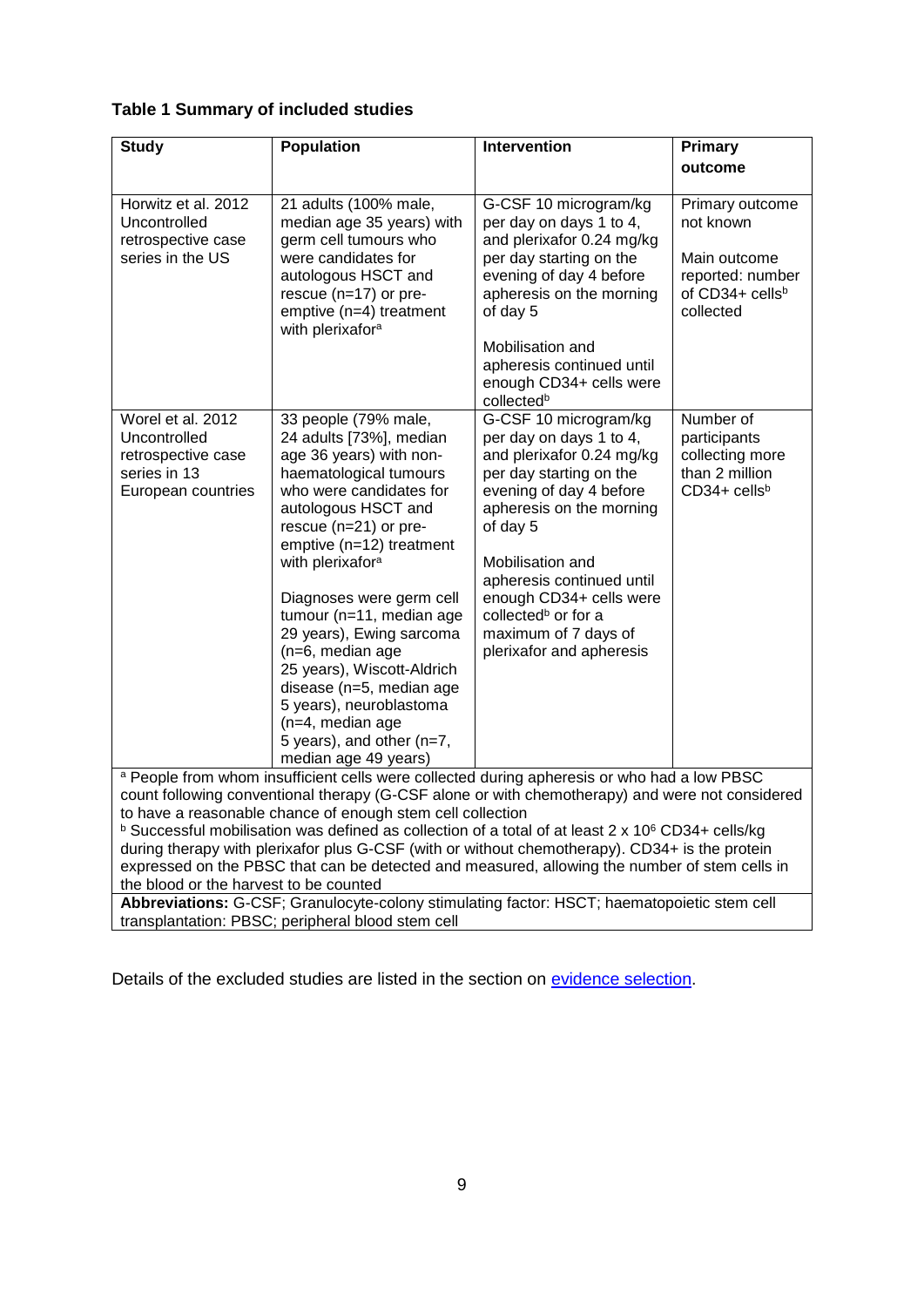### <span id="page-9-0"></span>**4. Results**

An overview of the results for clinical effectiveness and safety and tolerability can be found in the [evidence summary](#page-14-0) table. The research questions for the evidence review and the key outcomes identified in the scope are discussed in this section.

The grade of evidence for most outcomes is B, although 3 outcomes are graded C (median peak peripheral blood CD34+cell count and median times to neutrophil and platelet engraftment after second transplant).

#### <span id="page-9-1"></span>**Clinical effectiveness**

**1. In people aged over 24 years with non-haematologic solid tumours that can be treated with HSCT and who are scheduled for autologous HSCT, what is the clinical effectiveness of plerixafor in stem cell mobilisation compared to standard care?**

#### *Mobilisation of cells from the bone marrow*

Successful mobilisation of cells from the bone marrow was defined as collection of at least 2 million CD34+ cells/kg during treatment with plerixafor plus granulocyte-colony stimulating factor (G-CSF, with or without chemotherapy). CD34+ is the protein expressed on the PBSC that can be detected and measured, allowing the number of stem cells in the blood or the harvest to be counted.

In the study by [Horwitz et al. \(2012\),](https://www.nature.com/articles/bmt201221) a median of 3.2 million CD34+ cells/kg (range 0.76 to 15.80 million cells/kg) were collected in 21 men with germ cell tumours. At least 2 million CD34+ cells/kg were collected in 17/21 people (81%) in a median of 2 days (range 1 to 3 days). At least 4 million CD34+ cells/kg were collected in 9/21 people (43%) in a median of 3 days (range 1 to 4 days).

In the study by [Worel et al. \(2012\),](https://onlinelibrary.wiley.com/doi/abs/10.1111/j.1537-2995.2012.03603.x) a median of 4.1 million CD34+ cells/kg (range 0.9 to 29.5 million cells/kg) were collected in 33 people (73% adults) with various nonhaematological tumours. At least 2 million CD34+ cells/kg were collected in 28/33 people (85%) in a median of 2 days (range, 1 to 4 days). This study also reported the peak CD34+ cell count, which was 32 million/litre (range 9 to 250 million/litre) after plerixafor treatment, a 5.3-fold increase compared with baseline (4 million/litre).

It is not reported how big the improvements in the numbers of cells mobilised were compared with baseline or previous mobilisation attempts without plerixafor. Nevertheless, these results suggest that using plerixafor to help mobilise stem cells results in enough cells for transplant in about 80% of adults with solid tumours (mainly men with germ cell tumours).

#### *Autologous HSCT*

In the study by Horwitz et al. (2012), of the 17 people from whom at least 2 million CD34+ cells/kg were collected, 14 (82%) subsequently had HSCT (67% of the total study population [14/21]). Three of the men from whom at least 2 million CD34+ cells/kg were collected did not proceed to transplant because of death (n=1) or unknown reasons (n=2), and 2 additional men who did not collect 2 million CD34+ cells/kg had HSCT using pooled stem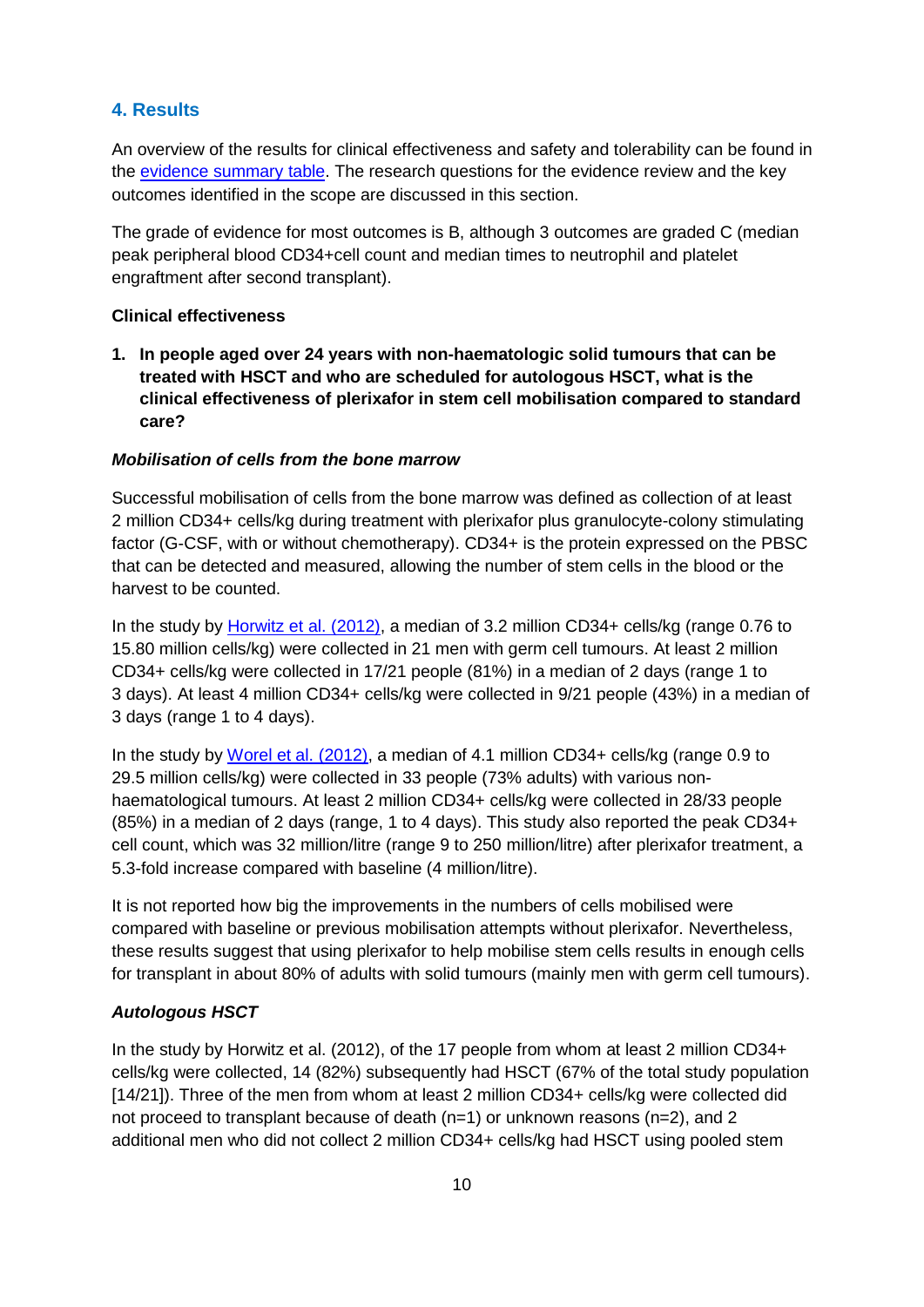cells from an earlier harvest. The first stem cell graft failed in 8/16 men (50%) who then had a second transplant. The second graft did not fail in any of these men.

In the study by Worel et al. (2012), of the 28 people from whom at least 2 million CD34+ cells/kg were collected, 19 (68%) received a transplant (58% of the total study population [19/33]). Of these people, 7 had germ cell tumours (all adults), 4 had Wiscott-Aldrich disease (all children), 3 had Ewing sarcomas (age unclear), 1 had neuroblastoma (age unclear) and 4 had other non-haematological diseases (all adults). It is not reported why 9 people did not proceed to transplant. There were no reports of the first graft failing during this study.

Overall, the studies suggest that using plerixafor to help mobilise stem cells results in HSCT in about two-thirds of adults with solid tumours (mainly men with germ cell tumours), and about three-quarters of those who mobilised at least 2 million CD34+ cells/kg.

#### *Neutrophil and platelet engraftment*

In Horwitz et al. (2012), the median time to neutrophil engraftment was 11 days (range 9 to 18 days) in men who had a first stem cell transplant, and the median time to platelet engraftment was 20 days (range 12 to 48 days). The median time to neutrophil engraftment was 10.5 days (range 9 to 12 days) in men who had a second transplant, and the median time to platelet engraftment was 24 days (range 12 to 44 days).

In Worel et al. (2012), the median time to neutrophil engraftment was 11 days (range 9 to 12 days) and the median time to platelet engraftment was 15 days (range 10 to 25 days).

In summary, neutrophil and platelet engraftment occurred in all participants who received plerixafor and HSCT in the studies (in about 11 days for neutrophils and 3 weeks for platelets).

**2. From the evidence selected, are there any subgroups of patients who would gain greater benefit or harm from treatment with plerixafor, in particular pre-emptive treatment or rescue treatment in stem cell mobilisation.** 

Across the studies, about 70% of people had rescue treatment (when insufficient cells are collected) and 30% had pre-emptive treatment (when not enough PBSC are circulating in the blood on the day of collection). However, results were not reported separately for these subgroups and it is not possible to determine whether people receiving rescue or preemptive treatment are likely to gain greater benefit or harm from stem cell mobilisation with plerixafor.

#### **3. In people aged over 24 years with non-haematologic solid tumours that can be treated with HSCT and who are scheduled for autologous HSCT what is the cost effectiveness of plerixafor in stem cell mobilisation compared to standard care?**

No evidence was found to determine whether plerixafor is cost-effective for treating people aged over 24 years with non-haematologic solid tumours that can be treated with HSCT and who are scheduled for autologous HSCT.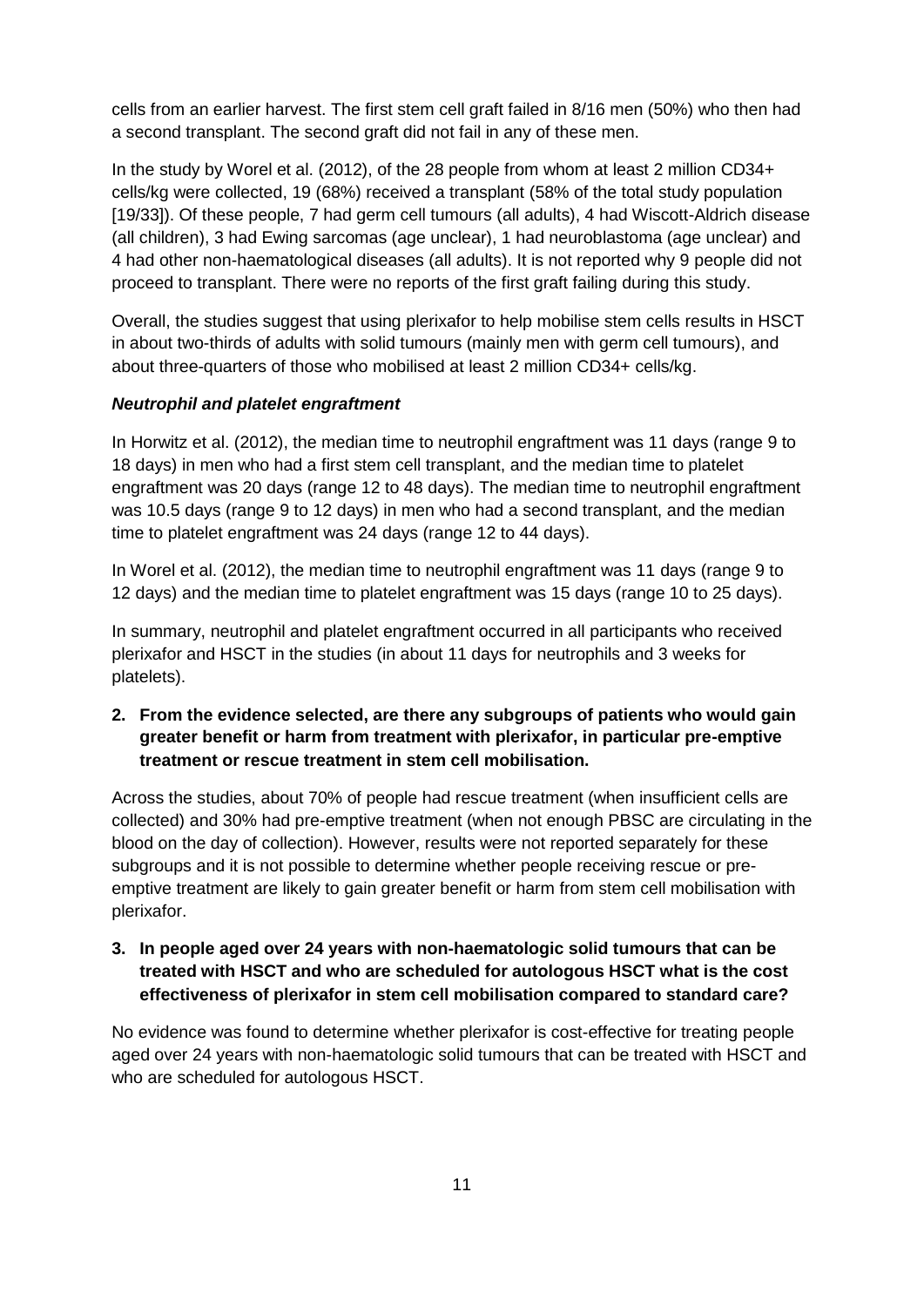#### <span id="page-11-0"></span>**Safety and tolerability**

**4. In people aged over 24 years with non-haematologic solid tumours that can be treated with HSCT and who are scheduled for autologous HSCT, what is the safety of plerixafor in stem cell mobilisation compared to standard care?**

#### *Adverse events*

In the study by Worel et al. (2012), no treatment-related adverse effects were reported in 33 people with various non-haematological tumours.

In the study by Horwitz et al. (2012), 8/21 men with germ cell tumours (38%) reported 17 adverse events felt to be possibly, probably or definitely related to plerixafor. None of the events were classified as serious. One man experienced chills, which were moderate in severity. All other adverse events were considered mild. They included diarrhoea (n=3), nausea (n=2), injection site reactions (n=3), bone pain (n=2), chills (n=1), neck pain (n=1), lip swelling  $(n=1)$ , abnormal dreams  $(n=1)$ , blurred vision  $(n=1)$  and fatigue  $(n=1)$ . These are consistent with adverse effects listed in the [plerixafor summary of product characteristics.](https://www.medicines.org.uk/emc/product/790)

According to the plerixafor summary of product characteristics, very common adverse effects seen in at least 1 in 10 people in studies of lymphoma and multiple myeloma are diarrhoea, nausea and injection site reactions. Common adverse effects (in between 1 in 100 and 1 in 10 people) are insomnia, dizziness, headache, vomiting, abdominal pain, stomach discomfort, dyspepsia, abdominal distention, constipation, flatulence, oral hypoaesthesia (reduced sense of touch or sensation), dry mouth, hyperhidrosis, erythema, arthralgia, musculoskeletal pain, fatigue and malaise.

# <span id="page-11-1"></span>**5. Discussion**

#### <span id="page-11-2"></span>**Evidence strengths and limitations**

The studies included in this evidence review are [observational studies,](https://www.nice.org.uk/Glossary?letter=O) which are subject to [bias](https://www.nice.org.uk/Glossary?letter=B) and [confounding](https://www.nice.org.uk/Glossary?letter=C) and have many limitations affecting their application to clinical practice. Retrospective [case series](https://www.nice.org.uk/Glossary?letter=C) are subject to recall bias and rely on data being recorded accurately, completely and consistently. Other limitations of case series include differences in the diagnosis, management and follow up of individual cases, loss to follow up and, potentially, missed cases. This type of study cannot reliably answer the research questions: the results can only be considered hypothesis generating and cannot support any definitive conclusions.

The 2 studies in this evidence review included people enrolled in compassionate use programmes for plerixafor. These programmes appear to have had standardised inclusion and exclusion criteria, mobilisation protocols, and prespecified outcomes and methods for data collection. Both studies were multicentre studies and management of participants may have varied across the sites, with the papers reporting that local standards and guidelines were used for procedures, monitoring and follow up. Horwitz et al. (2012) states that 'the compassionate use programme was designed in accordance with good clinical practice. However, as this program was focused on the treatment of individuals rather than an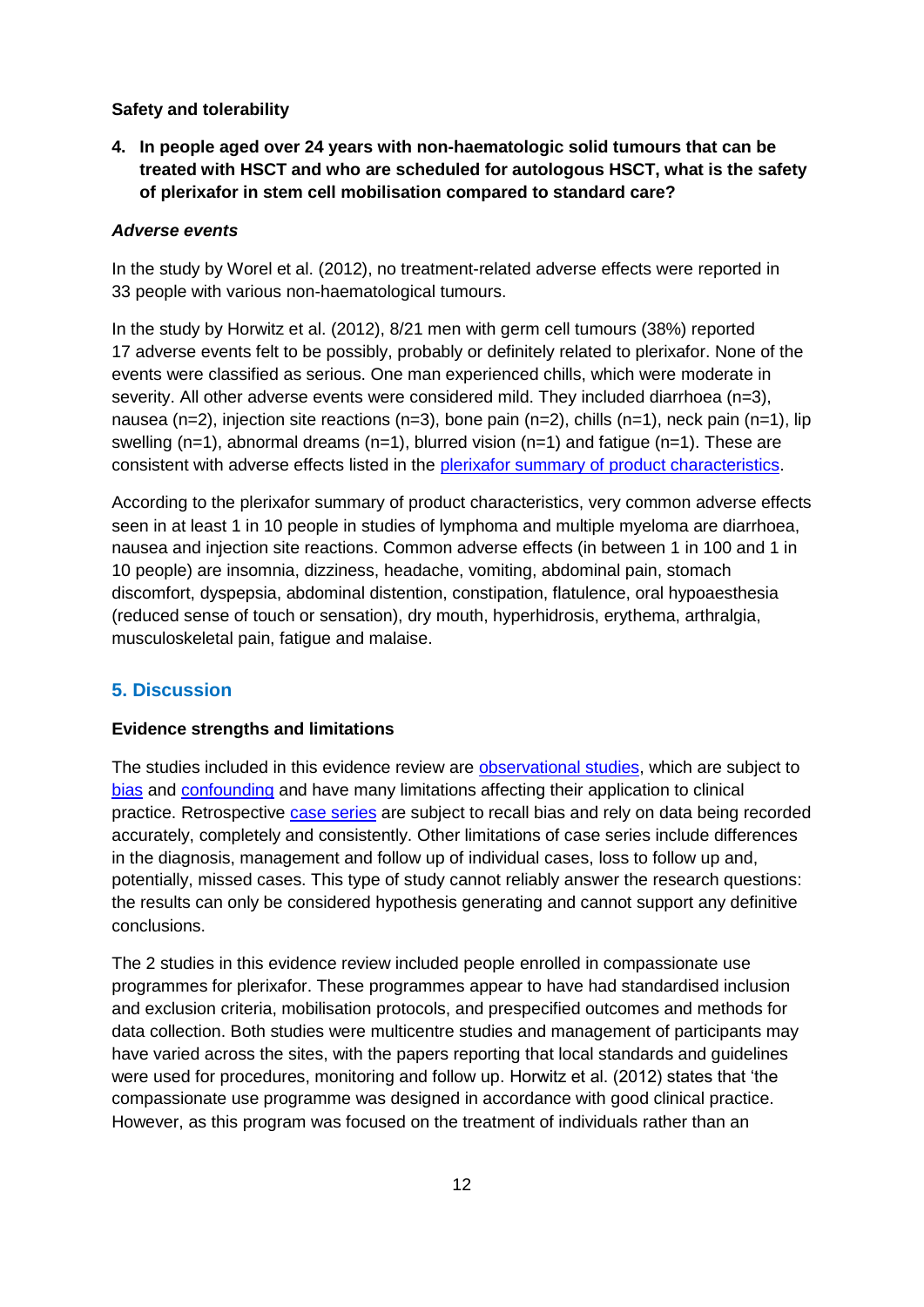investigation designed to further drug development, the conduct of the compassionate use programme was not monitored at sites.'

Both studies were uncontrolled and, as is usual for rare diseases, had relatively small sample sizes. Outcome assessment was probably not blinded in the studies. However, most of the outcomes are objective, such as cell counts and transplant success or failure. No statistical analyses were reported.

Both studies are applicable to the population considered in the research questions, although Worel et al. (2012) included children (27%, aged 2 to 12 years) as well as adults (aged 18 to 70 years) and results are not presented for age subgroups. In Horwitz et al. (2012), people were aged 20 to 51 years, meaning neither of the studies included only adults aged over 24 years. Also, neither study included anyone aged over 70 years. Most people in the studies were male (100% in Horwitz et al 2012 and 79% in Worel et al. 2012).

Worel et al. (2012) included people with various non-haematological tumours (mainly germ cell tumours, Ewing sarcomas, Wiscott-Aldrich disease and neuroblastomas) and results are not presented according to disease subgroups. All the participants with germ cell tumours and 'other non-haematological' tumours in Worel et al. (2012) were adults (gender not reported), and all the participants in Horwitz et al. (2012) were adult men with germ cell tumours.

Most participants in both studies had relapsed or refractory disease. Men with germ cell tumours in Horwitz et al. (2012) had received a median of 3 previous lines of chemotherapy before autologous HSCT. The number of previous lines of chemotherapy in people with various non-haematological tumours in Worel et al. (2012) was 0 or 1 in 11 people, 2 or 3 in 18 people and 4 or more in 4 people.

In the study by Worel et al. (2012), 64% of people had rescue treatment with plerixafor and 36% had pre-emptive treatment. In the study by Horwitz et al. (2012), 81% of people had rescue treatment and 19% had pre-emptive treatment. However, results were not reported separately for these subgroups.

The dosing regimen used in the studies was consistent with the dosing regimen for the licensed indications for plerixafor, and it was used in combination with granulocyte-colony stimulating factor (with or without chemotherapy).

No evidence was found to determine whether plerixafor is cost-effective for stem cell mobilisation in adults with non-haematological solid tumours undergoing autologous HSCT.

#### <span id="page-12-0"></span>**Other treatments**

No other treatments are generally considered at the same stage in the management pathway for stem cell mobilisation in people aged over 24 years with non-haematological solid tumours who are receiving autologous HSCT.

#### <span id="page-12-1"></span>**6. Conclusion**

The studies in this evidence review suggest that plerixafor is effective for stem cell mobilisation in a highly selected population of adults (mainly men) with relapsed or refractory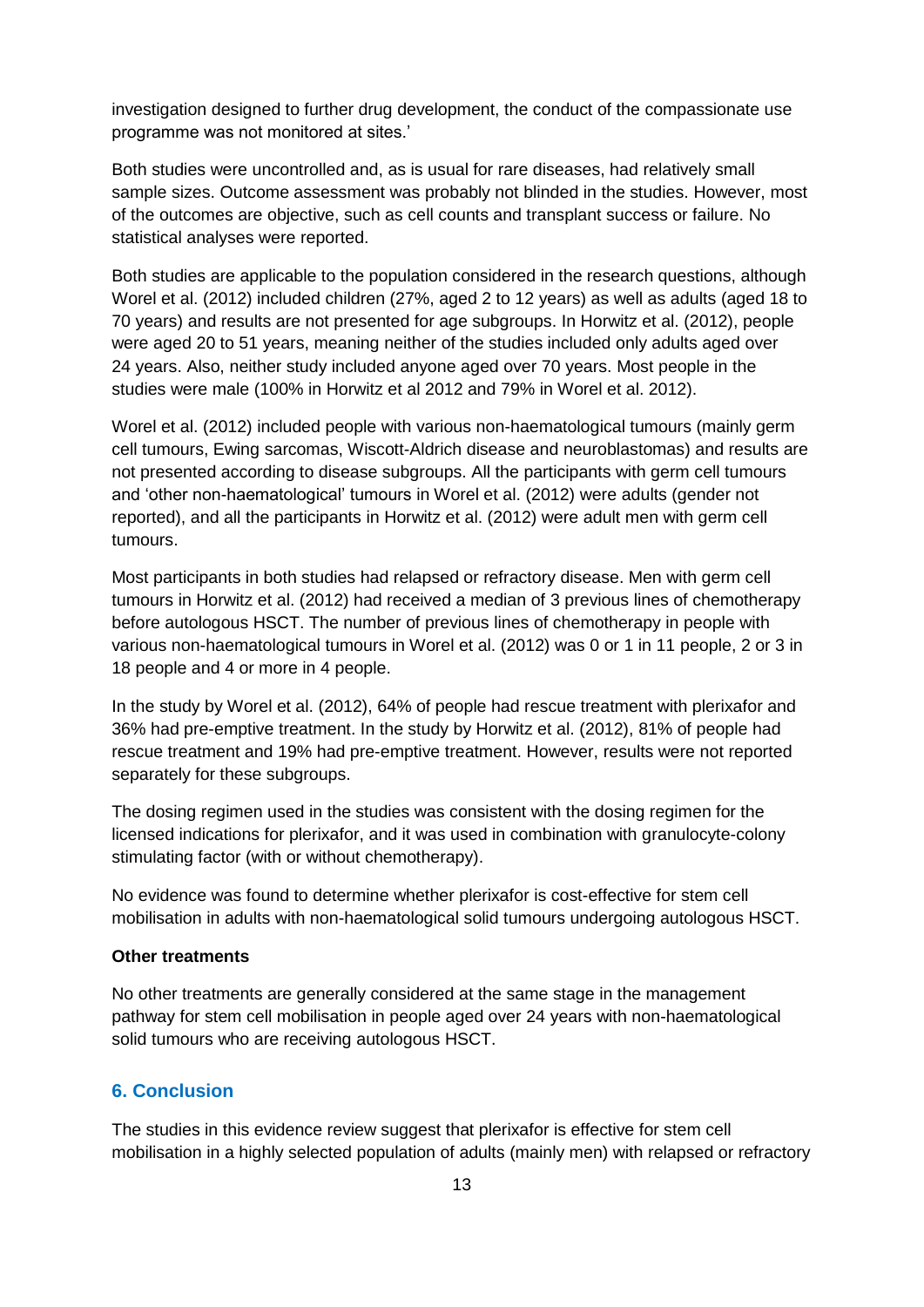germ cell tumours who were considered 'poor mobilisers'. Overall, using plerixafor to help mobilise stem cells resulted in autologous HSCT in about two-thirds of people with solid tumours (mainly germ cell tumours) in the studies, and about three-quarters of those who mobilised at least 2 million CD34+ cells/kg. Compared with pre-emptive treatment, there is more evidence for rescue treatment, which about 70% of people in the studies received.

Plerixafor was generally well tolerated and adverse effects were mild and consistent with those listed in the [plerixafor summary of product characteristics.](https://www.medicines.org.uk/emc/product/790) Because of the limited evidence for using plerixafor for stem cell mobilisation in adults with non-haematological solid tumours who are receiving autologous HSCT, it is likely that the summary of product characteristics provides the best overview of the adverse effect profile of plerixafor, even for indications outside of the terms of the license.

The evidence for using plerixafor for stem cell mobilisation in adults with other types of solid tumour is poor and likely to be based on single case reports only, which were outside the scope of this evidence review.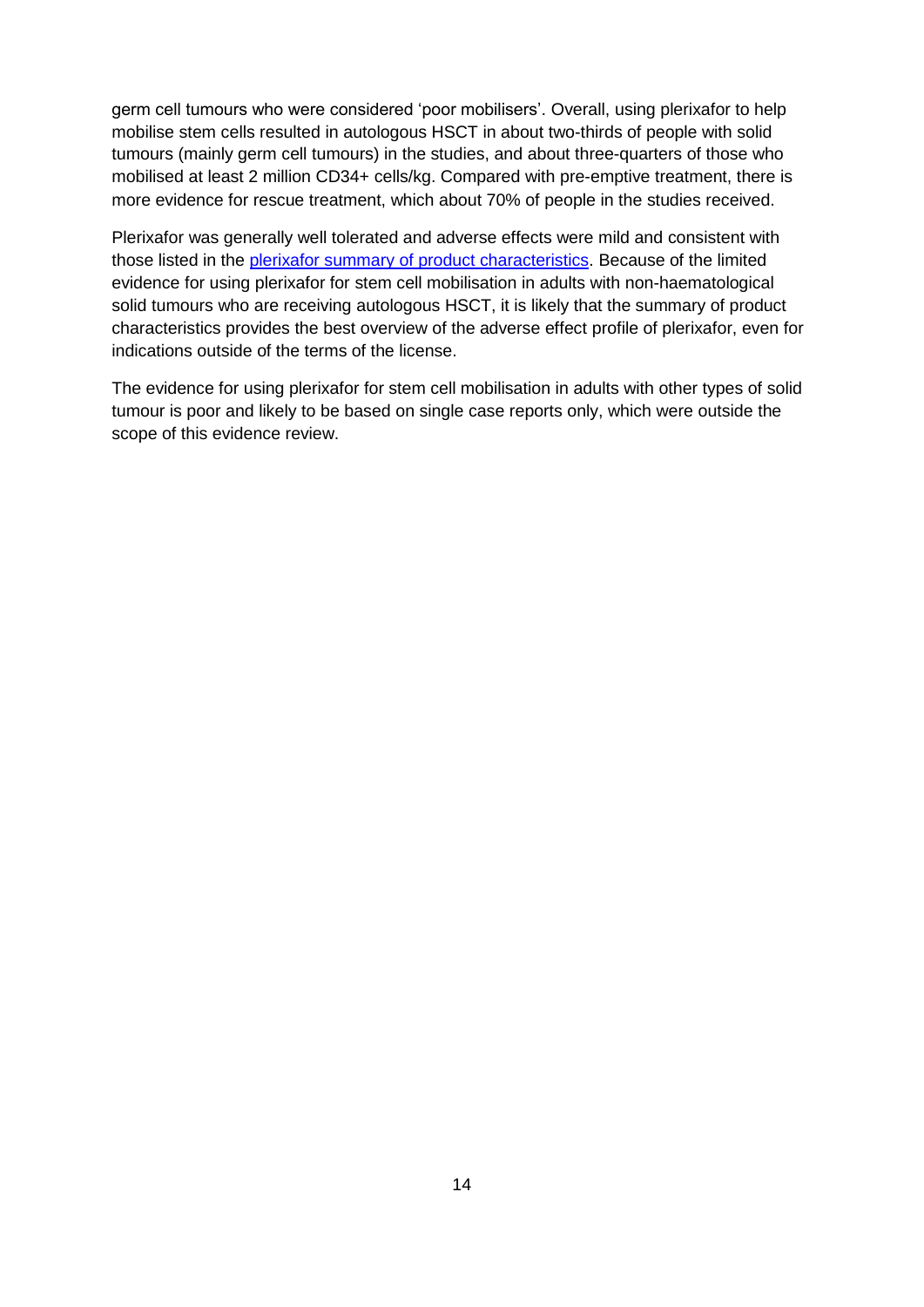# **7. Evidence summary table**

<span id="page-14-0"></span>

|                                                                                                                           |                                                                                                                                                                                                                                                                                                                                                                                                                                                                    |                                                                                                                                                                                                                                                                                                                                                                                                                                                                                       |                                                                                                                                                                                                                         | haematopoietic stem cell transplantation                                                                                                                                                                                                                                                                                                       | Use of plerixafor for stem cell mobilisation in people aged over 24 years with non-haematological solid tumours who are receiving autologous                                                                                                                                                                      |                                                                                                                                                                                                                                                                                                                                                                                                                          |                                                                                                        |
|---------------------------------------------------------------------------------------------------------------------------|--------------------------------------------------------------------------------------------------------------------------------------------------------------------------------------------------------------------------------------------------------------------------------------------------------------------------------------------------------------------------------------------------------------------------------------------------------------------|---------------------------------------------------------------------------------------------------------------------------------------------------------------------------------------------------------------------------------------------------------------------------------------------------------------------------------------------------------------------------------------------------------------------------------------------------------------------------------------|-------------------------------------------------------------------------------------------------------------------------------------------------------------------------------------------------------------------------|------------------------------------------------------------------------------------------------------------------------------------------------------------------------------------------------------------------------------------------------------------------------------------------------------------------------------------------------|-------------------------------------------------------------------------------------------------------------------------------------------------------------------------------------------------------------------------------------------------------------------------------------------------------------------|--------------------------------------------------------------------------------------------------------------------------------------------------------------------------------------------------------------------------------------------------------------------------------------------------------------------------------------------------------------------------------------------------------------------------|--------------------------------------------------------------------------------------------------------|
| <b>Study Design</b>                                                                                                       | Population<br>characteristics                                                                                                                                                                                                                                                                                                                                                                                                                                      | Intervention                                                                                                                                                                                                                                                                                                                                                                                                                                                                          | <b>Outcome</b><br>measure type                                                                                                                                                                                          | <b>Outcome</b><br>measures                                                                                                                                                                                                                                                                                                                     | <b>Results</b>                                                                                                                                                                                                                                                                                                    | <b>Quality of</b><br><b>Evidence Score</b>                                                                                                                                                                                                                                                                                                                                                                               | <b>Applicability</b>                                                                                   |
|                                                                                                                           | Study reference 1: Horwitz et al. 2012                                                                                                                                                                                                                                                                                                                                                                                                                             |                                                                                                                                                                                                                                                                                                                                                                                                                                                                                       |                                                                                                                                                                                                                         |                                                                                                                                                                                                                                                                                                                                                |                                                                                                                                                                                                                                                                                                                   |                                                                                                                                                                                                                                                                                                                                                                                                                          |                                                                                                        |
| P1 Primary<br>research using<br>quantitative<br>approaches<br>Noncomparative<br>retrospective<br>case series in<br>the US | Retrospective analysis<br>of data for people who<br>participated in a<br>plerixafor<br>compassionate use<br>program<br>Included 21 adults<br>(100% male, median<br>age 35 years) with<br>germ cell tumours who<br>were candidates for<br>autologous HSCT and<br>rescue (n=17) or pre-<br>emptive $(n=4)$<br>treatment with<br>plerixafor <sup>a</sup><br>Participants had<br>received a median of 3<br>previous lines of<br>chemotherapy before<br>autologous HSCT | G-CSF 10 microgram/kg per<br>day on days 1 to 4, and<br>plerixafor 0.24 mg/kg per<br>day starting on the evening<br>of day 4 before apheresis on<br>the morning of day 5<br>Mobilisation and apheresis<br>continued until enough<br>CD34+ cells <sup>b</sup> were collected<br>Successful mobilisation was<br>defined as collection of a<br>total of at least 2 x<br>10 <sup>6</sup> CD34+ cells/kg during<br>therapy with plerixafor plus<br>G-CSF (with or without<br>chemotherapy) | Primary<br>outcome not<br>known. Main<br>outcome<br>reported<br>Clinical<br>effectiveness<br>Secondary<br>Clinical<br>effectiveness<br>Secondary<br>Clinical<br>effectiveness<br>Secondary<br>Clinical<br>effectiveness | Median CD34+<br>cell collection<br>yields after<br>mobilisation with<br>plerixafor plus<br>G-CSF<br>Number of<br>participants<br>collecting $\geq 2$ x<br>10°CD34+<br>cells/kg<br>Median time to<br>collect $\geq$ $2x$<br>$10^6$ CD34+<br>cells/kg<br>Number of<br>participants<br>collecting $\geq 4$ x<br>10 <sup>6</sup> CD34+<br>cells/kg | 3.2 x 10 <sup>6</sup> cells/kg (range 0.76 to 15.80 x<br>$10^6$ cells/kg)<br>17 (81%)<br>3 people collected more than 2 x 10° CD34+<br>cells/kg but did not proceed to transplant. Of<br>these, 1 person died before transplant and<br>the reason is unknown for 2 people<br>2 days (range 1 to 3 days)<br>9(43%) | 6/10<br>The research<br>questions are<br>stated but, as the<br>study is a<br>retrospective<br>observational<br>study it is<br>insufficient to<br>reliably answer the<br>questions, and the<br>results can only be<br>considered<br>hypothesis<br>generating and<br>cannot support<br>any definitive<br>conclusions. The<br>methods are<br>clearly described<br>and the results are<br>generalisable to<br>the population | Direct study that<br>focuses on<br>people with the<br>indication and<br>characteristics of<br>interest |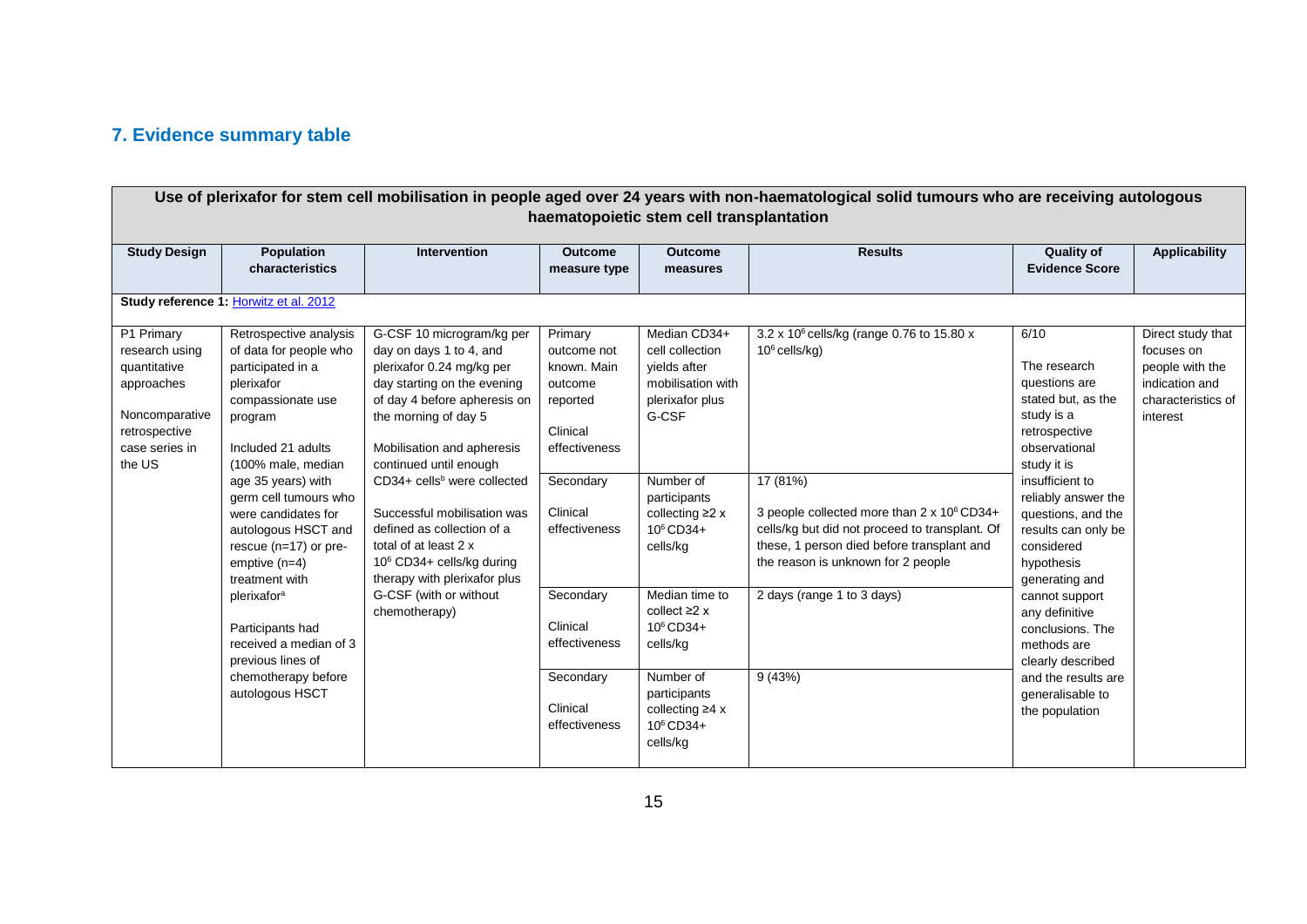|                     |                                      |              |                                        | haematopoietic stem cell transplantation                                              | Use of plerixafor for stem cell mobilisation in people aged over 24 years with non-haematological solid tumours who are receiving autologous        |                                            |                      |
|---------------------|--------------------------------------|--------------|----------------------------------------|---------------------------------------------------------------------------------------|-----------------------------------------------------------------------------------------------------------------------------------------------------|--------------------------------------------|----------------------|
| <b>Study Design</b> | <b>Population</b><br>characteristics | Intervention | <b>Outcome</b><br>measure type         | <b>Outcome</b><br>measures                                                            | <b>Results</b>                                                                                                                                      | <b>Quality of</b><br><b>Evidence Score</b> | <b>Applicability</b> |
|                     |                                      |              | Secondary<br>Clinical<br>effectiveness | Median time to<br>collect $\geq 4$ x<br>10 <sup>6</sup> CD34+<br>cells/kg             | 3 days (range 1 to 4 days)                                                                                                                          | considered in the<br>evidence review       |                      |
|                     |                                      |              | Secondary<br>Clinical<br>effectiveness | Number of<br>participants<br>proceeding to<br>first transplant                        | 16 (76%)<br>Includes 2 people who did not collect 2 x 10 <sup>6</sup><br>CD34+ cells/kg but also received cells<br>pooled from previous collections |                                            |                      |
|                     |                                      |              | Secondary<br>Clinical<br>effectiveness | Median time to<br>neutrophil<br>engraftment <sup>c</sup><br>after first<br>transplant | 11 days (range 9 to 18 days)                                                                                                                        |                                            |                      |
|                     |                                      |              | Secondary<br>Clinical<br>effectiveness | Median time to<br>platelet<br>engraftment <sup>d</sup><br>after first<br>transplant   | 20 days (range 12 to 48 days)                                                                                                                       |                                            |                      |
|                     |                                      |              | Secondary<br>Clinical<br>effectiveness | Number of<br>participants<br>proceeding to<br>second<br>transplant                    | 8(38%)<br>None of the participants experienced<br>secondary graft failure.                                                                          |                                            |                      |
|                     |                                      |              | Secondary<br>Clinical<br>effectiveness | Median time to<br>neutrophil<br>engraftment <sup>c</sup>                              | 10.5 days (range 9 to 12 days)                                                                                                                      |                                            |                      |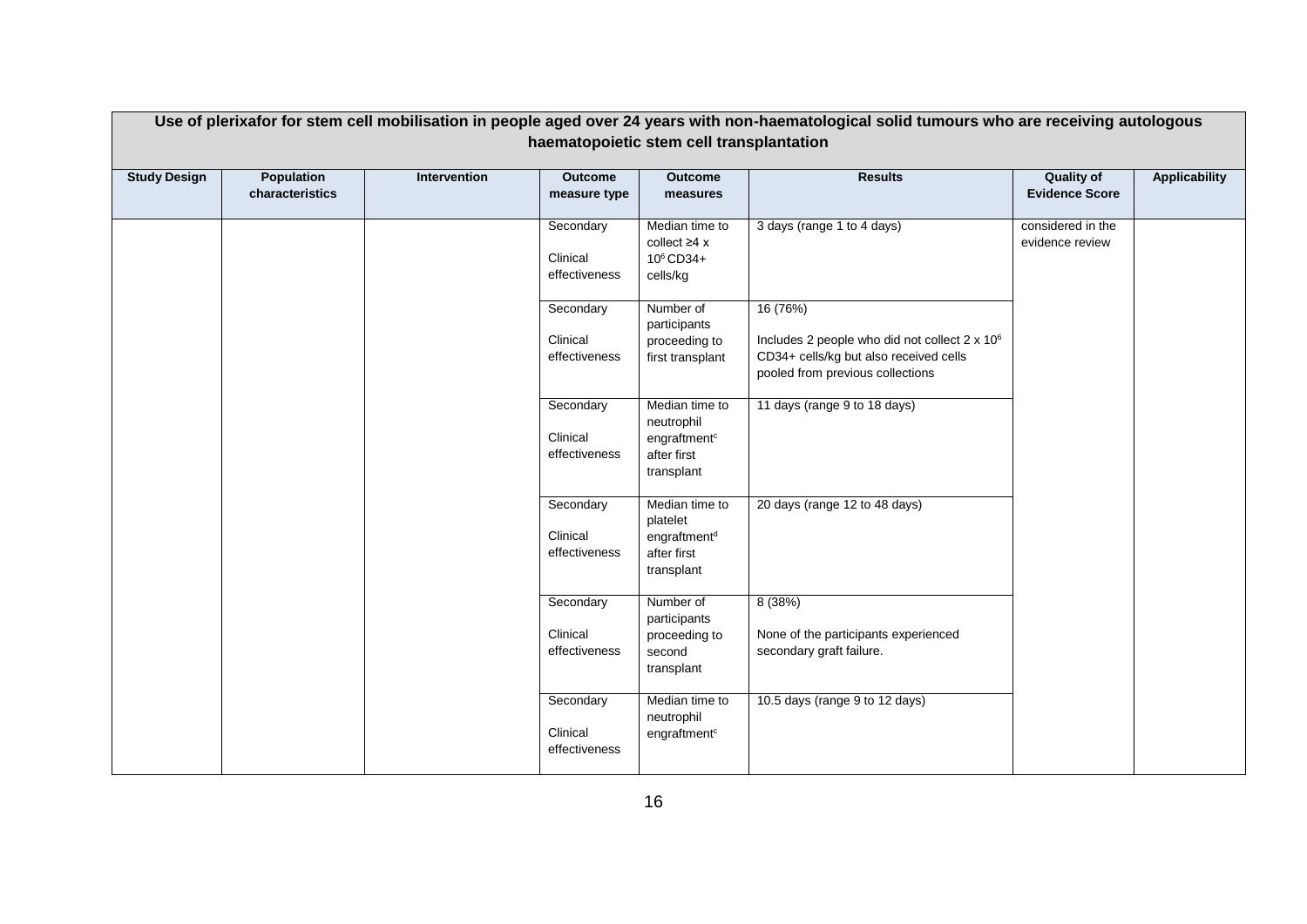|                                                            |                                                                                                |                                                                                                                                                            |                                        | haematopoietic stem cell transplantation                                             | Use of plerixafor for stem cell mobilisation in people aged over 24 years with non-haematological solid tumours who are receiving autologous                                                                                                                                                                                                                                                         |                                                                           |                                                                      |
|------------------------------------------------------------|------------------------------------------------------------------------------------------------|------------------------------------------------------------------------------------------------------------------------------------------------------------|----------------------------------------|--------------------------------------------------------------------------------------|------------------------------------------------------------------------------------------------------------------------------------------------------------------------------------------------------------------------------------------------------------------------------------------------------------------------------------------------------------------------------------------------------|---------------------------------------------------------------------------|----------------------------------------------------------------------|
| <b>Study Design</b>                                        | <b>Population</b><br>characteristics                                                           | Intervention                                                                                                                                               | <b>Outcome</b><br>measure type         | <b>Outcome</b><br>measures                                                           | <b>Results</b>                                                                                                                                                                                                                                                                                                                                                                                       | <b>Quality of</b><br><b>Evidence Score</b>                                | <b>Applicability</b>                                                 |
|                                                            |                                                                                                |                                                                                                                                                            |                                        | after second<br>transplant                                                           |                                                                                                                                                                                                                                                                                                                                                                                                      |                                                                           |                                                                      |
|                                                            |                                                                                                |                                                                                                                                                            | Secondary<br>Clinical<br>effectiveness | Median time to<br>platelet<br>engraftment <sup>d</sup><br>after second<br>transplant | 24 days (range 12 to 44 days)                                                                                                                                                                                                                                                                                                                                                                        |                                                                           |                                                                      |
|                                                            |                                                                                                |                                                                                                                                                            | Secondary<br>Safety                    | Adverse events                                                                       | 8 participants (38%) reported 17 adverse<br>events felt to be possibly, probably or<br>definitely related to plerixafor                                                                                                                                                                                                                                                                              |                                                                           |                                                                      |
|                                                            |                                                                                                |                                                                                                                                                            |                                        |                                                                                      | None of the events were classified as<br>serious. One patient experienced chills,<br>which were moderate in severity.                                                                                                                                                                                                                                                                                |                                                                           |                                                                      |
|                                                            |                                                                                                |                                                                                                                                                            |                                        |                                                                                      | All other adverse events were considered<br>mild. They included diarrhoea (n=3), nausea<br>$(n=2)$ , injection site reactions $(n=3)$ , bone<br>pain (n=2), chills (n=1), neck pain (n=1), lip                                                                                                                                                                                                       |                                                                           |                                                                      |
|                                                            |                                                                                                |                                                                                                                                                            |                                        |                                                                                      | swelling $(n=1)$ , abnormal dreams $(n=1)$ ,<br>blurred vision ( $n=1$ ) and fatigue ( $n=1$ )                                                                                                                                                                                                                                                                                                       |                                                                           |                                                                      |
|                                                            |                                                                                                |                                                                                                                                                            |                                        |                                                                                      | Critical appraisal summary: Small, uncontrolled, retrospective observational study at high risk of bias and confounding. Highly selected population of poor mobilisers with relapsed or refractory germ cell<br>tumour. Not all participants were aged over 24 years. All were male. No statistical analyses are reported. Results were not reported separately for rescue and pre-emptive treatment |                                                                           |                                                                      |
|                                                            | Study reference 2: Worel et al. 2012                                                           |                                                                                                                                                            |                                        |                                                                                      |                                                                                                                                                                                                                                                                                                                                                                                                      |                                                                           |                                                                      |
| P1 Primary<br>research using<br>quantitative<br>approaches | Retrospective analysis<br>of data for people who<br>participated in the<br>European plerixafor | G-CSF 10 microgram/kg<br>each morning or<br>5 micrograms/kg twice daily<br>on days 1 to 4, and<br>plerixafor 0.24 mg/kg per<br>day starting on the evening | Primary<br>Clinical<br>effectiveness   | Number of<br>participants<br>collecting $\geq 2$ x<br>10°CD34+<br>cells/kg           | 28 (85%)<br>After plerixafor, mobilisation failed in<br>5 people (15%) who had previously<br>experienced mobilisation failure once (n=4)<br>or twice $(n=1)$                                                                                                                                                                                                                                         | 6/10<br>The research<br>questions are<br>stated but, as the<br>study is a | Direct study that<br>focuses on<br>people with the<br>indication and |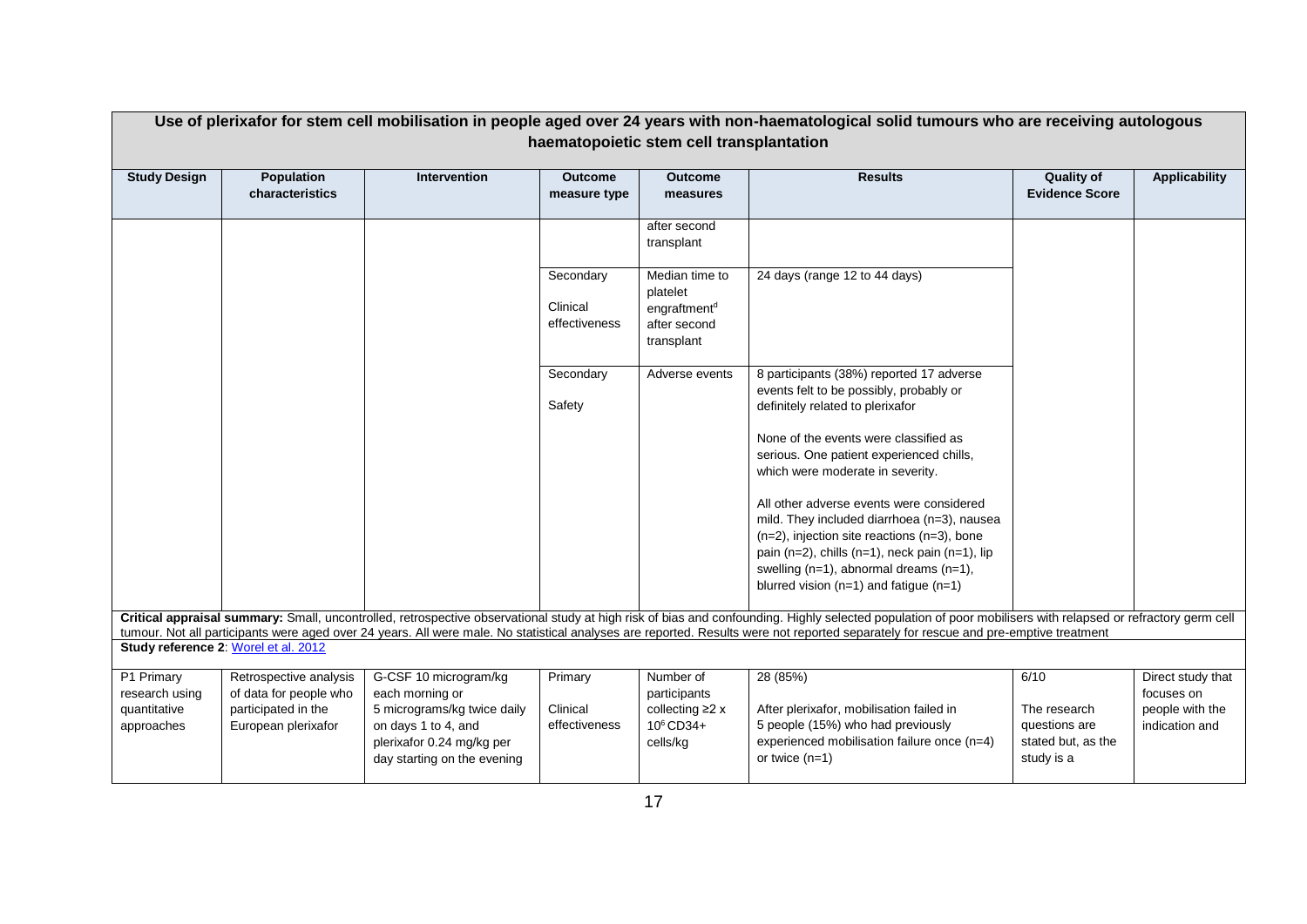|                                                                                                   |                                                                                                                                                                                                                                                                                                                                                                                                                                                                                                                                                                                                                                                                                                             |                                                                                                                                                                                                                                                                                                                                                                                                                                  |                                                                                                                                                                      | haematopoietic stem cell transplantation                                                                                                                                                                                                                                                      | Use of plerixafor for stem cell mobilisation in people aged over 24 years with non-haematological solid tumours who are receiving autologous                                                                                                                                                                                                                                                                                                                                                                                                                                                                                                                                                                                                                                                                                                                                                                |                                                                                                                                                                                                                                                                                                                                                                                     |                                |
|---------------------------------------------------------------------------------------------------|-------------------------------------------------------------------------------------------------------------------------------------------------------------------------------------------------------------------------------------------------------------------------------------------------------------------------------------------------------------------------------------------------------------------------------------------------------------------------------------------------------------------------------------------------------------------------------------------------------------------------------------------------------------------------------------------------------------|----------------------------------------------------------------------------------------------------------------------------------------------------------------------------------------------------------------------------------------------------------------------------------------------------------------------------------------------------------------------------------------------------------------------------------|----------------------------------------------------------------------------------------------------------------------------------------------------------------------|-----------------------------------------------------------------------------------------------------------------------------------------------------------------------------------------------------------------------------------------------------------------------------------------------|-------------------------------------------------------------------------------------------------------------------------------------------------------------------------------------------------------------------------------------------------------------------------------------------------------------------------------------------------------------------------------------------------------------------------------------------------------------------------------------------------------------------------------------------------------------------------------------------------------------------------------------------------------------------------------------------------------------------------------------------------------------------------------------------------------------------------------------------------------------------------------------------------------------|-------------------------------------------------------------------------------------------------------------------------------------------------------------------------------------------------------------------------------------------------------------------------------------------------------------------------------------------------------------------------------------|--------------------------------|
| <b>Study Design</b>                                                                               | Population<br>characteristics                                                                                                                                                                                                                                                                                                                                                                                                                                                                                                                                                                                                                                                                               | Intervention                                                                                                                                                                                                                                                                                                                                                                                                                     | <b>Outcome</b><br>measure type                                                                                                                                       | <b>Outcome</b><br>measures                                                                                                                                                                                                                                                                    | <b>Results</b>                                                                                                                                                                                                                                                                                                                                                                                                                                                                                                                                                                                                                                                                                                                                                                                                                                                                                              | <b>Quality of</b><br><b>Evidence Score</b>                                                                                                                                                                                                                                                                                                                                          | <b>Applicability</b>           |
| Noncomparative<br>retrospective<br>case series in<br>13 European<br>countries<br>including the UK | compassionate use<br>program<br>33 people (79% male,<br>median age 26 years,<br>24 adults [73%,<br>median age 36 years])<br>with non-<br>haematological<br>tumours who were<br>candidates for<br>autologous HSCT and<br>rescue (n=21) or pre-<br>emptive $(n=12)$<br>treatment with<br>plerixafor <sup>e</sup> . Of the<br>people undergoing<br>rescue treatment, 14<br>had 1 failed<br>mobilisation attempt, 6<br>had 2 failed attempts<br>and 1 had 3 failed<br>attempts<br>Diagnoses were germ<br>cell tumour (n=11,<br>median age 29 years),<br>Ewing sarcoma (n=6,<br>median age 25 years),<br>Wiscott-Aldrich<br>disease (n=5, median<br>age 5 years),<br>neuroblastoma (n=4,<br>median age 5 years), | of day 4 before apheresis on<br>the morning of day 5<br>Mobilisation and apheresis<br>continued until enough<br>$CD34+$ cells <sup>b</sup> were collected<br>or for a maximum of 7 days<br>of plerixafor and apheresis<br>Successful mobilisation was<br>defined as collection of a<br>total of at least 2 x<br>10 <sup>6</sup> CD34+ cells/kg during<br>therapy with plerixafor plus<br>G-CSF (with or without<br>chemotherapy) | Secondary<br>Clinical<br>effectiveness<br>Secondary<br>Clinical<br>effectiveness<br>Secondary<br>Clinical<br>effectiveness<br>Secondary<br>Clinical<br>effectiveness | Median CD34+<br>cell collection<br>vields after<br>mobilisation with<br>plerixafor plus<br>G-CSF<br>Median peak<br>peripheral blood<br>CD34+cell count<br>Median time to<br>collect $\geq$ x<br>10 <sup>6</sup> CD34+<br>cells/kg<br>Number of<br>participants<br>proceeding to<br>transplant | Results are for adults and children, and all<br>diagnoses combined<br>4.1 x $10^6$ cells/kg (range 0.9 to 29.5 x<br>$10^6$ cells/kg)<br>Result is for adults and children, and all<br>diagnoses combined<br>32 x 10 <sup>6</sup> /L (range 9 to 250 x 10 <sup>6</sup> /L)<br>A median 5.3-fold increase was seen<br>Result is for adults and children, and all<br>diagnoses combined<br>2 days (range 1 to 4 days)<br>Result is for adults and children, and all<br>diagnoses combined<br>19/28 people (68%) from whom $\geq$ 2 x 10 <sup>6</sup><br>CD34+ cells/kg were collected<br>Result is for adults and children, and all<br>diagnoses combined<br>7 of these people had germ cell tumours (all<br>adults), 4 had Wiscott-Aldrich disease (all<br>children), 3 had Ewing sarcomas (age<br>unclear), 1 had neuroblastoma (age unclear)<br>and 4 had other non-haematological<br>diseases (all adults) | retrospective<br>observational<br>study it is<br>insufficient to<br>reliably answer the<br>questions, and the<br>results can only be<br>considered<br>hypothesis<br>generating and<br>cannot support<br>any definitive<br>conclusions. The<br>methods are<br>clearly described<br>and the results are<br>generalisable to<br>the population<br>considered in the<br>evidence review | characteristics of<br>interest |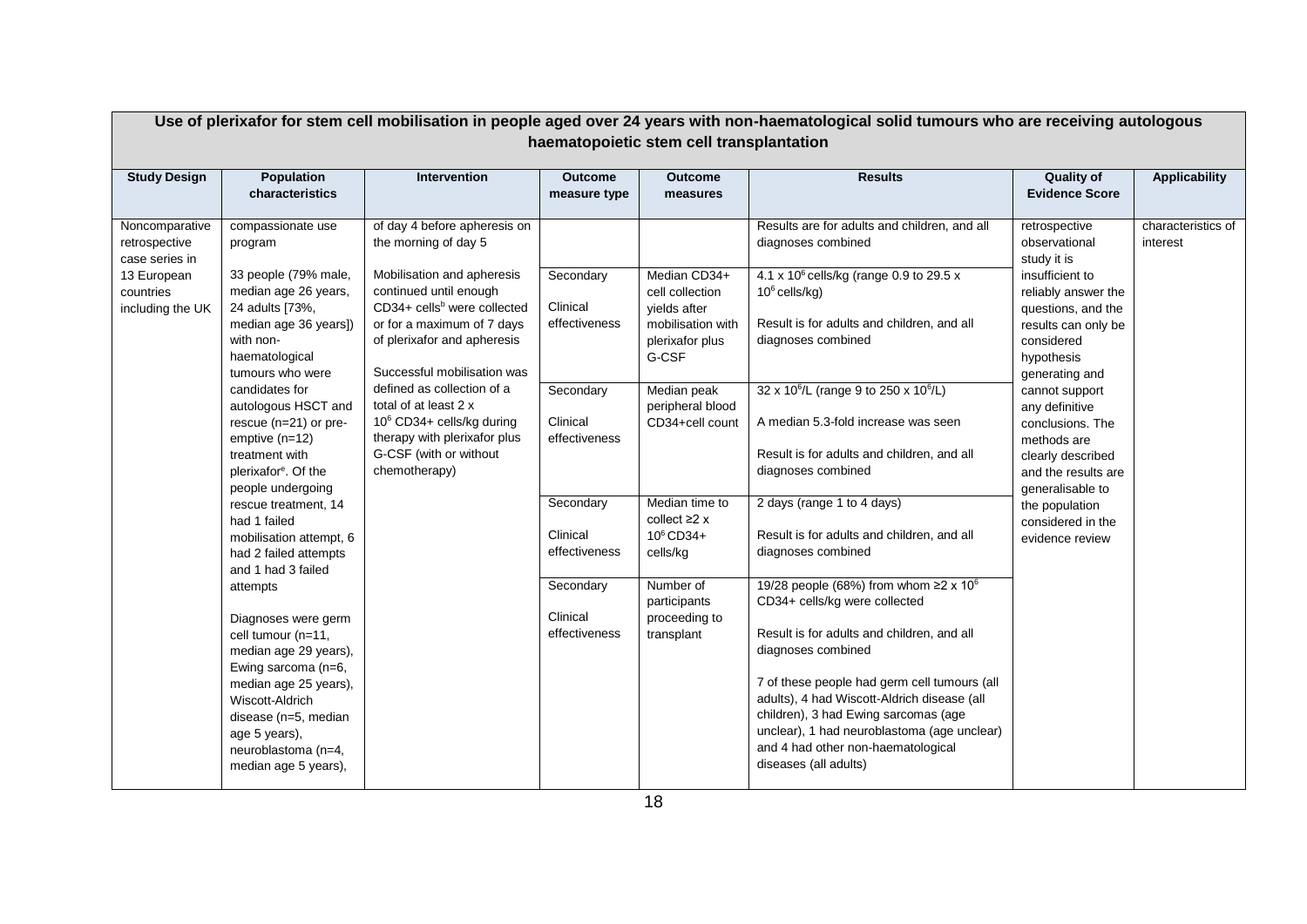|                                                                                                                                                                                                                                                                                                                                                                                                                                                                                                                                                                                                                                                                                                                                                                                                                                                                                                                                                                                                                                                                                                                                                                                                                                                                                                                                                                                                                                                                                                                           | Use of plerixafor for stem cell mobilisation in people aged over 24 years with non-haematological solid tumours who are receiving autologous<br>haematopoietic stem cell transplantation |                                                                                                                                                                                                                                                                                                                       |                                |                                              |                                                                                                                                                                                                                                                                                                                                                                                                                  |                                            |                      |  |  |
|---------------------------------------------------------------------------------------------------------------------------------------------------------------------------------------------------------------------------------------------------------------------------------------------------------------------------------------------------------------------------------------------------------------------------------------------------------------------------------------------------------------------------------------------------------------------------------------------------------------------------------------------------------------------------------------------------------------------------------------------------------------------------------------------------------------------------------------------------------------------------------------------------------------------------------------------------------------------------------------------------------------------------------------------------------------------------------------------------------------------------------------------------------------------------------------------------------------------------------------------------------------------------------------------------------------------------------------------------------------------------------------------------------------------------------------------------------------------------------------------------------------------------|------------------------------------------------------------------------------------------------------------------------------------------------------------------------------------------|-----------------------------------------------------------------------------------------------------------------------------------------------------------------------------------------------------------------------------------------------------------------------------------------------------------------------|--------------------------------|----------------------------------------------|------------------------------------------------------------------------------------------------------------------------------------------------------------------------------------------------------------------------------------------------------------------------------------------------------------------------------------------------------------------------------------------------------------------|--------------------------------------------|----------------------|--|--|
|                                                                                                                                                                                                                                                                                                                                                                                                                                                                                                                                                                                                                                                                                                                                                                                                                                                                                                                                                                                                                                                                                                                                                                                                                                                                                                                                                                                                                                                                                                                           |                                                                                                                                                                                          |                                                                                                                                                                                                                                                                                                                       |                                |                                              |                                                                                                                                                                                                                                                                                                                                                                                                                  |                                            |                      |  |  |
| <b>Study Design</b>                                                                                                                                                                                                                                                                                                                                                                                                                                                                                                                                                                                                                                                                                                                                                                                                                                                                                                                                                                                                                                                                                                                                                                                                                                                                                                                                                                                                                                                                                                       | Population<br>characteristics                                                                                                                                                            | <b>Intervention</b>                                                                                                                                                                                                                                                                                                   | <b>Outcome</b><br>measure type | <b>Outcome</b><br>measures                   | <b>Results</b>                                                                                                                                                                                                                                                                                                                                                                                                   | <b>Quality of</b><br><b>Evidence Score</b> | <b>Applicability</b> |  |  |
|                                                                                                                                                                                                                                                                                                                                                                                                                                                                                                                                                                                                                                                                                                                                                                                                                                                                                                                                                                                                                                                                                                                                                                                                                                                                                                                                                                                                                                                                                                                           | and other $(n=7,$<br>median age 49 years)                                                                                                                                                |                                                                                                                                                                                                                                                                                                                       |                                |                                              | There were no reports of early or late graft<br>failure during the study.                                                                                                                                                                                                                                                                                                                                        |                                            |                      |  |  |
|                                                                                                                                                                                                                                                                                                                                                                                                                                                                                                                                                                                                                                                                                                                                                                                                                                                                                                                                                                                                                                                                                                                                                                                                                                                                                                                                                                                                                                                                                                                           | The number of<br>previous lines of                                                                                                                                                       |                                                                                                                                                                                                                                                                                                                       | Secondary                      | Median time to<br>neutrophil                 | 11 days (range 9 to 12 days)                                                                                                                                                                                                                                                                                                                                                                                     |                                            |                      |  |  |
|                                                                                                                                                                                                                                                                                                                                                                                                                                                                                                                                                                                                                                                                                                                                                                                                                                                                                                                                                                                                                                                                                                                                                                                                                                                                                                                                                                                                                                                                                                                           | chemotherapy was 0<br>or 1 in 11 participants,<br>$2$ or $3$ in                                                                                                                          |                                                                                                                                                                                                                                                                                                                       | Clinical<br>effectiveness      | engraftment <sup>f</sup><br>after transplant | Result is for adults and children, and all<br>diagnoses combined                                                                                                                                                                                                                                                                                                                                                 |                                            |                      |  |  |
|                                                                                                                                                                                                                                                                                                                                                                                                                                                                                                                                                                                                                                                                                                                                                                                                                                                                                                                                                                                                                                                                                                                                                                                                                                                                                                                                                                                                                                                                                                                           | 18 participants and 4<br>or more in<br>4 participants                                                                                                                                    |                                                                                                                                                                                                                                                                                                                       | Secondary<br>Clinical          | Median time to<br>platelet                   | 15 days (range 10 to 25 days)<br>Result is for adults and children, and all                                                                                                                                                                                                                                                                                                                                      |                                            |                      |  |  |
|                                                                                                                                                                                                                                                                                                                                                                                                                                                                                                                                                                                                                                                                                                                                                                                                                                                                                                                                                                                                                                                                                                                                                                                                                                                                                                                                                                                                                                                                                                                           |                                                                                                                                                                                          |                                                                                                                                                                                                                                                                                                                       | effectiveness                  | engraftment <sup>9</sup><br>after transplant | diagnoses combined                                                                                                                                                                                                                                                                                                                                                                                               |                                            |                      |  |  |
|                                                                                                                                                                                                                                                                                                                                                                                                                                                                                                                                                                                                                                                                                                                                                                                                                                                                                                                                                                                                                                                                                                                                                                                                                                                                                                                                                                                                                                                                                                                           |                                                                                                                                                                                          |                                                                                                                                                                                                                                                                                                                       | Secondary<br>Safety            | Adverse events                               | No treatment-related adverse effects were<br>reported                                                                                                                                                                                                                                                                                                                                                            |                                            |                      |  |  |
|                                                                                                                                                                                                                                                                                                                                                                                                                                                                                                                                                                                                                                                                                                                                                                                                                                                                                                                                                                                                                                                                                                                                                                                                                                                                                                                                                                                                                                                                                                                           |                                                                                                                                                                                          |                                                                                                                                                                                                                                                                                                                       |                                |                                              |                                                                                                                                                                                                                                                                                                                                                                                                                  |                                            |                      |  |  |
| No statistical analyses are reported                                                                                                                                                                                                                                                                                                                                                                                                                                                                                                                                                                                                                                                                                                                                                                                                                                                                                                                                                                                                                                                                                                                                                                                                                                                                                                                                                                                                                                                                                      |                                                                                                                                                                                          |                                                                                                                                                                                                                                                                                                                       |                                |                                              | Critical appraisal summary: Small, uncontrolled, retrospective observational study at high risk of bias and confounding. Highly selected population of poor mobilisers. Results for adults (73%) and<br>children are combined, and not all adults were aged over 24 years. 79% of participants were male. Results are not reported separately for individual diagnoses, or for rescue and pre-emptive treatment. |                                            |                      |  |  |
| a People from whom insufficient cells (median 1.35 x 10 <sup>6</sup> CD34+ cells/kg) were collected during apheresis or who had a low PBSC count (median 2.43 CD34+ cells/microlitre) following conventional<br>therapy (G-CSF alone [n=14] or with chemotherapy [n=7]) and were not considered to have a reasonable chance of sufficient stem cell collection<br><sup>b</sup> CD34+ is the protein expressed on the PBSC that can be detected and measured, allowing the number of stem cells in the blood or the harvest to be counted<br>$\textdegree$ Defined as 3 consecutive days with an absolute neutrophil count of ≥0.5 x 10 <sup>9</sup> /L or 1 day with a count ≥1 x 10 <sup>9</sup> /L<br>d Defined as the first day when the platelet count is >20 x 10 <sup>9</sup> /L measured by at least 3 consecutive platelet laboratory values obtained over at least 7 days that show that level was achieved and<br>maintained without platelet transfusion for at least 7 days<br><sup>e</sup> A failed mobilisation attempt was defined either as a CD34+cell value below 20 x 10 <sup>6</sup> /L (median 4 x 10 <sup>6</sup> /L) measured in the peripheral blood before apheresis or as a pooled cell harvest of less than 2.0<br>x10 <sup>6</sup> CD34+ cells/kg in up to 4 apheresis sessions after mobilisation with G-CSF alone (n=21) or combined with chemotherapy(n=12)<br>$\rm ^f$ Defined as the first of 3 consecutive days on which the absolute neutrophil count reached 0.5 x 10 <sup>9</sup> /L |                                                                                                                                                                                          |                                                                                                                                                                                                                                                                                                                       |                                |                                              |                                                                                                                                                                                                                                                                                                                                                                                                                  |                                            |                      |  |  |
|                                                                                                                                                                                                                                                                                                                                                                                                                                                                                                                                                                                                                                                                                                                                                                                                                                                                                                                                                                                                                                                                                                                                                                                                                                                                                                                                                                                                                                                                                                                           |                                                                                                                                                                                          | <sup>9</sup> Defined as the first of 3 consecutive days on which the platelet count reached 20 x 10 <sup>9</sup> /L without platelet transfusion for at least 2 days<br>Abbreviations: G-CSF; Granulocyte-colony stimulating factor: HSCT; haematopoietic stem cell transplantation: PBSC; peripheral blood stem cell |                                |                                              |                                                                                                                                                                                                                                                                                                                                                                                                                  |                                            |                      |  |  |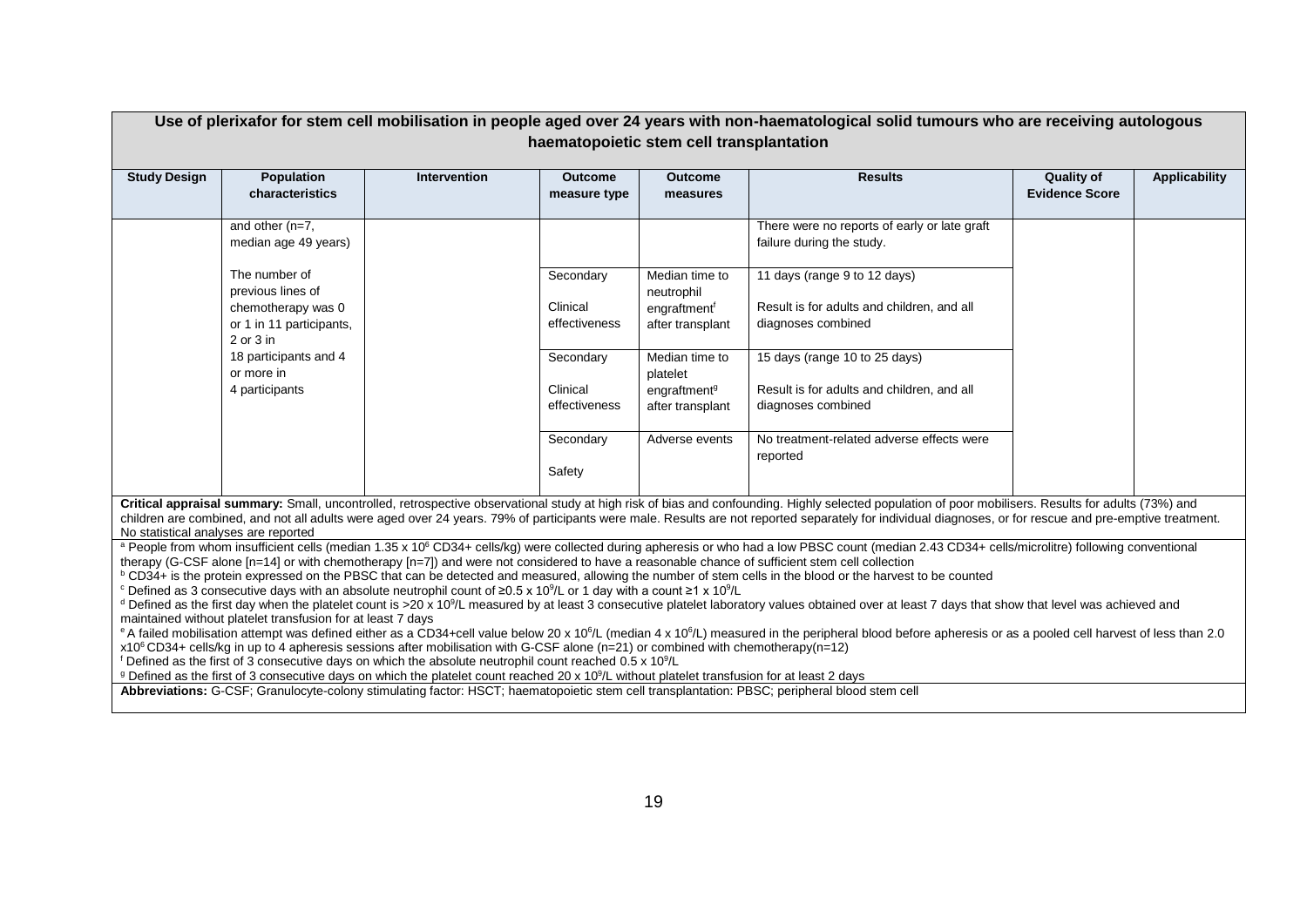# **8. Grade of evidence table**

<span id="page-19-0"></span>

|                                                                                               | Use of plerixafor for stem cell mobilisation in people aged over 24 years with non-haematological solid tumours who are receiving autologous<br>haematopoietic stem cell transplantation |                                                      |                      |                                    |                                                                                                                                                                                                                                                                                                                                                                                                                                                                                                                                                                                                                                                                                                                                                                                                                                                                                                                                                                                                                                                                                                                                                                                                                                                                               |  |  |  |  |  |                                                                                                                                                                                                                                                                                                                                                                                                                                                                                                                                                                                                                                                                               |
|-----------------------------------------------------------------------------------------------|------------------------------------------------------------------------------------------------------------------------------------------------------------------------------------------|------------------------------------------------------|----------------------|------------------------------------|-------------------------------------------------------------------------------------------------------------------------------------------------------------------------------------------------------------------------------------------------------------------------------------------------------------------------------------------------------------------------------------------------------------------------------------------------------------------------------------------------------------------------------------------------------------------------------------------------------------------------------------------------------------------------------------------------------------------------------------------------------------------------------------------------------------------------------------------------------------------------------------------------------------------------------------------------------------------------------------------------------------------------------------------------------------------------------------------------------------------------------------------------------------------------------------------------------------------------------------------------------------------------------|--|--|--|--|--|-------------------------------------------------------------------------------------------------------------------------------------------------------------------------------------------------------------------------------------------------------------------------------------------------------------------------------------------------------------------------------------------------------------------------------------------------------------------------------------------------------------------------------------------------------------------------------------------------------------------------------------------------------------------------------|
| <b>Outcome</b><br><b>Measure</b>                                                              | Reference                                                                                                                                                                                | <b>Quality of</b><br><b>Evidence</b><br><b>Score</b> | <b>Applicability</b> | <b>Grade of</b><br><b>Evidence</b> | <b>Interpretation of Evidence</b>                                                                                                                                                                                                                                                                                                                                                                                                                                                                                                                                                                                                                                                                                                                                                                                                                                                                                                                                                                                                                                                                                                                                                                                                                                             |  |  |  |  |  |                                                                                                                                                                                                                                                                                                                                                                                                                                                                                                                                                                                                                                                                               |
|                                                                                               | Horwitz et al.<br>2012                                                                                                                                                                   | 6/10                                                 | <b>Direct</b>        |                                    |                                                                                                                                                                                                                                                                                                                                                                                                                                                                                                                                                                                                                                                                                                                                                                                                                                                                                                                                                                                                                                                                                                                                                                                                                                                                               |  |  |  |  |  | CD34+ is the protein expressed on the PBSC that can be detected and measured. This outcome looks at the number<br>of CD34+ cells that were typically collected after plerixafor was used to help dislodge the stem cells from the bone<br>marrow and increase the amount circulating in the blood, which is known as mobilisation. The median value was<br>used, which is the middle value from the range of results received across all the participants in the study. Successful<br>mobilisation of cells from the bone marrow was defined as collection of at least 2 million CD34+ cells/kg during<br>treatment with plerixafor plus G-CSF (with or without chemotherapy) |
| Median CD34+ cell<br>collection yields<br>after mobilisation<br>with plerixafor plus<br>G-CSF | Worel et al.<br>2012                                                                                                                                                                     | 6/10                                                 | <b>Direct</b>        | B                                  | In a study in 21 men with germ cell tumours, a median of 3.2 million CD34+ cells/kg were collected. In a second<br>study in 33 people (79% male, 73% adults) with various non-haematological tumours (mainly germ cell tumours,<br>Ewing sarcomas, Wiscott-Aldrich disease and neuroblastomas), a median of 4.1 million CD34+ cells/kg were<br>collected<br>It is not reported how big the improvements were compared with baseline or previous mobilisation attempts without<br>plerixafor. However, the median number of CD34+ cells collected was greater than 2 million cells/kg and, therefore,<br>considered successful in both studies<br>Across the studies, about 70% of people had rescue treatment (when insufficient cells are collected) and 30% had<br>pre-emptive treatment (when not enough PBSC are circulating in the blood on the day of collection). Results were<br>not reported separately for these groups. The results of the second study are for adults (73%) and children<br>combined, and all diagnoses combined. The 2 studies included people both under and over 24 years of age. Both<br>studies were small, uncontrolled, retrospective observational studies at high risk of bias and confounding. No<br>statistical analyses were reported |  |  |  |  |  |                                                                                                                                                                                                                                                                                                                                                                                                                                                                                                                                                                                                                                                                               |
| Number of<br>participants<br>collecting $\geq$ x<br>$10^6$ CD34+ cells/kg                     | Horwitz et al.<br>2012                                                                                                                                                                   | 6/10                                                 | <b>Direct</b>        | B                                  | This outcome looks at the number of people in whom at least 2 million CD34+ cells/kg were collected after<br>mobilisation using plerixafor and G-CSF (with or without chemotherapy), meaning they were potentially eligible for<br><b>HSCT</b>                                                                                                                                                                                                                                                                                                                                                                                                                                                                                                                                                                                                                                                                                                                                                                                                                                                                                                                                                                                                                                |  |  |  |  |  |                                                                                                                                                                                                                                                                                                                                                                                                                                                                                                                                                                                                                                                                               |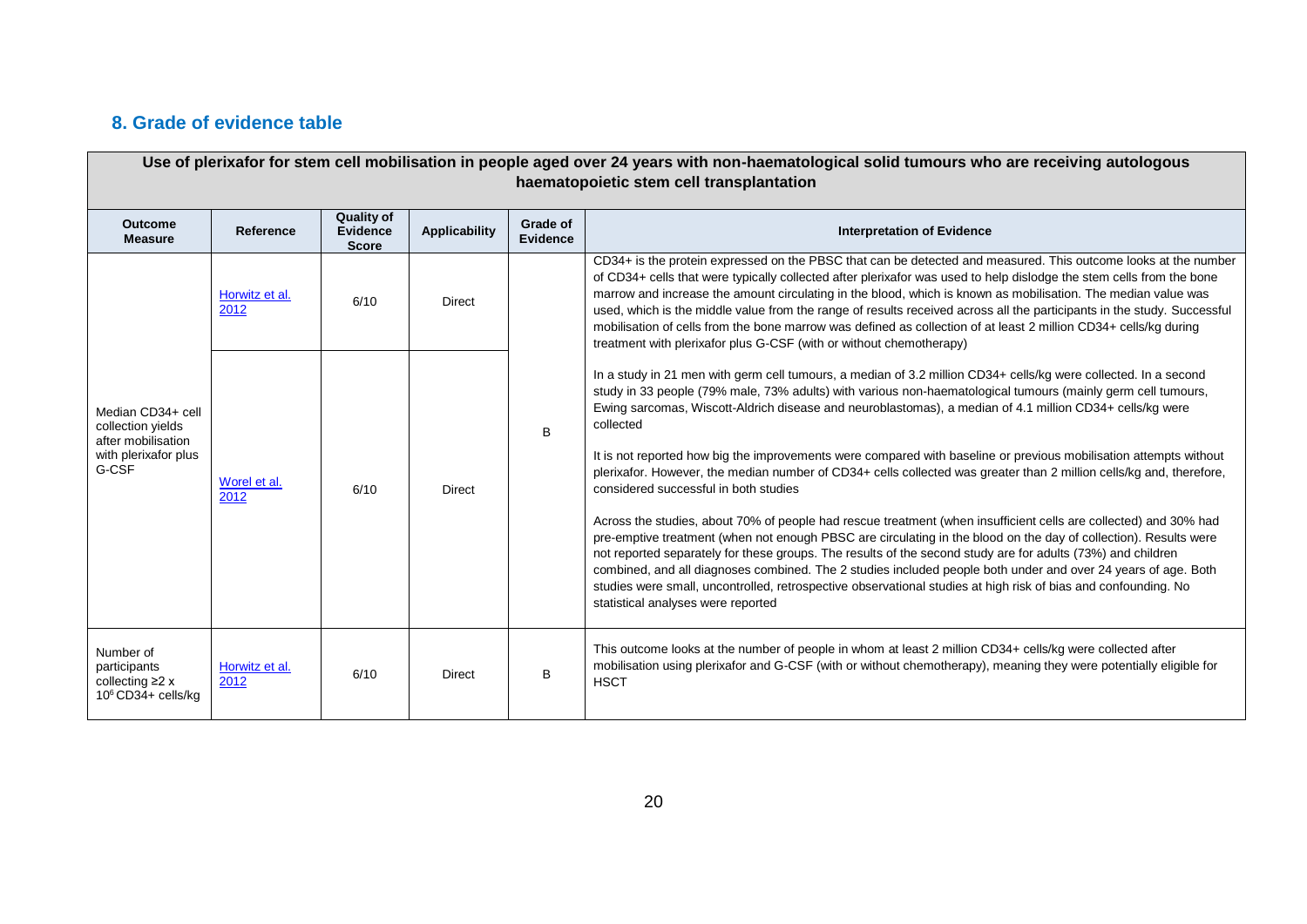|                                                                | Worel et al.<br>2012   | 6/10 | <b>Direct</b> |   | In the study in 21 men with germ cell tumours, at least 2 million CD34+ cells/kg were collected in 17 people (81%). In<br>the study in 33 people with various non-haematological tumours, enough cells for transplant were collected in<br>28 people (85%)<br>These results suggest that using plerixafor to help mobilise stem cells results in enough cells to proceed to HSCT in<br>about 8 out of 10 adults with solid tumours (mainly men with germ cell tumours)<br>Across the studies, about 70% of people had rescue treatment (after insufficient cells were collected) and 30% had<br>pre-emptive treatment (when not enough PBSC were circulating in the blood on the day of collection). Results were<br>not reported separately for these groups. The results of the second study are for adults (73%) and children<br>combined, and all diagnoses combined. The 2 studies included people both under and over 24 years of age. Both<br>studies were small, uncontrolled, retrospective observational studies at high risk of bias and confounding. No<br>statistical analyses were reported                                                                            |
|----------------------------------------------------------------|------------------------|------|---------------|---|--------------------------------------------------------------------------------------------------------------------------------------------------------------------------------------------------------------------------------------------------------------------------------------------------------------------------------------------------------------------------------------------------------------------------------------------------------------------------------------------------------------------------------------------------------------------------------------------------------------------------------------------------------------------------------------------------------------------------------------------------------------------------------------------------------------------------------------------------------------------------------------------------------------------------------------------------------------------------------------------------------------------------------------------------------------------------------------------------------------------------------------------------------------------------------------|
| Median peak<br>peripheral blood<br>CD34+cell count             | Worel et al.<br>2012   | 6/10 | <b>Direct</b> | C | This outcome looks at the maximum number of CD34+ cells typically circulating in the peripheral blood after stem cell<br>mobilisation using plerixafor and G-CSF (with or without chemotherapy). The median value was used, which is the<br>middle value from the range of results received across all the participants in the study<br>In the study in 33 people with various non-haematological tumours, the median peak CD34+ cell count was<br>32 million/litre (range 9 to 250 million/litre) after plerixafor treatment. This was a median 5.3-fold increase compared<br>with baseline (4 million/litre)<br>This suggests that treatment with plerixafor increases the number of CD34+ cells in the circulating peripheral blood,<br>increasing the chance of collecting enough cells for HSCT<br>This result is for adults (73%, not all aged over 24 years) and children, and all diagnoses combined. 64% of people<br>had rescue treatment and 36% had pre-emptive treatment. Results were not reported separately for these groups.<br>The study was small, uncontrolled, and retrospective at high risk of bias and confounding. No statistical analyses<br>were reported |
| Number of<br>participants<br>proceeding to first<br>transplant | Horwitz et al.<br>2012 | 6/10 | Direct        |   | This outcome looks at the number of people who had HSCT after receiving plerixafor and G-CSF (with or without<br>chemotherapy)<br>In the study in 21 men with germ cell tumours, of the 17 people from whom at least 2 million CD34+ cells/kg were<br>collected, 14 (82%) subsequently had HSCT (67% of the total study population [14/21]). Of the 3 people who did not                                                                                                                                                                                                                                                                                                                                                                                                                                                                                                                                                                                                                                                                                                                                                                                                             |
|                                                                | Worel et al.<br>2012   | 6/10 | <b>Direct</b> | B | have HSCT, 1 person died and the reason is unknown for the other 2 people. 2 men who did not collect 2 million<br>CD34+ cells/kg after using plerixafor had HSCT using additional cells pooled from previous collections<br>In the study in 33 people with various non-haematological tumours, of the 28 people from whom at least 2 million<br>CD34+ cells/kg were collected, 19 (68%) had HSCT (58% of the total study population [19/33]). Seven of these<br>people had germ cell tumours (all adults), 4 had Wiscott-Aldrich disease (all children), 3 had Ewing sarcomas (age                                                                                                                                                                                                                                                                                                                                                                                                                                                                                                                                                                                                   |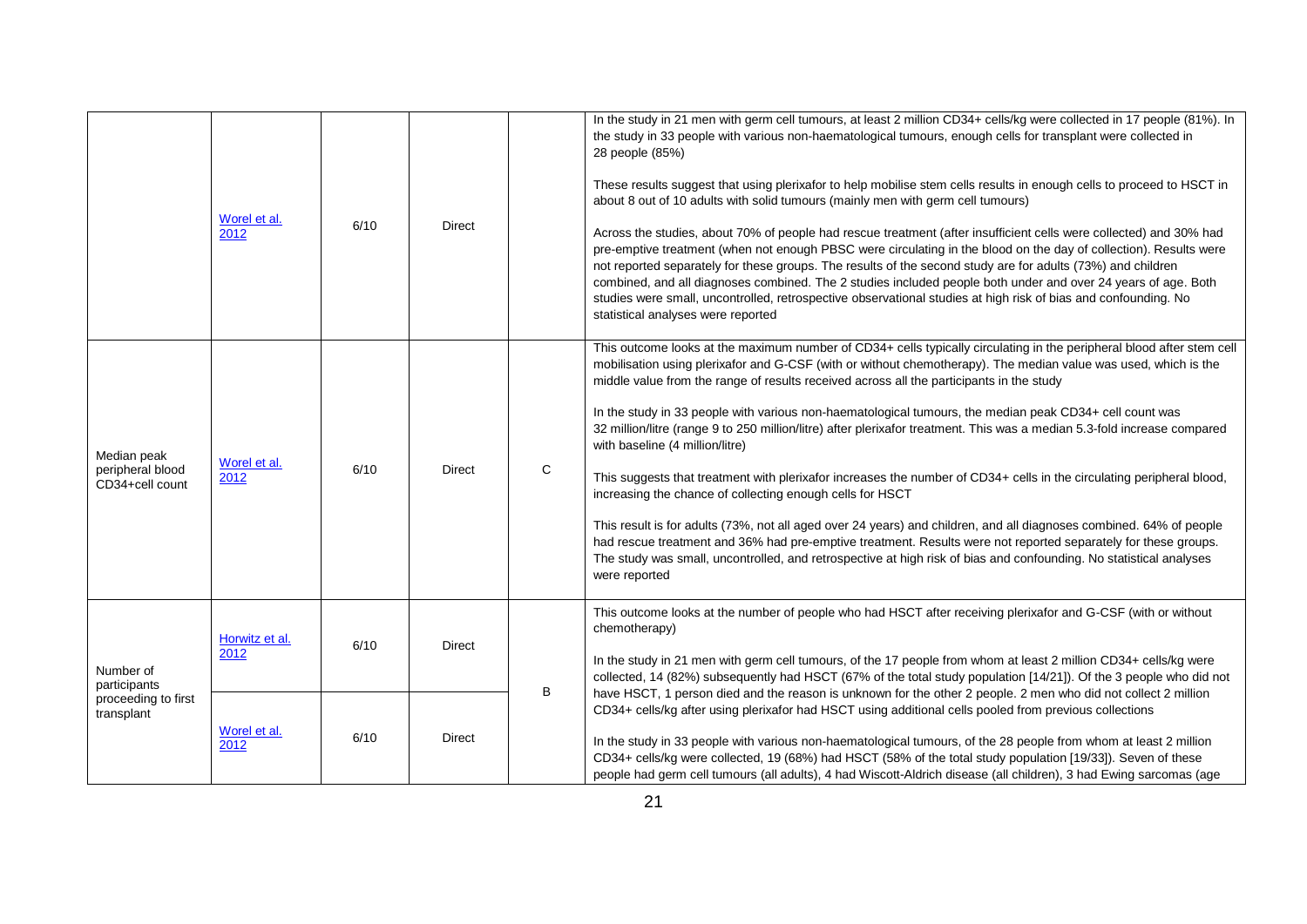|                                                                                               |                        |      |               |   | unclear), 1 had neuroblastoma (age unclear) and 4 had other non-haematological diseases (all adults). It is not<br>reported why 9 people from whom enough cells were collected did not have HSCT                                                                                                                                                                                                                                                                                                                                                                                                                                          |
|-----------------------------------------------------------------------------------------------|------------------------|------|---------------|---|-------------------------------------------------------------------------------------------------------------------------------------------------------------------------------------------------------------------------------------------------------------------------------------------------------------------------------------------------------------------------------------------------------------------------------------------------------------------------------------------------------------------------------------------------------------------------------------------------------------------------------------------|
|                                                                                               |                        |      |               |   | These results suggest that using plerixafor to help mobilise stem cells results in HSCT in about two-thirds of adults<br>with solid tumours (mainly men with germ cell tumours). Of the people who mobilised at least 2 million CD34+stem<br>cells/kg in the studies about three-quarters subsequently had HSCT                                                                                                                                                                                                                                                                                                                           |
|                                                                                               |                        |      |               |   | Across the studies, about 70% of people had rescue treatment and 30% had pre-emptive treatment. Results were<br>not reported separately for these groups. The results of the second study are for adults (73%) and children<br>combined, and all diagnoses combined. The 2 studies included people both under and over 24 years of age. Both<br>studies were small, uncontrolled, retrospective observational studies at high risk of bias and confounding. No<br>statistical analyses were reported                                                                                                                                      |
|                                                                                               | Horwitz et al.<br>2012 | 6/10 | <b>Direct</b> |   | This outcome looks at the number of days for the number of neutrophils (a type of white blood cell) to recover and<br>reach a set level (generally 0.5 x 10 <sup>9</sup> /L on 3 consecutive days) after HSCT (known as engraftment). The median<br>value was used, which is the middle value from the range of results received across all the participants in the study<br>The neutrophils engrafted after about 11 days in both studies (range 9 to 18 days in the study in 21 men with germ                                                                                                                                           |
| Median time to<br>neutrophil<br>engraftment after<br>first transplant<br>Worel et al.<br>2012 |                        |      |               |   | cell tumours and 9 to 12 days in the study in 33 people with various non-haematological tumours). Specialists<br>consider that this appears clinically satisfactory                                                                                                                                                                                                                                                                                                                                                                                                                                                                       |
|                                                                                               |                        | 6/10 | <b>Direct</b> | B | Across the studies, about 70% of people had rescue treatment and 30% had pre-emptive treatment. Results were<br>not reported separately for these groups. The results of the second study are for adults (73%) and children<br>combined, and all diagnoses combined. The 2 studies included people both under and over 24 years of age. Both<br>studies were small, uncontrolled, retrospective observational studies at high risk of bias and confounding. No<br>statistical analyses were reported                                                                                                                                      |
| Median time to<br>platelet<br>engraftment after<br>first transplant                           | Horwitz et al.<br>2012 | 6/10 | Direct        |   | This outcome looks at the number of days for the number of platelets (a type of blood cell involved in blood clotting)<br>to recover and reach a set level (generally 20 x $10^9$ /L without platelet transfusion on 3 consecutive days) after HSCT<br>(known as engraftment). The median value was used, which is the middle value from the range of results received<br>across all the participants in the study                                                                                                                                                                                                                        |
|                                                                                               | Worel et al.<br>2012   | 6/10 | <b>Direct</b> | B | The platelets engrafted after about 20 days (range 12 to 48 days) in the study in 21 men with germ cell tumours and<br>15 days (range 10 to 25 days) in the study in 33 people with various non-haematological tumours. Specialists<br>consider that this appears clinically satisfactory<br>Across the studies, about 70% of people had rescue treatment and 30% had pre-emptive treatment. Results were<br>not reported separately for these groups. The results of the second study are for adults (73%) and children<br>combined, and all diagnoses combined. The 2 studies included people both under and over 24 years of age. Both |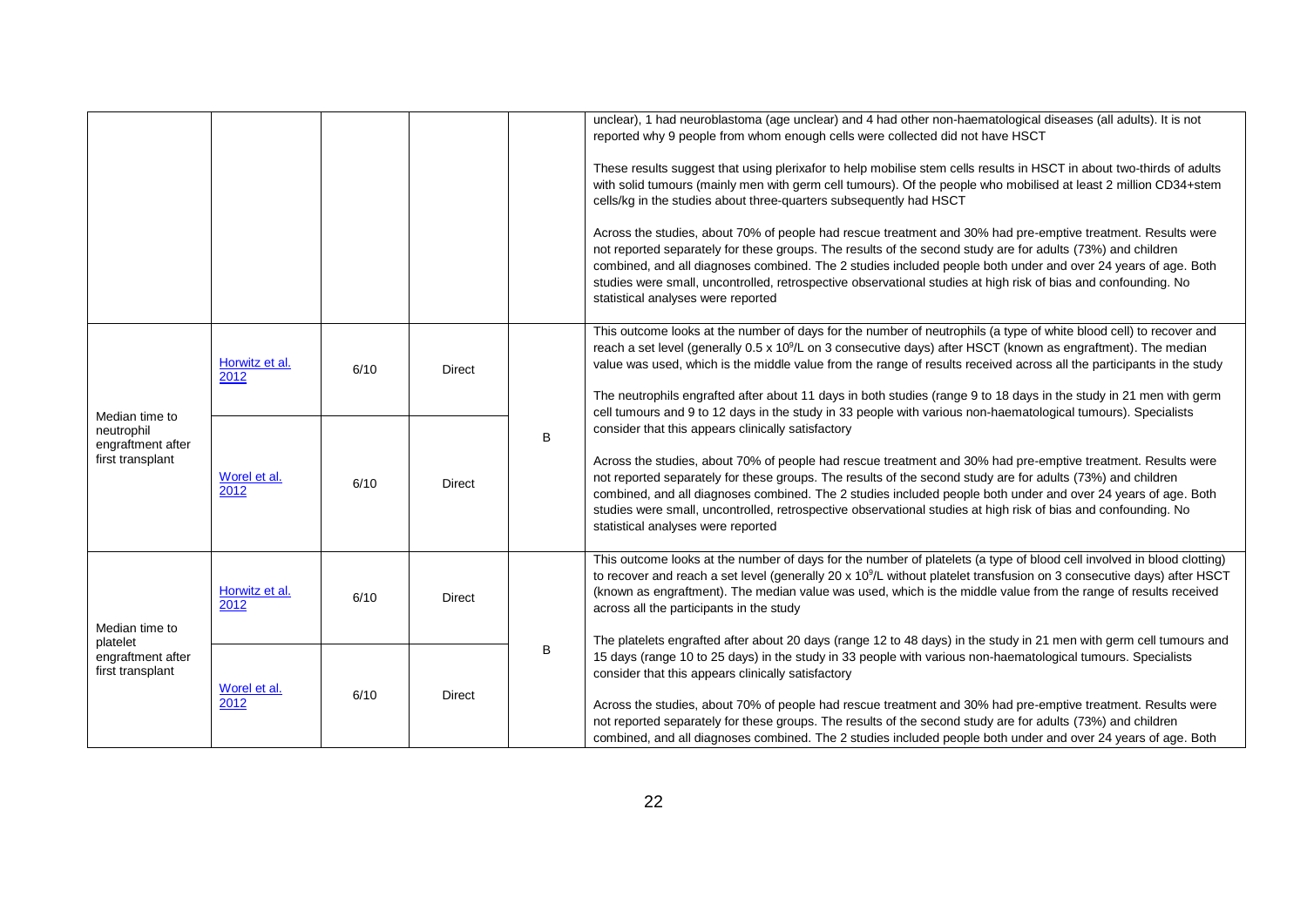|                                                                      |                        |      |               |              | studies were small, uncontrolled, retrospective observational studies at high risk of bias and confounding. No<br>statistical analyses were reported                                                                                                                                                                                                                                                                                                                                                 |
|----------------------------------------------------------------------|------------------------|------|---------------|--------------|------------------------------------------------------------------------------------------------------------------------------------------------------------------------------------------------------------------------------------------------------------------------------------------------------------------------------------------------------------------------------------------------------------------------------------------------------------------------------------------------------|
|                                                                      |                        |      |               |              |                                                                                                                                                                                                                                                                                                                                                                                                                                                                                                      |
|                                                                      |                        |      |               |              |                                                                                                                                                                                                                                                                                                                                                                                                                                                                                                      |
|                                                                      | Horwitz et al.<br>2012 | 6/10 | <b>Direct</b> |              | This outcome looks at the number of people who needed a second HSCT after the first was unsuccessful and the<br>stem cell graft failed<br>In the study in 21 men with germ cell tumours, 8 men (38%) received a second HSCT because the stem cell graft                                                                                                                                                                                                                                              |
| Number of                                                            |                        |      |               |              | failed. None of the men experienced secondary graft failure. There were no reports of early or late failure of the first<br>graft during the study in 33 people with various non-haematological tumours                                                                                                                                                                                                                                                                                              |
| participants<br>proceeding to<br>second transplant                   | Worel et al.<br>2012   | 6/10 | <b>Direct</b> | B            | Across the studies, about 70% of people had rescue treatment and 30% had pre-emptive treatment. Results were<br>not reported separately for these groups. The results of the second study are for adults (73%) and children<br>combined, and all diagnoses combined. The 2 studies included people both under and over 24 years of age. Both<br>studies were small, uncontrolled, retrospective observational studies at high risk of bias and confounding. No<br>statistical analyses were reported |
|                                                                      | Horwitz et al.<br>2012 |      | <b>Direct</b> | $\mathsf{C}$ | This outcome looks at the number of days for the number of neutrophils to recover and reach a set level (generally<br>0.5 x 10 <sup>9</sup> /L on 3 consecutive days) after the second HSCT. The median value was used, which is the middle value<br>from the range of results received across all the participants in the study                                                                                                                                                                     |
| Median time to<br>neutrophil                                         |                        | 6/10 |               |              | The neutrophils engrafted in about 10.5 days (range 9 to 12 days) in the study in 21 men with germ cell tumours.<br>Specialists consider that this appears clinically satisfactory                                                                                                                                                                                                                                                                                                                   |
| engraftment after<br>second transplant                               |                        |      |               |              | In the total study population, 81% of people had rescue treatment and 19% had pre-emptive treatment. Results were<br>not reported separately for these groups. Not all participants were aged over 24 years. The study was a small,<br>uncontrolled, retrospective observational study at high risk of bias and confounding. No statistical analyses were<br>reported                                                                                                                                |
| Median time to<br>platelet<br>engraftment after<br>second transplant |                        |      |               |              | This outcome looks at the number of days for the number of platelets to recover and reach a set level (generally 20 x<br>10 <sup>9</sup> /L without platelet transfusion on 3 consecutive days) after the second HSCT. The median value was used, which<br>is the middle value from the range of results received across all the participants in the study                                                                                                                                           |
|                                                                      | Horwitz et al.<br>2012 | 6/10 | <b>Direct</b> | $\mathsf{C}$ | The platelets engrafted after about 24 days (range 12 to 44 days) in the study in 21 men with germ cell tumours.<br>Specialists consider that this appears clinically satisfactory                                                                                                                                                                                                                                                                                                                   |
|                                                                      |                        |      |               |              | In the total study population, about 81% of people had rescue treatment and 19% had pre-emptive treatment.<br>Results were not reported separately for these groups. Not all participants were aged over 24 years. The study was a                                                                                                                                                                                                                                                                   |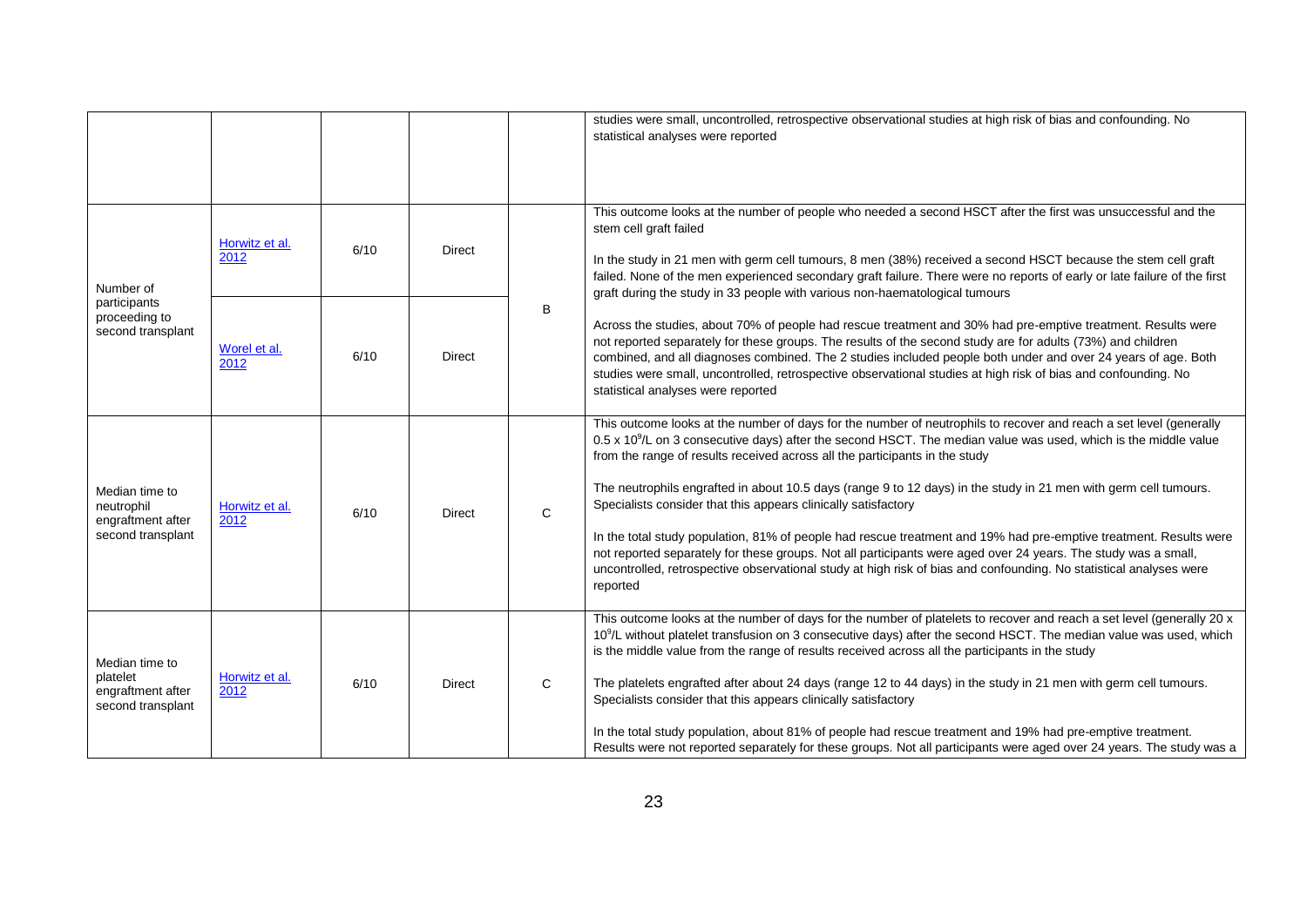|                |                        |      |               |   | small, uncontrolled, retrospective observational study at high risk of bias and confounding. No statistical analyses<br>were reported                                                                                                                                                                                                                                                                                                                                                                                                                                                                                                                                                                                                                                                                                                                                                                                                                                                                                                                                                                                                                                  |
|----------------|------------------------|------|---------------|---|------------------------------------------------------------------------------------------------------------------------------------------------------------------------------------------------------------------------------------------------------------------------------------------------------------------------------------------------------------------------------------------------------------------------------------------------------------------------------------------------------------------------------------------------------------------------------------------------------------------------------------------------------------------------------------------------------------------------------------------------------------------------------------------------------------------------------------------------------------------------------------------------------------------------------------------------------------------------------------------------------------------------------------------------------------------------------------------------------------------------------------------------------------------------|
|                | Horwitz et al.<br>2012 | 6/10 | <b>Direct</b> |   | This outcome looks at the number of people using plerixafor who had adverse events during the study. These may or<br>may not have been side effects been caused by the study treatment<br>No treatment-related adverse effects were reported in the study in 33 people with various non-haematological<br>tumours.                                                                                                                                                                                                                                                                                                                                                                                                                                                                                                                                                                                                                                                                                                                                                                                                                                                     |
| Adverse events | Worel et al.<br>2012   | 6/10 | <b>Direct</b> | B | In the study in 21 men with germ cell tumours, 8 men (38%) reported 17 adverse events felt to be possibly, probably<br>or definitely related to plerixafor. None of the events were classified as serious. 1 man experienced chills, which were<br>moderate in severity. All other adverse events were considered mild. They included diarrhoea (n=3), nausea (n=2),<br>injection site reactions (n=3), bone pain (n=2), chills (n=1), neck pain (n=1), lip swelling (n=1), abnormal dreams<br>$(n=1)$ , blurred vision $(n=1)$ and fatigue $(n=1)$ . These are consistent with adverse effects listed in the plerixafor<br>summary of product characteristics<br>Across the studies, about 70% of people had rescue treatment and 30% had pre-emptive treatment. Results were<br>not reported separately for these groups. The results of the second study are for adults (73%) and children<br>combined, and all diagnoses combined. The 2 studies included people both under and over 24 years of age. Both<br>studies were small, uncontrolled, retrospective observational studies at high risk of bias and confounding. No<br>statistical analyses were reported |
|                |                        |      |               |   | Abbreviations: G-CSF; Granulocyte-colony stimulating factor: HSCT; haematopoietic stem cell transplantation: PBSC; peripheral blood stem cell                                                                                                                                                                                                                                                                                                                                                                                                                                                                                                                                                                                                                                                                                                                                                                                                                                                                                                                                                                                                                          |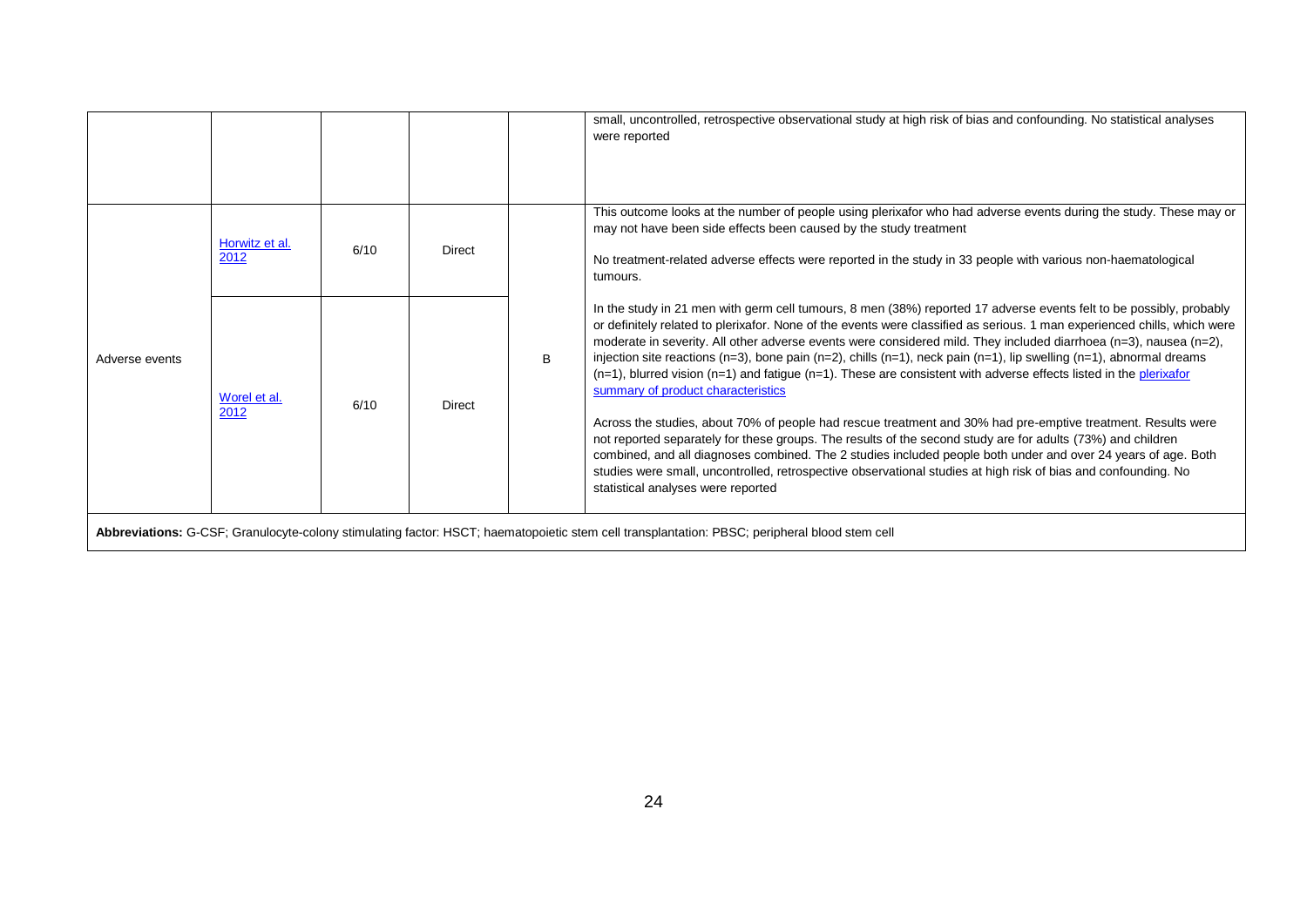# **9. Literature search terms**

<span id="page-24-0"></span>

| P-Population and indication                                                                                                                                                                                                                                                                                                                                                            |                                                                                                                                                                                                             |
|----------------------------------------------------------------------------------------------------------------------------------------------------------------------------------------------------------------------------------------------------------------------------------------------------------------------------------------------------------------------------------------|-------------------------------------------------------------------------------------------------------------------------------------------------------------------------------------------------------------|
| Describe the relevant population and indication provided<br>previously including if necessary disease severity or<br>duration, previous treatment, new or recurrent symptoms,<br>any specific co-morbidities and other population factors (for<br>example, age range).                                                                                                                 | Adults with non-haematologic solid tumours that can be treated with autologous HSCT who have<br>received either chemotherapy + G-CSF or G-CSF alone and who have a low peripheral blood<br>CD34+ cell count |
| Add details of any subgroups or stratifications for which<br>separate evidence may be required.                                                                                                                                                                                                                                                                                        | [people aged over 24 years primarily, studies which include people aged over 18 years are<br>acceptable]                                                                                                    |
| I-Intervention                                                                                                                                                                                                                                                                                                                                                                         | Plerixafor (as EITHER a rescue OR pre-emptive treatment)                                                                                                                                                    |
| Describe the intervention details provided previously<br>including if necessary details of treatment, mode of<br>delivery, size/frequency/duration of dose, position of<br>intervention in treatment pathway (e.g. first/second<br>line/salvage) and any background / concomitant medication                                                                                           | [Subgroups of interest: a rescue OR pre-emptive treatment]                                                                                                                                                  |
| C - Comparators                                                                                                                                                                                                                                                                                                                                                                        |                                                                                                                                                                                                             |
| What is/are the main alternative/s to compare with the<br>intervention being considered?<br>Describe the comparator details provided previously<br>including if necessary details of treatment, mode of<br>delivery, size/frequency/duration of dose, position of<br>intervention in treatment pathway (e.g. first/second<br>line/salvage) and any background / concomitant medication | No plerixafor treatment<br>A further round of G-CSF +/- chemotherapy                                                                                                                                        |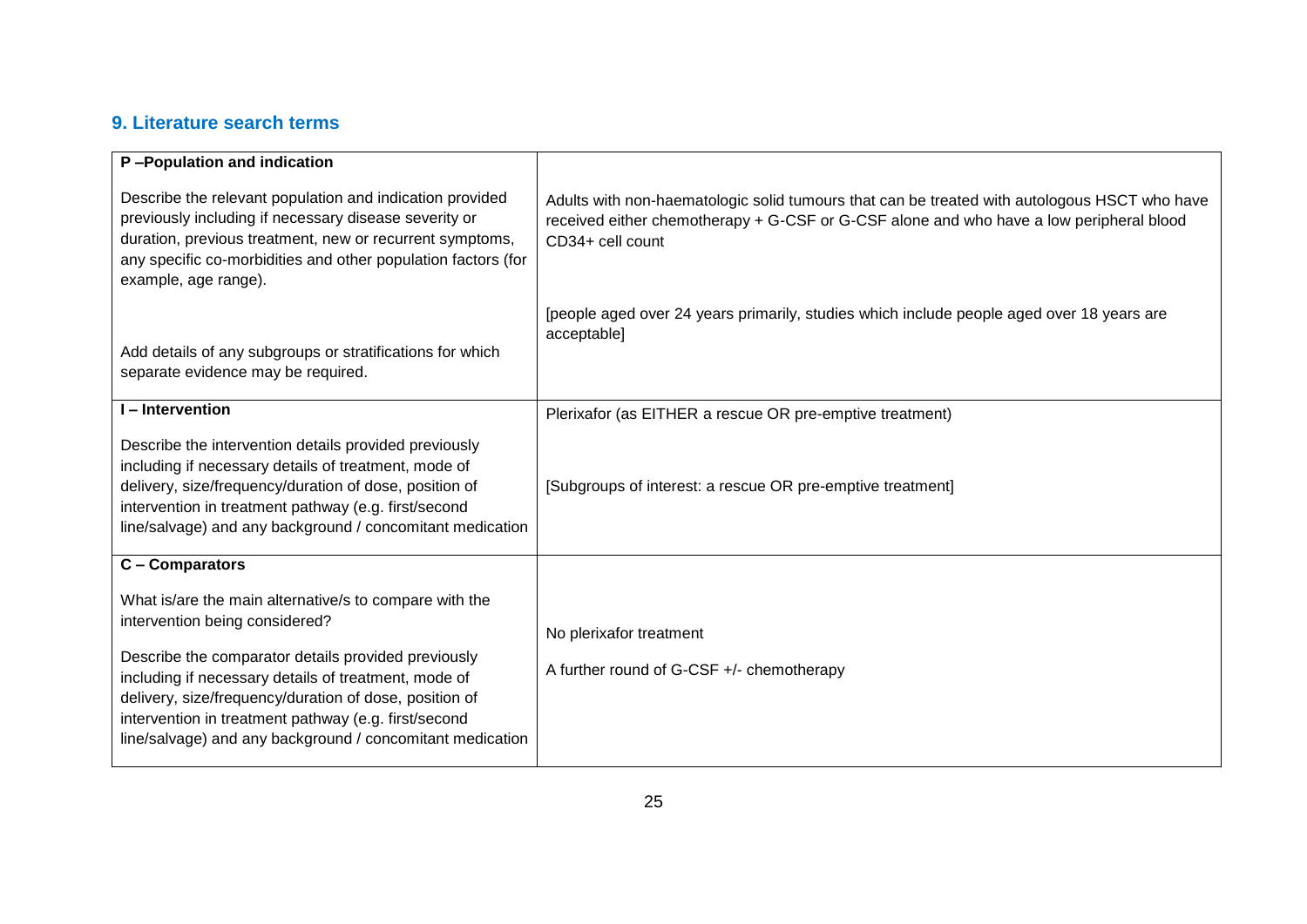|                                                                                                                                                                                                                                                                                                                                                                                                                                                                                                                     | Critical to decision-making:                                                                                                                                                                                                                                                                                                                                                                                                                                                                                                                                                                                                                                                |
|---------------------------------------------------------------------------------------------------------------------------------------------------------------------------------------------------------------------------------------------------------------------------------------------------------------------------------------------------------------------------------------------------------------------------------------------------------------------------------------------------------------------|-----------------------------------------------------------------------------------------------------------------------------------------------------------------------------------------------------------------------------------------------------------------------------------------------------------------------------------------------------------------------------------------------------------------------------------------------------------------------------------------------------------------------------------------------------------------------------------------------------------------------------------------------------------------------------|
| O - Outcomes<br>Outcomes should be patient focused and relate to those<br>detailed in the PPP and the Research Questions covering<br>clinical effectiveness, safety and cost effectiveness as<br>required.<br>Examples will be topic specific but might include<br>intermediate or short-term outcomes; mortality; morbidity;<br>quality of life; treatment complications; adverse effects;<br>rates of relapse; late morbidity and re-admission; return to<br>work, physical and social functioning, resource use. | clinical effectiveness, for example:<br>$\bullet$<br>number of patients collecting sufficient stem cells to be eligible for transplant<br>$\circ$<br>total CD34+cell count (x10 <sup>6</sup> /kg) in harvest of patients receiving plerixafor<br>$\circ$<br>number of patients meeting target peripheral blood CD34+ thresholds and<br>$\circ$<br>proceeding to apheresis<br>number of days of apheresis<br>$\circ$<br>number of patients proceeding to transplant<br>$\circ$<br>median number of days to neutrophil and platelet engraftment<br>$\circ$<br>adverse effects of plerixafor<br>mortality<br>Important to decision-making:<br>cost effectiveness of plerixafor |
| <b>Inclusion criteria</b>                                                                                                                                                                                                                                                                                                                                                                                                                                                                                           |                                                                                                                                                                                                                                                                                                                                                                                                                                                                                                                                                                                                                                                                             |
| <b>Study design</b>                                                                                                                                                                                                                                                                                                                                                                                                                                                                                                 | Systematic reviews, randomised controlled trials, controlled clinical trials, cohort studies.<br>If no higher level quality evidence is found, case series can be considered.                                                                                                                                                                                                                                                                                                                                                                                                                                                                                               |
| Language                                                                                                                                                                                                                                                                                                                                                                                                                                                                                                            | English only                                                                                                                                                                                                                                                                                                                                                                                                                                                                                                                                                                                                                                                                |
| <b>Patients</b>                                                                                                                                                                                                                                                                                                                                                                                                                                                                                                     | Human studies only                                                                                                                                                                                                                                                                                                                                                                                                                                                                                                                                                                                                                                                          |
| Age                                                                                                                                                                                                                                                                                                                                                                                                                                                                                                                 | All ages                                                                                                                                                                                                                                                                                                                                                                                                                                                                                                                                                                                                                                                                    |
| <b>Date limits</b>                                                                                                                                                                                                                                                                                                                                                                                                                                                                                                  | 2009-2019                                                                                                                                                                                                                                                                                                                                                                                                                                                                                                                                                                                                                                                                   |
| <b>Exclusion criteria</b>                                                                                                                                                                                                                                                                                                                                                                                                                                                                                           |                                                                                                                                                                                                                                                                                                                                                                                                                                                                                                                                                                                                                                                                             |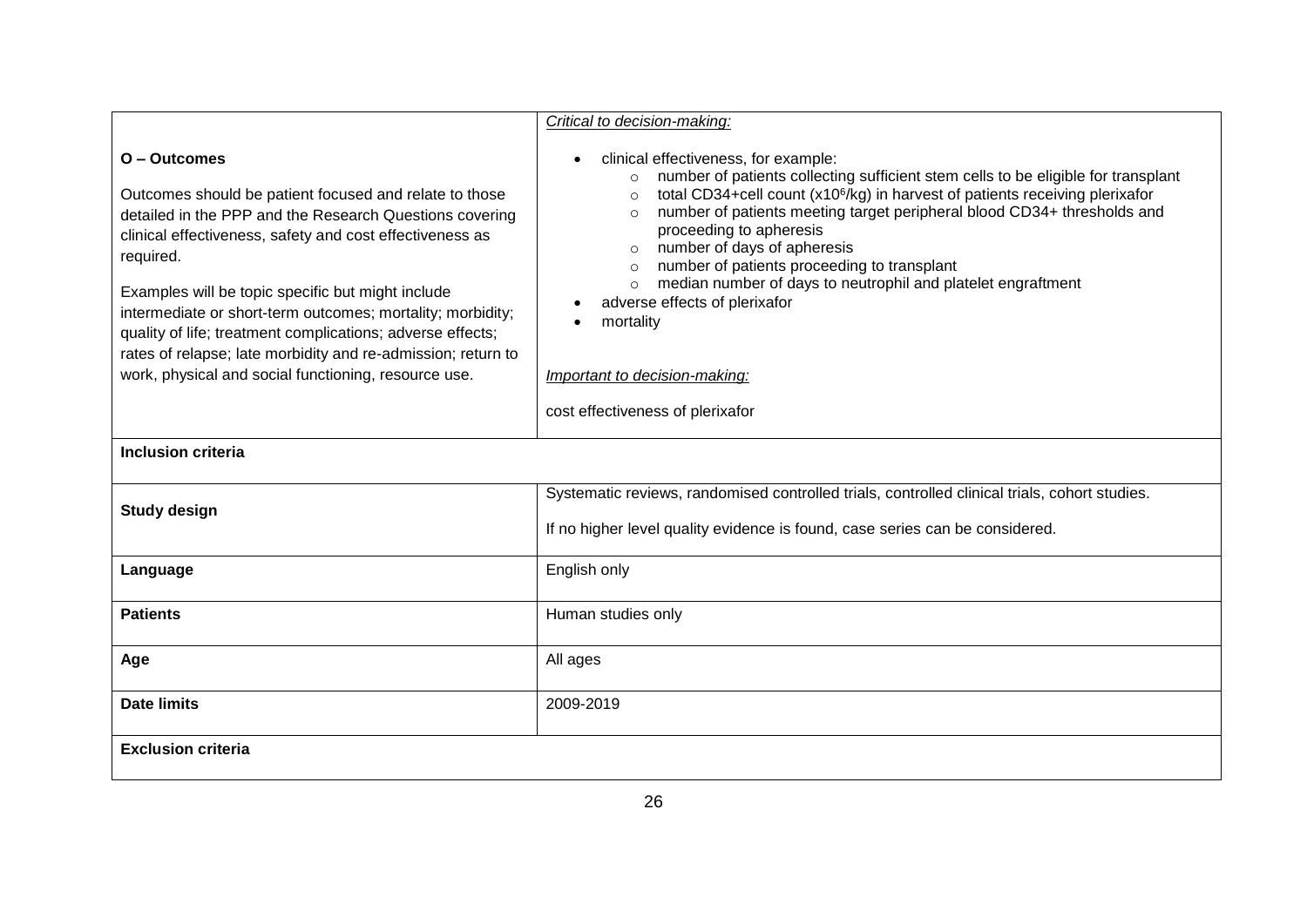| <b>Publication type</b>                                                                                     | Conference abstracts, non-systematic reviews, narrative reviews, commentaries, letters and<br>editorials |  |
|-------------------------------------------------------------------------------------------------------------|----------------------------------------------------------------------------------------------------------|--|
| Study design                                                                                                | Case reports, resource utilisation studies                                                               |  |
| Abbreviations: G-CSF; Granulocyte-colony stimulating factor: HSCT; Haematopoietic stem cell transplantation |                                                                                                          |  |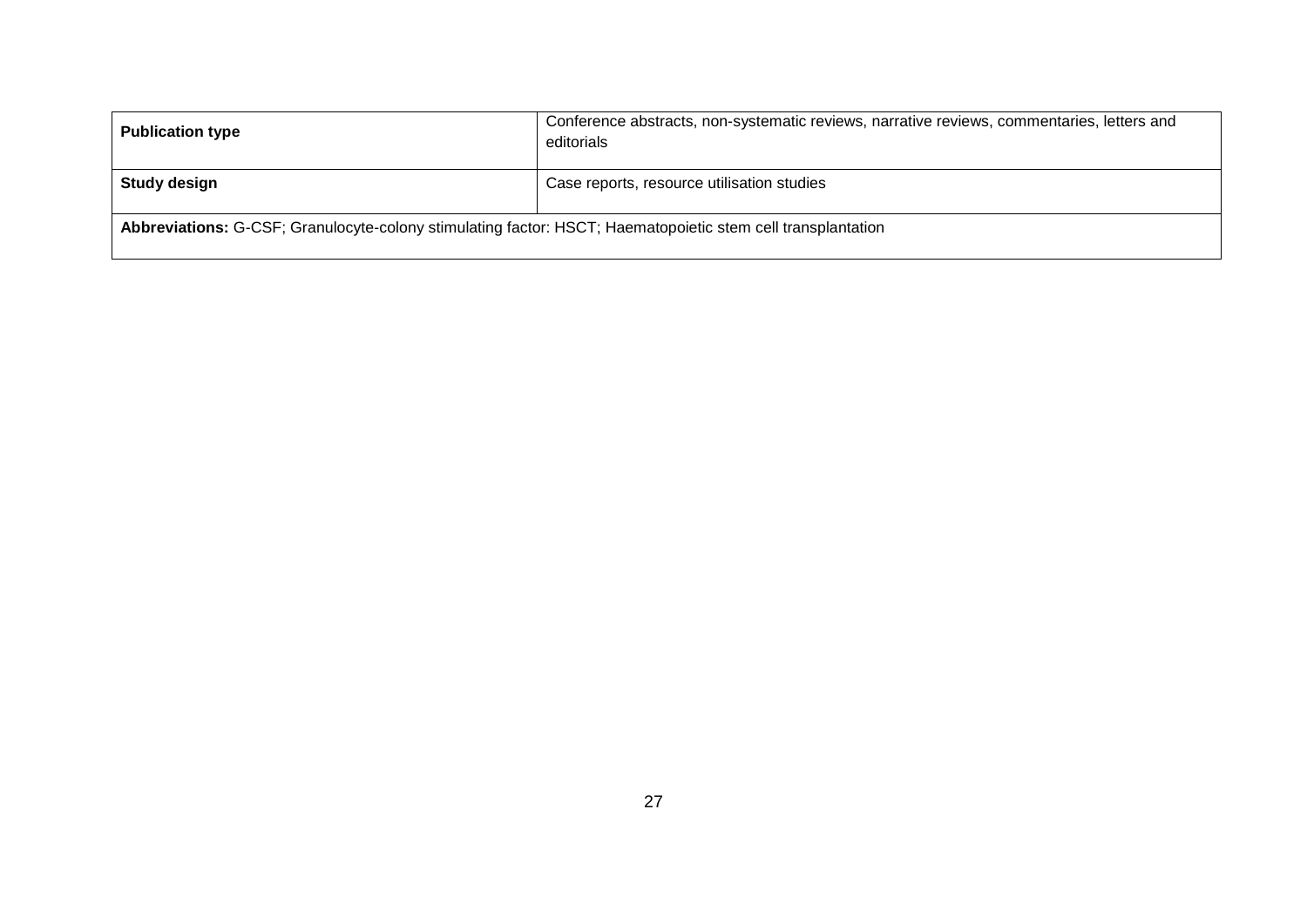#### <span id="page-27-0"></span>**10. Search strategy**

### *Database search strategies*

#### **Database: Medline**

Platform: Ovid Version: 1946 to March 18 2019 Search date: 19/03/2019 Number of results retrieved: 361 Search strategy:

1 (plerixafor\* or amd 3100 or amd3100 or mozobil\* or jm 3100 or jm3100 or sdzsid 791 or sdzsid791 or sid 791 or sid791 ).tw. (1477)

- 2 Hematopoietic Stem Cell Mobilization/ (3956)
- 3 Hematopoietic Stem Cell Transplantation/ (37906)
- 4 Hematopoietic Stem Cells/ (40574)

5 ((autologous or autogenous or autogeneic) adj2 stem\* adj2 (mobilization or mobilisation\*)).tw. (65)

- 6 (auto-sct or autosct).tw. (320)
- 7 (hematopoietic adj2 stem\* adj2 (mobilization or mobilisation\*)).tw. (362)
- 8 2 or 3 or 5 or 6 or 7 (40589)
- 9 1 and 8 (458)
- 10 animals/ not humans/ (4524962)
- 11 9 not 10 (387)
- 12 limit 11 to ed=20090101-20190321 (361)

#### **Database: Medline in-process**

Platform: Ovid Version: 1946 to March 18 2019 Search date: 19/03/2019 Number of results retrieved: 5 Search strategy: see Medline above

#### **Database: Medline epubs ahead of print**

Platform: Ovid Version: March 18, 2019 Search date: 19/03/2019 Number of results retrieved: 6 Search strategy: see Medline above

#### **Database: Medline daily update**

Platform: Ovid Version: March 2018 Search date: 19/03/2019 Number of results retrieved: 1 Search strategy see Medline above

#### **Database: Embase**

Platform: Ovid Version: 1980 to 2019 Week 11 Search date: 19/03/2019 Number of results retrieved: 703 Search strategy:

1 Plerixafor/ (4463)

2 (plerixafor\* or amd 3100 or amd3100 or mozobil\* or jm 3100 or jm3100 or sdzsid 791 or sdzsid791 or sid 791 or sid791).tw. (4675)

- 3 1 or 2 (5339)
- 4 stem cell mobilization/ (7055)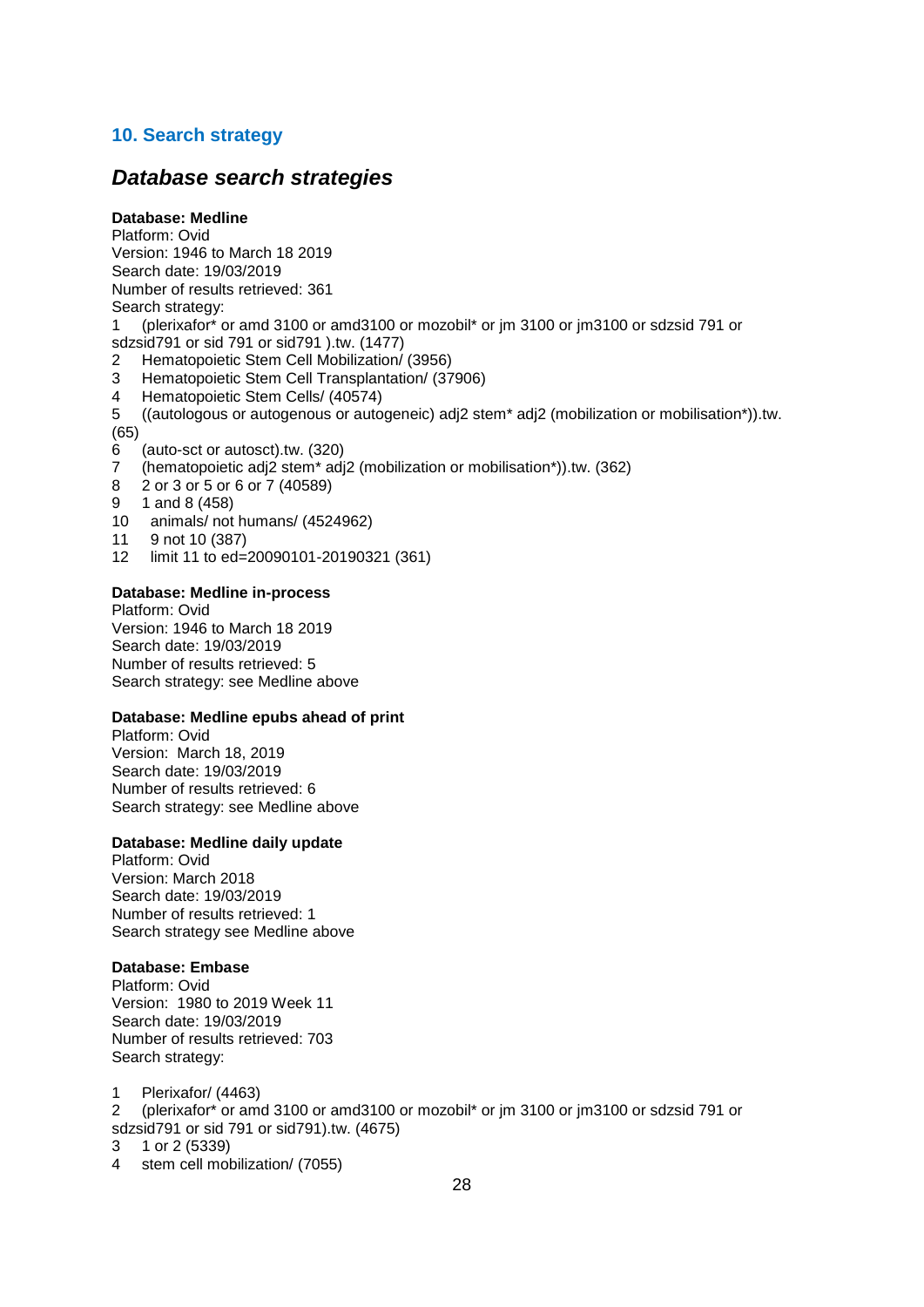- 5 Hematopoietic Stem Cell Transplantation/ (34977)
- 6 Hematopoietic Stem Cell/ (54231)

7 ((autologous or autogenous or autogeneic) adj2 stem\* adj2 (mobilization or mobilisation\*)).tw. (199)

- 8 (auto-sct or autosct).tw. (1129)
- 9 (hematopoietic adj2 stem\* adj2 (mobilization or mobilisation\*)).tw. (711)
- 10 4 or 5 or 6 or 7 or 8 or 9 (91815)
- 11 3 and 10 (1915)
- 12 nonhuman/ not (human/ and nonhuman/) (4321121)
- 13 11 not 12 (1724)
- 14 limit 13 to dc=20090101-20190321 (1621)
- 15 limit 14 to english language (1601)
- 16 (letter or editorial).pt. (1599576)
- 17 (conference abstract or conference paper or conference proceeding or "conference review").pt. (4067509)
- 18 16 or 17 (5667085)
- 19 15 not 18 (703)

#### **Database: Cochrane Library – incorporating Cochrane Database of Systematic Reviews (CDSR); CENTRAL**

Platform: Wiley

Version:

CDSR – Issue 3 of 12, March 2019 CENTRAL – Issue 3 of 12, March 2019 Search date: 19/03/2019 Number of results retrieved: CDSR – 1 CENTRAL – 37.

#1 MeSH descriptor: [Hematopoietic Stem Cell Mobilization] this term only 287

- #2 MeSH descriptor: [Hematopoietic Stem Cell Transplantation] this term only 1086
- #3 MeSH descriptor: [Hematopoietic Stem Cells] this term only 269

#4 ((((autologous or autogenous or autogeneic) Near/2 stem\* Near/2 (mobilization or mobilisation\*)))):ti,ab,kw 22

- #5 (((auto-sct or autosct))):ti,ab,kw 77
- #6 (((hematopoietic Near/2 stem\* Near/2 (mobilization or mobilisation\*)))):ti,ab,kw 318

#7 (plerixafor\* or amd 3100 or amd3100 or mozobil\* or jm 3100 or jm3100 or sdzsid 791 or sdzsid791 or sid 791 or sid791):ti,ab,kw 134

- #8 #1 or #2 or #3 or #4 or #5 or #6 1515
- #9 #7 and #8 37

#### **Database: HTA**

Platform: CRD Version: From 31 March 2018, the HTA database remains available, but CRD are no longer adding new records to it Search date: 19/03/2019 Number of results retrieved: 6 Search strategy: plerixafor\* or amd 3100 or amd3100 or mozobil\* or jm 3100 or sdzsid 791or sid 791

# *Trials registry search results*

#### **Clinicaltrials.gov**

Search date: 12 March 2019 Number of results retrieved: 75 Search strategy: Plerixafor or Mozibil AND stem cell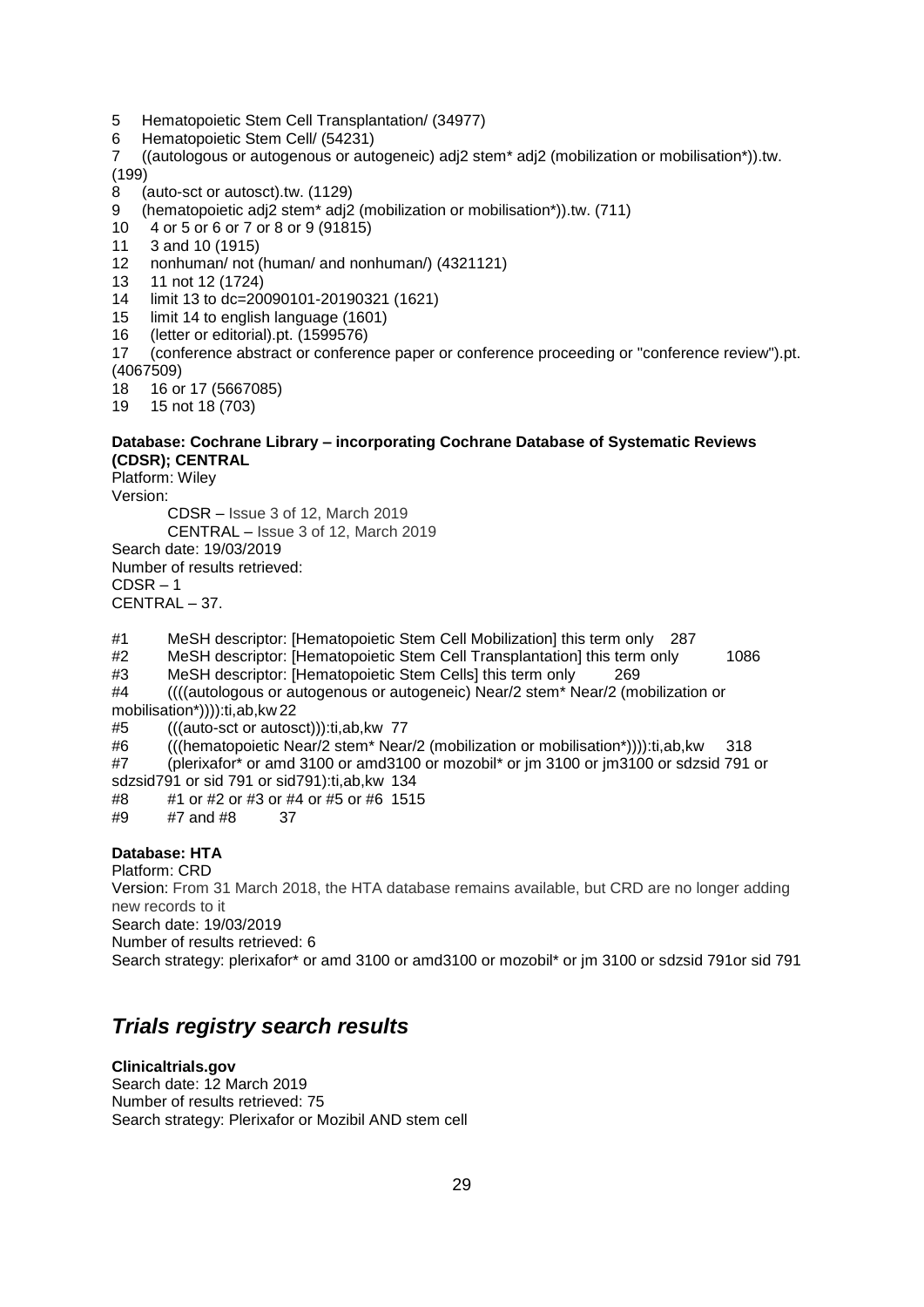# <span id="page-29-0"></span>**11. Evidence selection**

A single literature search was conducted for 2 related evidence summaries looking at plerixafor for mobilisation in people receiving autologous HSCT for solid tumours or haematological tumours (excluding multiple myeloma and lymphoma) and haematological paraneoplastic complications. The search identified 797 references after duplicates were removed (see [search strategy](#page-27-0) for full details). These references were screened using their titles and abstracts and 85 references were obtained and assessed for relevance. Of these, 2 references are included in this evidence summary on solid tumours and 1 reference is included in the evidence summary on haematological tumours and haematological paraneoplastic complications. The remaining 82 references were excluded and are listed in the following table.

| <b>Study</b>                                                                                                                                                                                                                                                                                | <b>Reason for exclusion</b>                             |
|---------------------------------------------------------------------------------------------------------------------------------------------------------------------------------------------------------------------------------------------------------------------------------------------|---------------------------------------------------------|
| Aabideen, Kanakkande, Anoop, Parameswaran, Ethell, Mark E. et al.<br>(2011) The feasibility of plerixafor as a second-line stem cell mobilizing<br>agent in children. Journal of pediatric hematology/oncology 33(1): 65-7                                                                  | Study includes<br>children with solid<br>tumours        |
| Abhyankar, S., DeJarnette, S., Aljitawi, O. et al. (2012) A risk-based<br>approach to optimize autologous hematopoietic stem cell (HSC) collection<br>with the use of plerixafor. Bone marrow transplantation 47(4): 483-7                                                                  | Study includes<br>population with MM<br>and/or lymphoma |
| Abusin, G. A., Abu-Arja, R. F., Gingrich, R. D. et al. (2013) An algorithm<br>for utilizing peripheral blood CD34 count as a predictor of the need for<br>plerixafor in autologous stem cell mobilization - Cost-effectiveness<br>analysis. Journal of Clinical Apheresis 28(4): 293-300    | Study combines<br>various populations                   |
| Avramova, Boryana E., Yordanova, Maya N., Konstantinov, Dobrin N. et<br>al. (2011) Successful mobilization of peripheral blood stem cells in<br>children with cancer using plerixafor (Mozobil) and granulocyte-colony<br>stimulating factor. Drug design, development and therapy 5: 407-9 | Study includes<br>children with solid<br>tumours        |
| Azar, Nabih, Ouzegdouh, Maya, Choquet, Sylvain et al. (2018) Impact of<br>plerixafor (mozobil) on hospital efficiency: A single center experience.<br>Journal of clinical apheresis 33(1): 5-13                                                                                             | Study combines<br>various populations                   |
| Baertsch, M. A., Kriegsmann, K., Pavel, P. et al. (2018) Platelet Count<br>before Peripheral Blood Stem Cell Mobilization Is Associated with the<br>Need for Plerixafor But Not with the Collection Result. Transfusion<br>Medicine and Hemotherapy 45(1): 24-31                            | Study combines<br>various populations                   |
| Basak, G. W., Mikala, G., Koristek, Z. et al. (2011) Plerixafor to rescue<br>failing chemotherapy-based stem cell mobilization: It's not too late.<br>Leukemia and Lymphoma 52(9): 1711-1719                                                                                                | Study includes<br>population with MM<br>and/or lymphoma |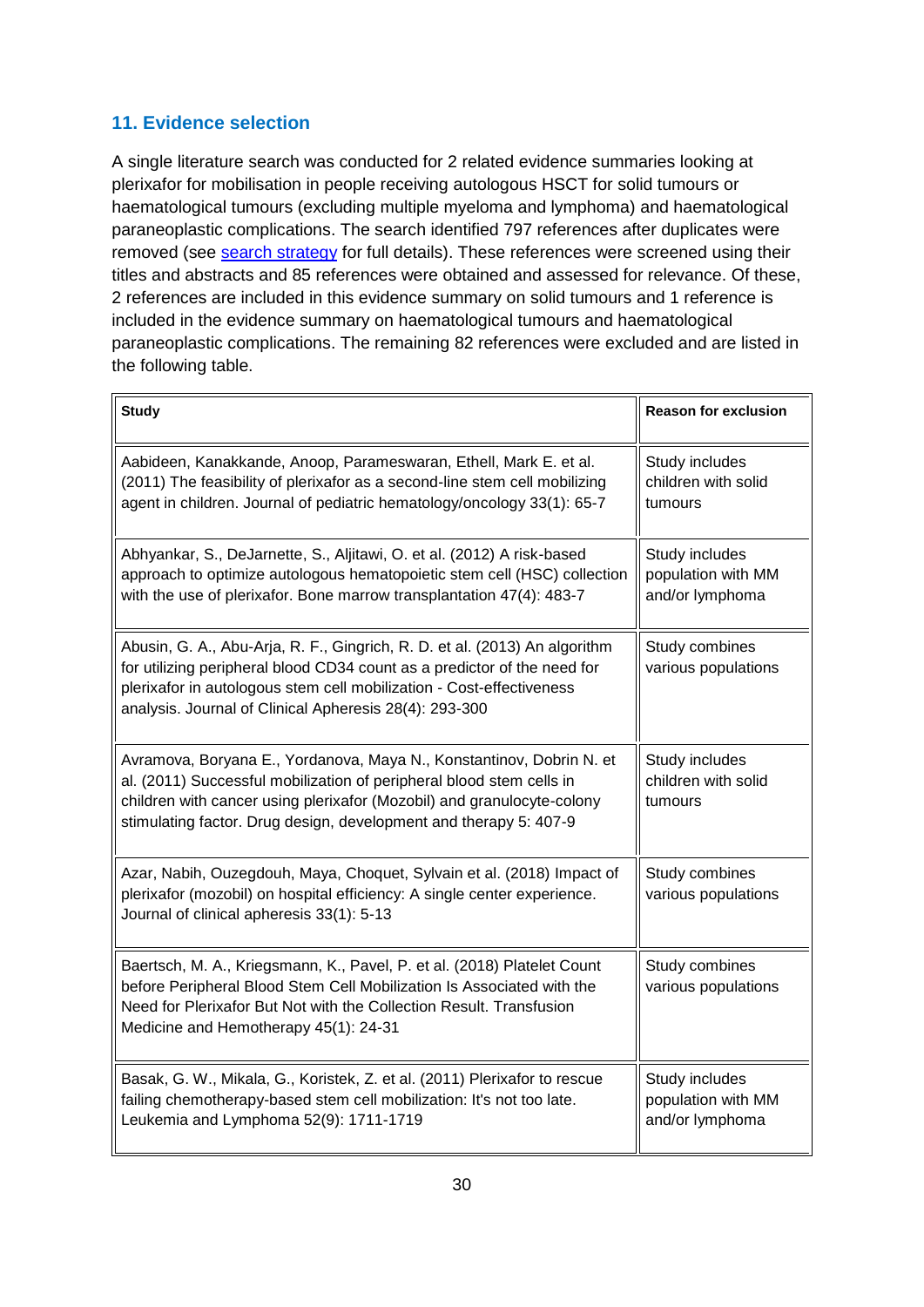| <b>Study</b>                                                                                                                                                                                                                                                                                                                                            | <b>Reason for exclusion</b>                                                                            |
|---------------------------------------------------------------------------------------------------------------------------------------------------------------------------------------------------------------------------------------------------------------------------------------------------------------------------------------------------------|--------------------------------------------------------------------------------------------------------|
| Basak, Grzegorz W., Jaksic, Ozren, Koristek, Zdenek et al. (2011)<br>Identification of prognostic factors for plerixafor-based hematopoietic stem<br>cell mobilization. American journal of hematology 86(7): 550-3                                                                                                                                     | Study includes<br>population with MM<br>and/or lymphoma                                                |
| Bitan, Menachem, Eshel, Rinat, Sadot, Efraim et al. (2016) Combined<br>plerixafor and granulocyte colony-stimulating factor for harvesting high-<br>dose hematopoietic stem cells: Possible niche for plerixafor use in<br>pediatric patients. Pediatric transplantation 20(4): 565-71                                                                  | Study includes<br>children with solid<br>tumours                                                       |
| Boulad, F., Shore, T., van Besien, K. et al. (2018) Safety and efficacy of<br>plerixafor dose escalation for the mobilization of cd34+ hematopoietic<br>progenitor cells in patients with sickle cell disease: Interim results.<br>Haematologica 103(5): 770-777                                                                                        | Does not contain a<br>population of people<br>undergoing<br>autologous HSCT<br>treated with plerixafor |
| Cappellari, Roberta, D'Anna, Marianna, Avogaro, Angelo et al. (2016)<br>Plerixafor improves the endothelial health balance. The effect of diabetes<br>analysed by polychromatic flow cytometry. Atherosclerosis 251: 373-380                                                                                                                            | Not a relevant study<br>design                                                                         |
| Cardenoux, Charlotte, Demeocq, Francois, Kanold, Justyna et al. (2010)<br>Pegfilgrastim plus AMD 3100 for stem-cell mobilization in children.<br>Pediatric blood & cancer 55(4): 769                                                                                                                                                                    | Not a relevant study<br>design                                                                         |
| Chambon, Fanny, Merlin, Etienne, Rochette, Emmanuelle et al. (2013)<br>Mobilization of hematopoietic stem cells by plerixafor alone in children: a<br>sequential Bayesian trial. Transfusion and apheresis science : official<br>journal of the World Apheresis Association: official journal of the<br>European Society for Haemapheresis 49(3): 453-8 | Study includes<br>children with solid<br>tumour                                                        |
| Chen, A. I., Bains, T., Murray, S. et al. (2012) Clinical experience with a<br>simple algorithm for plerixafor utilization in autologous stem cell<br>mobilization. Bone marrow transplantation 47(12): 1526-9                                                                                                                                          | Study combines<br>various populations                                                                  |
| De Blasio, Angelo, Rossi, Luigi, Zappone, Elisabetta et al. (2013)<br>Plerixafor and autologous stem cell transplantation: impressive result in a<br>chemoresistant testicular cancer patient treated with high-dose<br>chemotherapy. Anti-cancer drugs 24(6): 653-7                                                                                    | Not a relevant study<br>design                                                                         |
| de Greef, G. E., Braakman, E., van der Holt, B. et al. (2019) The feasibility<br>and efficacy of subcutaneous plerixafor for mobilization of peripheral<br>blood stem cells in allogeneic HLA-identical sibling donors: results of the<br>HOVON-107 study. Transfusion 59(1): 316-324                                                                   | Does not contain a<br>population of people<br>undergoing<br>autologous HSCT<br>treated with plerixafor |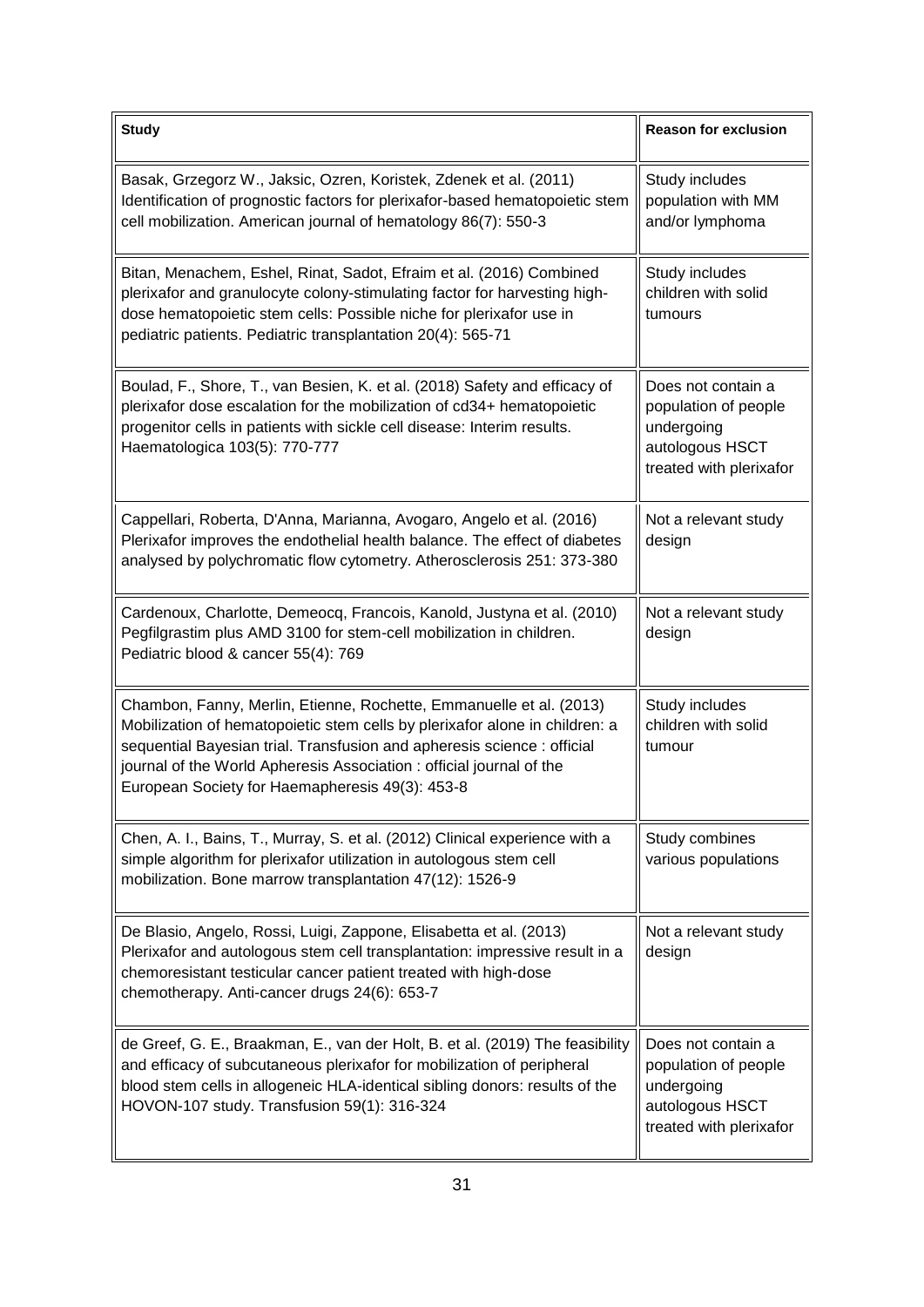| <b>Study</b>                                                                                                                                                                                                                                                                                                                                                      | <b>Reason for exclusion</b>                                                                            |
|-------------------------------------------------------------------------------------------------------------------------------------------------------------------------------------------------------------------------------------------------------------------------------------------------------------------------------------------------------------------|--------------------------------------------------------------------------------------------------------|
| Dhakal, B., D'Souza, A., Arce-Lara, C. et al. (2015) Superior efficacy but<br>higher cost of plerixafor and abbreviated-course G-CSF for mobilizing<br>hematopoietic progenitor cells (HPC) in AL amyloidosis. Bone marrow<br>transplantation 50(4): 610-2                                                                                                        | Not rescue or pre-<br>emptive treatment                                                                |
| Dhakal, Binod, Strouse, Christopher, D'Souza, Anita et al. (2014)<br>Plerixafor and abbreviated-course granulocyte colony-stimulating factor<br>for mobilizing hematopoietic progenitor cells in light chain amyloidosis.<br>Biology of blood and marrow transplantation: journal of the American<br>Society for Blood and Marrow Transplantation 20(12): 1926-31 | Not rescue or pre-<br>emptive treatment                                                                |
| Dunn, D., Vikas, P., Jagasia, M. et al. (2012) Plerixafor in AL amyloidosis:<br>improved graft composition and faster lymphocyte recovery after auto-<br>SCT in patient with end-stage renal-disease. Bone marrow transplantation<br>47(8): 1136-7                                                                                                                | Not a relevant study<br>design                                                                         |
| Dvorak, Christopher C., Horn, Biljana N., Puck, Jennifer M. et al. (2014) A<br>trial of plerixafor adjunctive therapy in allogeneic hematopoietic cell<br>transplantation with minimal conditioning for severe combined<br>immunodeficiency. Pediatric transplantation 18(6): 602-8                                                                               | Does not contain a<br>population of people<br>undergoing<br>autologous HSCT<br>treated with plerixafor |
| Emir, Suna, Demir, Haci Ahmet, Aksu, Tekin et al. (2014) Use of<br>plerixafor for peripheral blood stem cell mobilization failure in children.<br>Transfusion and apheresis science: official journal of the World Apheresis<br>Association: official journal of the European Society for Haemapheresis<br>$50(2)$ : 214-8                                        | Study includes<br>children with solid<br>tumours                                                       |
| Esrick, E. B., Manis, J. P., Daley, H. et al. (2018) Successful<br>hematopoietic stem cell mobilization and apheresis collection using<br>plerixafor alone in sickle cell patients. Blood Advances 2(19): 2505-2512                                                                                                                                               | Does not contain a<br>population of people<br>undergoing<br>autologous HSCT<br>treated with plerixafor |
| Fadini, Gian Paolo, Fiala, Mark, Cappellari, Roberta et al. (2015) Diabetes<br>Limits Stem Cell Mobilization Following G-CSF but Not Plerixafor.<br>Diabetes 64(8): 2969-77                                                                                                                                                                                       | Study includes<br>population with MM<br>and/or lymphoma                                                |
| Fowler, C. J., Dunn, A., Hayes-Lattin, B. et al. (2009) Rescue from failed<br>growth factor and/or chemotherapy HSC mobilization with G-CSF and<br>plerixafor (AMD3100): an institutional experience. Bone marrow<br>transplantation 43(12): 909-17                                                                                                               | Study includes<br>population with MM<br>and/or lymphoma                                                |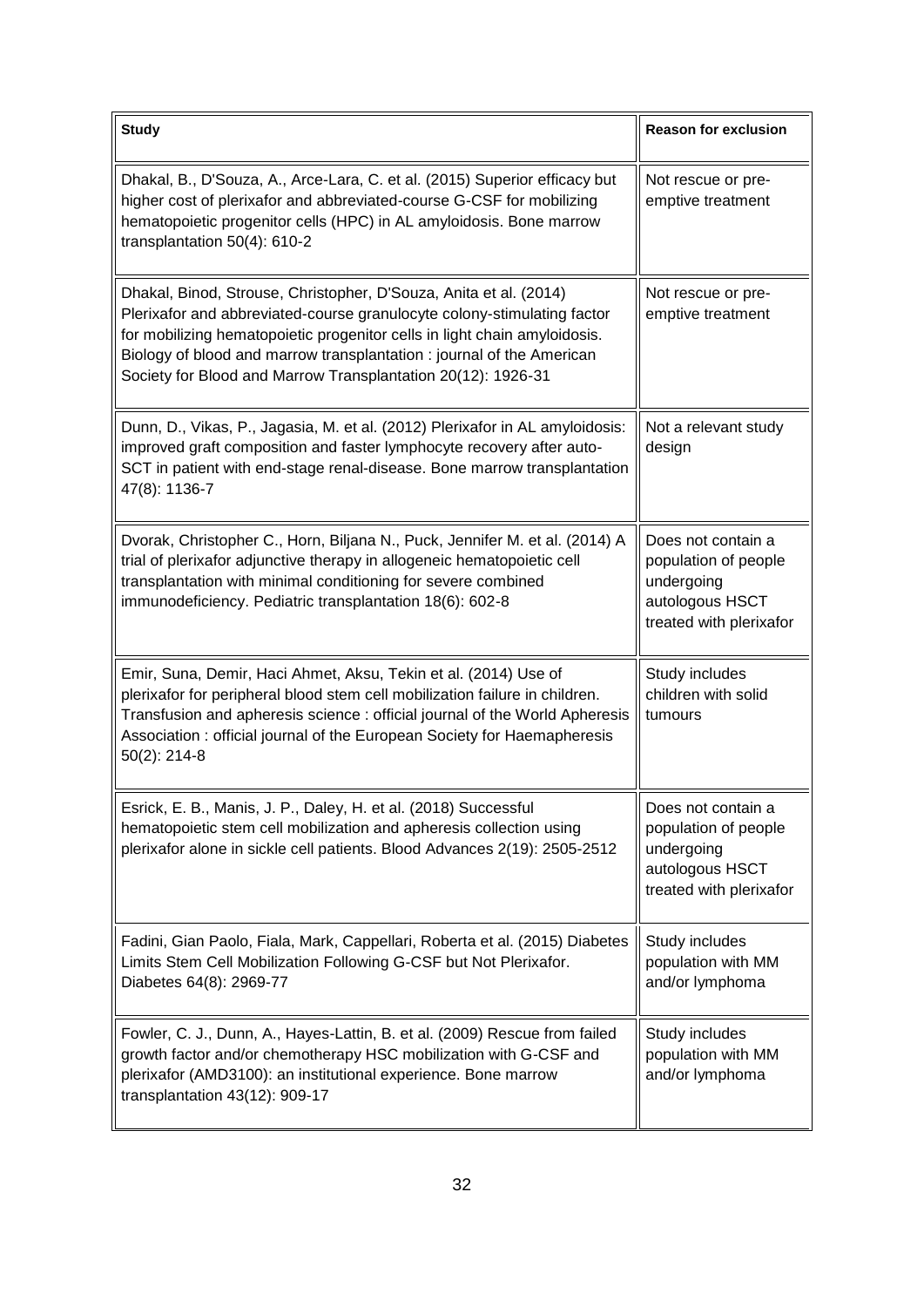| <b>Study</b>                                                                                                                                                                                                                                                                                                                                                                                                  | <b>Reason for exclusion</b>                                                                            |
|---------------------------------------------------------------------------------------------------------------------------------------------------------------------------------------------------------------------------------------------------------------------------------------------------------------------------------------------------------------------------------------------------------------|--------------------------------------------------------------------------------------------------------|
| Galli, Monica, Lessi, Federica, Rambaldi, Alessandro et al. (2015)<br>Mobilization of peripheral blood hematopoietic stem cells by granulocyte-<br>colony stimulating factor and plerixafor in patients with cardiac AL<br>amyloidosis. Amyloid: the international journal of experimental and<br>clinical investigation : the official journal of the International Society of<br>Amyloidosis 22(4): 259-60  | Not rescue or pre-<br>emptive treatment                                                                |
| Garcia-Escobar, I., Parrilla, L., Ortega, L. M. et al. (2014) Clinical<br>experience with plerixafor as a mobilization regimen for autologous<br>peripheral blood stem cell transplantation in patients with refractory germ<br>cell tumors. Molecular and Clinical Oncology 2(6): 923-926                                                                                                                    | Not a relevant study<br>design                                                                         |
| Ghobadi, Armin, Fiala, Mark A., Ramsingh, Giridharan et al. (2017) Fresh<br>or Cryopreserved CD34+-Selected Mobilized Peripheral Blood Stem and<br>Progenitor Cells for the Treatment of Poor Graft Function after Allogeneic<br>Hematopoietic Cell Transplantation. Biology of blood and marrow<br>transplantation: journal of the American Society for Blood and Marrow<br>Transplantation 23(7): 1072-1077 | Does not contain a<br>population of people<br>undergoing<br>autologous HSCT<br>treated with plerixafor |
| Green, Michael M. B., Chao, Nelson, Chhabra, Saurabh et al. (2016)<br>Plerixafor (a CXCR4 antagonist) following myeloablative allogeneic<br>hematopoietic stem cell transplantation enhances hematopoietic recovery.<br>Journal of hematology & oncology 9(1): 71                                                                                                                                             | Does not contain a<br>population of people<br>undergoing<br>autologous HSCT<br>treated with plerixafor |
| Gregory, Kelly M.; Rao, Kamakshi V.; Armistead, Paul M. (2010)<br>Plerixafor dosing and administration in a patient with dialysis-dependent<br>renal failure. The Annals of pharmacotherapy 44(12): 2028-30                                                                                                                                                                                                   | Not a relevant study<br>design                                                                         |
| Greil, Christine, Kiote-Schmidt, Chrissoula, Fink, Geertje et al. (2017)<br>Successful peripheral blood stem cell mobilization with a cost-efficient<br>single fixed-dose plerixafor schedule in poor mobilizers. Leukemia &<br>lymphoma 58(8): 1849-1858                                                                                                                                                     | Study combines<br>various populations                                                                  |
| Hamid, A. A., Markt, S. C., Vicier, C. et al. (2019) Autologous Stem-Cell<br>Transplantation Outcomes for Relapsed Metastatic Germ-Cell Tumors in<br>the Modern Era. Clinical Genitourinary Cancer 17(1): 58                                                                                                                                                                                                  | Not a relevant study<br>design                                                                         |
| He, Shun, Chu, Jianhong, Vasu, Sumithira et al. (2014) FLT3L and<br>plerixafor combination increases hematopoietic stem cell mobilization and<br>leads to improved transplantation outcome. Biology of blood and marrow<br>transplantation : journal of the American Society for Blood and Marrow<br>Transplantation 20(3): 309-13                                                                            | Not a relevant study<br>design                                                                         |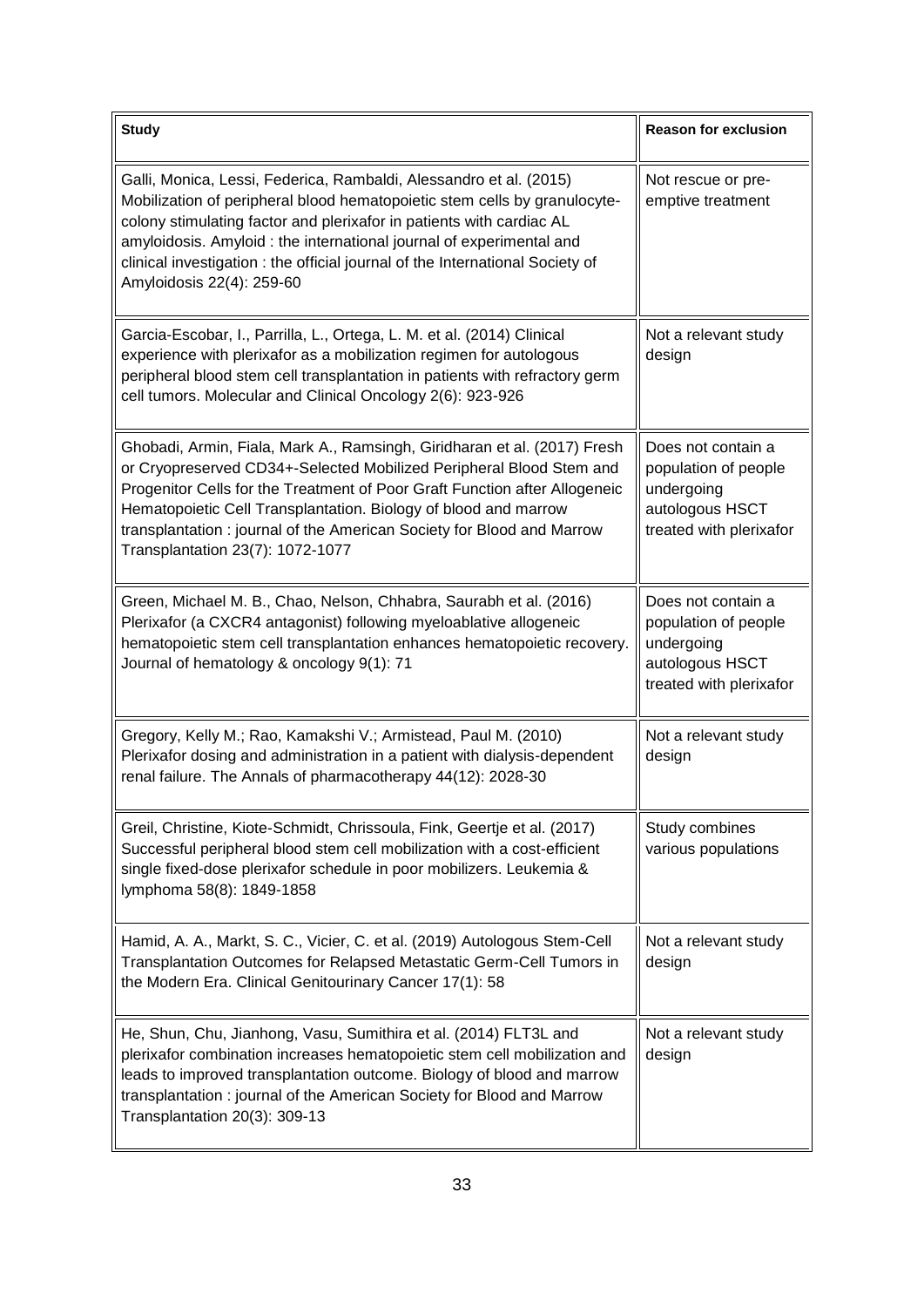| <b>Study</b>                                                                                                                                                                                                                                                                                                                                                                                                                                                                                                                                  | <b>Reason for exclusion</b>                                                                            |
|-----------------------------------------------------------------------------------------------------------------------------------------------------------------------------------------------------------------------------------------------------------------------------------------------------------------------------------------------------------------------------------------------------------------------------------------------------------------------------------------------------------------------------------------------|--------------------------------------------------------------------------------------------------------|
| Hong, Kyung Taek, Kang, Hyoung Jin, Kim, Nam Hee et al. (2012)<br>Successful mobilization using a combination of plerixafor and G-CSF in<br>pediatric patients who failed previous chemomobilization with G-CSF<br>alone and possible complications of the treatment. Journal of hematology<br>& oncology 5: 14                                                                                                                                                                                                                               | Study includes<br>children with solid<br>tumours                                                       |
| Horwitz, M. E., Chute, J. P., Gasparetto, C. et al. (2012) Preemptive<br>dosing of plerixafor given to poor stem cell mobilizers on day 5 of G-CSF<br>administration. Bone marrow transplantation 47(8): 1051-5                                                                                                                                                                                                                                                                                                                               | Study includes<br>population with MM<br>and/or lymphoma                                                |
| Hsieh, Matthew M. and Tisdale, John F. (2018) Hematopoietic stem cell<br>mobilization with plerixafor in sickle cell disease. Haematologica 103(5):<br>749-750                                                                                                                                                                                                                                                                                                                                                                                | Not a relevant study<br>design                                                                         |
| Hubel, K., Fresen, M. M., Salwender, H. et al. (2011) Plerixafor with and<br>without chemotherapy in poor mobilizers: results from the German<br>compassionate use program. Bone marrow transplantation 46(8): 1045-52                                                                                                                                                                                                                                                                                                                        | Study includes<br>population with MM<br>and/or lymphoma                                                |
| Jaiswal, Sarita Rani, Bhakuni, Prakash, Joy, Aby et al. (2018) Impact of<br>Single-Dose Plerixafor as an Adjunct to Granulocyte Colony-Stimulating<br>Factor-Based Peripheral Blood Stem Cell Mobilization on the Graft<br>Composition and Outcome for T Cell-Replete Haploidentical Peripheral<br>Blood Stem Cell Transplantation with Post-Transplantation<br>Cyclophosphamide: A Comparative Study. Biology of blood and marrow<br>transplantation: journal of the American Society for Blood and Marrow<br>Transplantation 24(3): 542-548 | Not a relevant study<br>design                                                                         |
| Jantunen, E. and Fruehauf, S. (2011) Importance of blood graft<br>characteristics in auto-SCT: implications for optimizing mobilization<br>regimens. Bone marrow transplantation 46(5): 627-35                                                                                                                                                                                                                                                                                                                                                | Study includes<br>population with MM<br>and/or lymphoma                                                |
| Kamdar, M., Abebe, S., Gonzalez Fontal, G. R. et al. (2017)<br>Administration of plerixafor for peripheral blood CD34+ stem cell content<br>of less than 30 x 10-6/L for autologous stem cell mobilization leads to<br>decreased apheresis days and increased total yield. Bone marrow<br>transplantation. Conference: 43rd annual meeting of the F society for<br>blood and marrow transplantation. France 52(supplement1): 39                                                                                                               | Conference abstract                                                                                    |
| Karponi, Garyfalia, Psatha, Nikoletta, Lederer, Carsten Werner et al.<br>(2015) Plerixafor+G-CSF-mobilized CD34+ cells represent an optimal<br>graft source for thalassemia gene therapy. Blood 126(5): 616-9                                                                                                                                                                                                                                                                                                                                 | Does not contain a<br>population of people<br>undergoing<br>autologous HSCT<br>treated with plerixafor |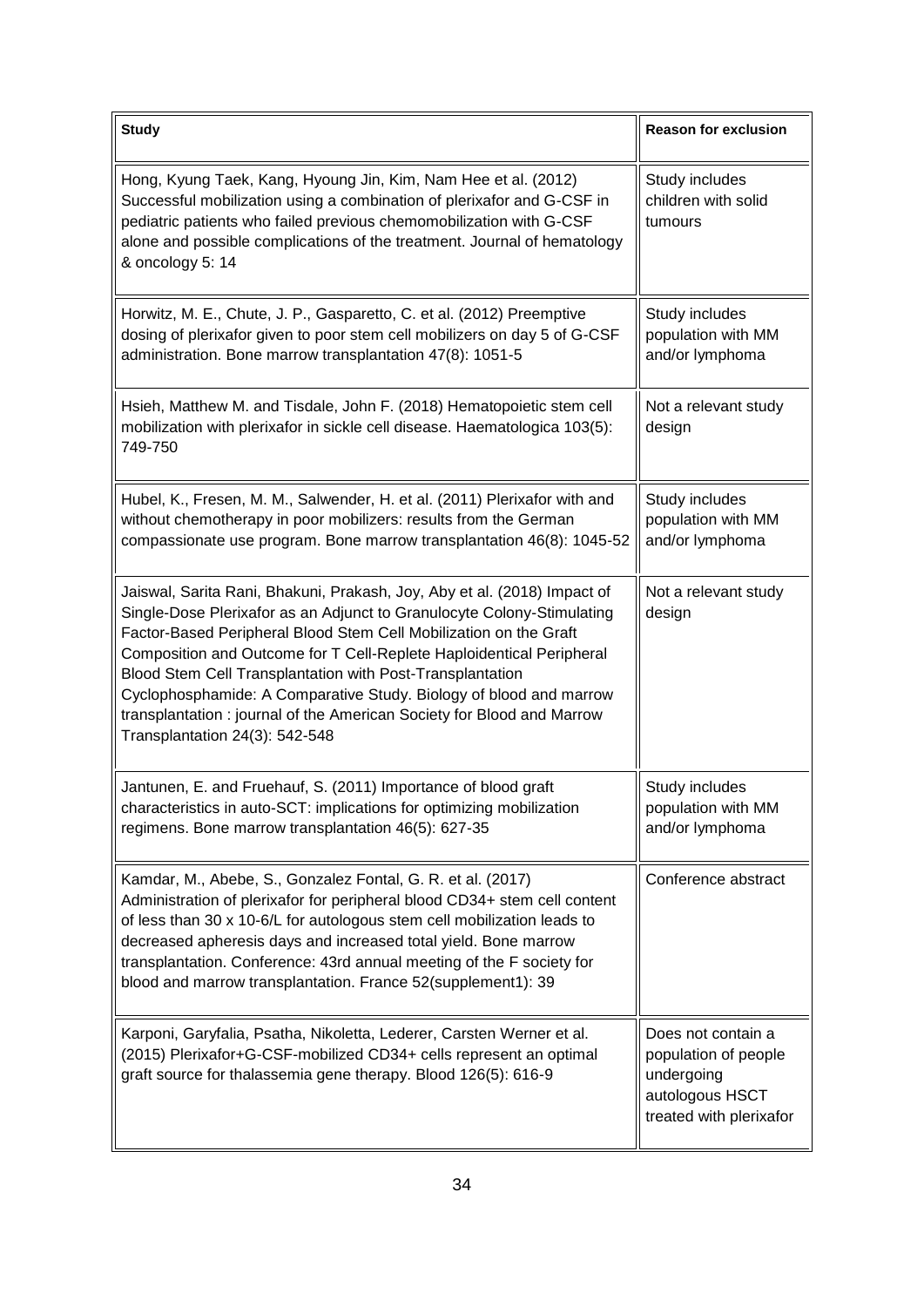| <b>Study</b>                                                                                                                                                                                                                                                                                                                                                                                                                 | <b>Reason for exclusion</b>                                                                            |
|------------------------------------------------------------------------------------------------------------------------------------------------------------------------------------------------------------------------------------------------------------------------------------------------------------------------------------------------------------------------------------------------------------------------------|--------------------------------------------------------------------------------------------------------|
| Kaul, E., Shah, G., Chaulagain, C. et al. (2014) Plerixafor and G-CSF for<br>autologous stem cell mobilization in AL amyloidosis. Bone marrow<br>transplantation 49(9): 1233                                                                                                                                                                                                                                                 | Not rescue or pre-<br>emptive treatment                                                                |
| Kobold, S., Isernhagen, J., Hubel, K. et al. (2011) Plerixafor is effective<br>and safe for stem cell mobilization in heavily pretreated germ cell tumor<br>patients. Bone marrow transplantation 46(8): 1053-6                                                                                                                                                                                                              | Not a relevant study<br>design                                                                         |
| Kosmas, Christos, Athanasopoulos, Aggelos, Dimitriadis, George et al.<br>(2014) Plerixafor added to G-CSF-supported paclitaxel-ifosfamide-<br>cisplatin salvage chemotherapy enhances mobilization of adequate<br>numbers of hematopoietic stem cells for subsequent autografting in hard-<br>to-mobilize patients with relapsed/refractory germ-cell tumors: a single-<br>center experience. Anti-cancer drugs 25(7): 841-7 | Not a relevant study<br>design                                                                         |
| Lagresle-Peyrou, C., Lefrere, F., Magrin, E. et al. (2018) Plerixafor<br>enables safe, rapid, efficient mobilization of hematopoietic stem cells in<br>sickle cell disease patients after exchange transfusion. Haematologica<br>103(5): 778-786                                                                                                                                                                             | Does not contain a<br>population of people<br>undergoing<br>autologous HSCT<br>treated with plerixafor |
| Leotta, S., Poidomani, M., Mauro, E. et al. (2011) AMD3100 for urgent<br>PBSC mobilization and allogeneic transplantation from a normal donor<br>after failed marrow harvest. Bone marrow transplantation 46(2): 314-6                                                                                                                                                                                                       | Not a relevant study<br>design                                                                         |
| Lessi, Federica, Marson, Piero, Colpo, Anna et al. (2016) Spontaneous<br>splenic rupture following stem cell mobilization with G-CSF and plerixafor<br>in AL amyloidosis. Transfusion and apheresis science : official journal of<br>the World Apheresis Association: official journal of the European Society<br>for Haemapheresis 54(2): 256-8                                                                             | Not a relevant study<br>design                                                                         |
| Lidonnici, Maria Rosa, Aprile, Annamaria, Frittoli, Marta Claudia et al.<br>(2017) Plerixafor and G-CSF combination mobilizes hematopoietic stem<br>and progenitors cells with a distinct transcriptional profile and a reduced in<br>vivo homing capacity compared to plerixafor alone. Haematologica<br>102(4): e120-e124                                                                                                  | Not a relevant study<br>design                                                                         |
| Liesveld, J. (2015) Plerixafor: Potential role in acute leukemia therapy.<br>Expert Opinion on Orphan Drugs 3(4): 467-475                                                                                                                                                                                                                                                                                                    | Review article but not<br>a systematic review                                                          |
| Liu, T., Li, X., You, S. et al. (2016) Effectiveness of AMD3100 in treatment<br>of leukemia and solid tumors: From original discovery to use in current<br>clinical practice. Experimental Hematology and Oncology 5(1): 19                                                                                                                                                                                                  | Review article but not<br>a systematic review                                                          |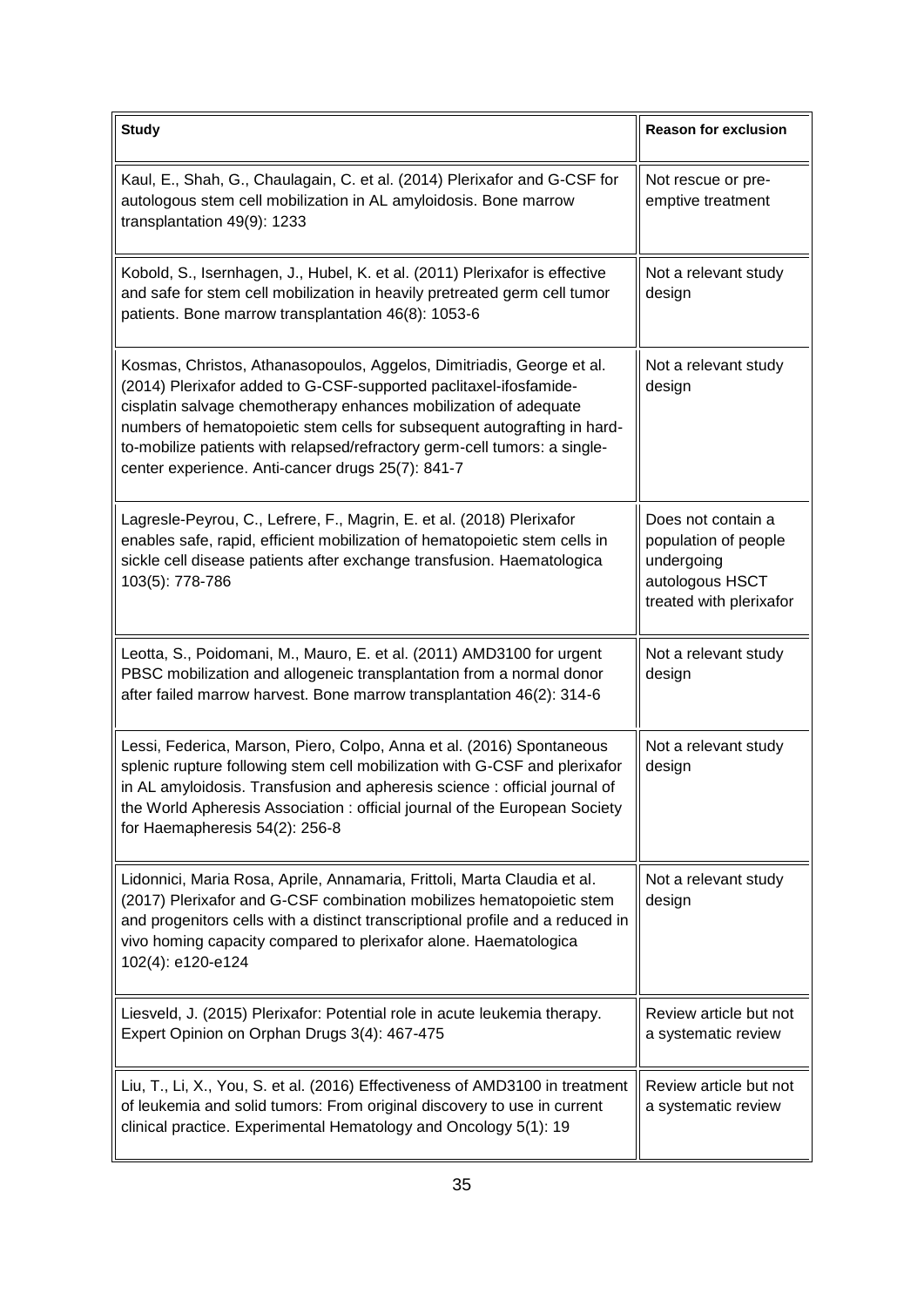| <b>Study</b>                                                                                                                                                                                                                                                                                                                                                                                                | <b>Reason for exclusion</b>                             |
|-------------------------------------------------------------------------------------------------------------------------------------------------------------------------------------------------------------------------------------------------------------------------------------------------------------------------------------------------------------------------------------------------------------|---------------------------------------------------------|
| Lopez-Castano, F., Manresa, P., Diaz, V. et al. (2019) Comparison and<br>cost analysis of three protocols for mobilization and apheresis of<br>haematopoietic progenitor cells. Journal of Clinical Apheresis                                                                                                                                                                                               | Study includes<br>population with MM<br>and/or lymphoma |
| Maschan, A. A., Balashov, D. N., Kurnikova, E. E. et al. (2015) Efficacy of<br>plerixafor in children with malignant tumors failing to mobilize a sufficient<br>number of hematopoietic progenitors with G-CSF. Bone marrow<br>transplantation 50(8): 1089-91                                                                                                                                               | Study includes<br>children with solid<br>tumours        |
| Mehdizadeh, M., Hajifathali, A., Tabarraee, M. et al. (2013) Plerixafor in<br>the treatment of stem cell mobilization failure; first experience in Iran.<br>Iranian Journal of Pharmaceutical Research 12(suppl): 185-187                                                                                                                                                                                   | Study includes<br>population with MM<br>and/or lymphoma |
| Micallef, I. N., Jacobsen, E. D., Shaughnessy, P. et al. (2013) G-CSF plus<br>plerixafor (Mozobil) to mobilize hematopoietic stem cells in patients with<br>thrombocytopenia or leukopenia prior to auto-SCT. Bone marrow<br>transplantation 48(2): 303-4                                                                                                                                                   | Study includes<br>population with MM<br>and/or lymphoma |
| Milone, Giuseppe and Tripepi, Giovanni (2014) Algorithms for early<br>identification of poor mobilization and for on-demand use of plerixafor in<br>patients mobilized by chemotherapy and granulocyte-colony stimulating<br>factor. Leukemia & lymphoma 55(3): 725-6                                                                                                                                       | Not a relevant study<br>design                          |
| Miltiadous, Constantinos, Dimitriadis, Georgios K., Roditis, Pavlos et al.<br>(2017) Plerixafor mobilization of peripheral blood hematopoietic<br>progenitors to support further high-dose chemotherapy cycles in a patient<br>with germ-cell tumor relapsing after previous tandem high-dose<br>chemotherapy and hematopoietic cell transplantation: report of a case.<br>Anti-cancer drugs 28(2): 237-241 | Not a relevant study<br>design                          |
| Modak, Shakeel, Cheung, Irene Y., Kushner, Brian H. et al. (2012)<br>Plerixafor plus granulocyte-colony stimulating factor for autologous<br>hematopoietic stem cell mobilization in patients with metastatic<br>neuroblastoma. Pediatric blood & cancer 58(3): 469-71                                                                                                                                      | Study includes<br>children with solid<br>tumours        |
| Mohty, M., Drillat, P., Grouin, J. M. et al. (2017) Addition of plerixafor to G-<br>CSF is useful to achieve efficient collection even in very poor mobilizers:<br>hope for patients with diminished hematopoietic function. Bone marrow<br>transplantation 52(7): 1049-1050                                                                                                                                | Not a relevant study<br>design                          |
| Naithani, Rahul, Sachdeva, Mansi, Rai, Reeta et al. (2016) Plerixafor for<br>Hematopoietic Stem Cell Mobilization in Children With Neuroblastoma.                                                                                                                                                                                                                                                           | Study includes<br>children with solid<br>tumours        |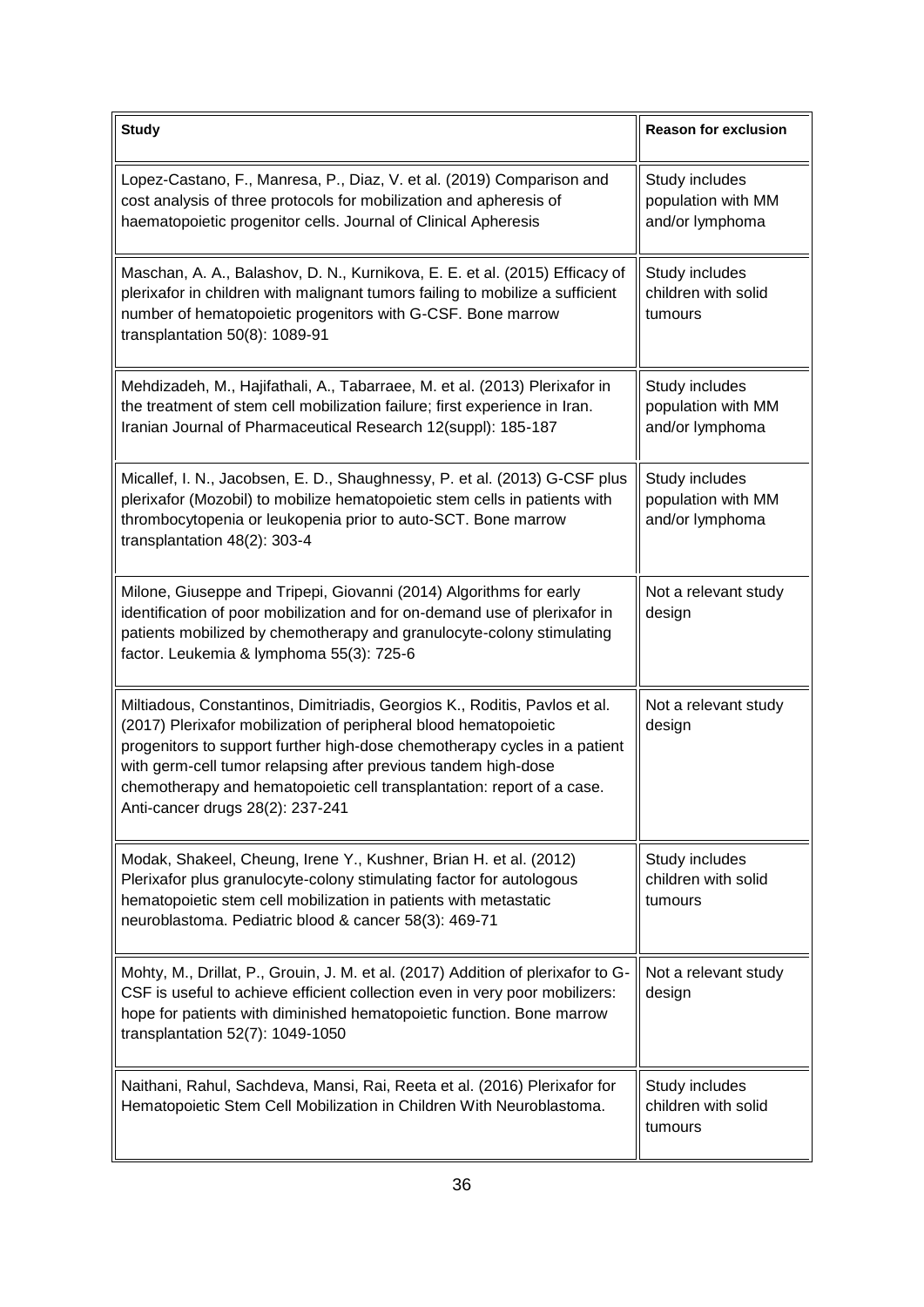| <b>Study</b>                                                                                                                                                                                                                                                                                                                                                                       | <b>Reason for exclusion</b>                                                                            |
|------------------------------------------------------------------------------------------------------------------------------------------------------------------------------------------------------------------------------------------------------------------------------------------------------------------------------------------------------------------------------------|--------------------------------------------------------------------------------------------------------|
| Experimental and clinical transplantation: official journal of the Middle<br>East Society for Organ Transplantation 14(3): 358-9                                                                                                                                                                                                                                                   |                                                                                                        |
| O'Hara, V. J. D., Karr, A. H., Srivastava, S. et al. (2014) Experience with<br>plerixafor for hematopoietic cell mobilization in nine patients with germ cell<br>tumors. Pharmacotherapy 34(1): 85-88                                                                                                                                                                              | Not rescue or pre-<br>emptive treatment                                                                |
| Saure, Christian, Weigelt, Christian, Schroeder, Thomas et al. (2010)<br>Plerixafor enables successful hematopoietic stem cell collection in an<br>extensively pretreated patient with testicular cancer. Acta haematologica<br>124(4): 235-8                                                                                                                                      | Not a relevant study<br>design                                                                         |
| Schroeder, Mark A., Rettig, Michael P., Lopez, Sandra et al. (2017)<br>Mobilization of allogeneic peripheral blood stem cell donors with<br>intravenous plerixafor mobilizes a unique graft. Blood 129(19): 2680-2692                                                                                                                                                              | Does not contain a<br>population of people<br>undergoing<br>autologous HSCT<br>treated with plerixafor |
| Selleslag, D., Dierickx, D., Breems, D. A. et al. (2011) Plerixafor in poor<br>stem cell mobilizers: the Belgian Compassionate Use Program. Acta<br>clinica Belgica 66(3): 200-4                                                                                                                                                                                                   | Study includes<br>population with MM<br>and/or lymphoma                                                |
| Sevilla, Julian, Schiavello, Elisabetta, Madero, Luis et al. (2012) Priming<br>of hematopoietic progenitor cells by plerixafor and filgrastim in children<br>with previous failure of mobilization with chemotherapy and/or cytokine<br>treatment. Journal of pediatric hematology/oncology 34(2): 146-50                                                                          | Study includes<br>children with solid<br>tumours                                                       |
| Sheppard, Dawn, Bredeson, Christopher, Allan, David et al. (2012)<br>Systematic review of randomized controlled trials of hematopoietic stem<br>cell mobilization strategies for autologous transplantation for hematologic<br>malignancies. Biology of blood and marrow transplantation : journal of the<br>American Society for Blood and Marrow Transplantation 18(8): 1191-203 | Study includes<br>population with MM<br>and/or lymphoma                                                |
| Shimizu, N., Sakaida, E., Ohwada, C. et al. (2012) Mobilization of PBSCs<br>in poor mobilizers with POEMS syndrome using G-CSF with plerixafor.<br>Bone marrow transplantation 47(12): 1587-8                                                                                                                                                                                      | Not a relevant study<br>design                                                                         |
| Son, Meong Hi, Kang, Eun Suk, Kim, Dong Hwan et al. (2013) Efficacy<br>and toxicity of plerixafor for peripheral blood stem cell mobilization in<br>children with high-risk neuroblastoma. Pediatric blood & cancer 60(8):<br>E57-9                                                                                                                                                | Study includes<br>children with solid<br>tumours                                                       |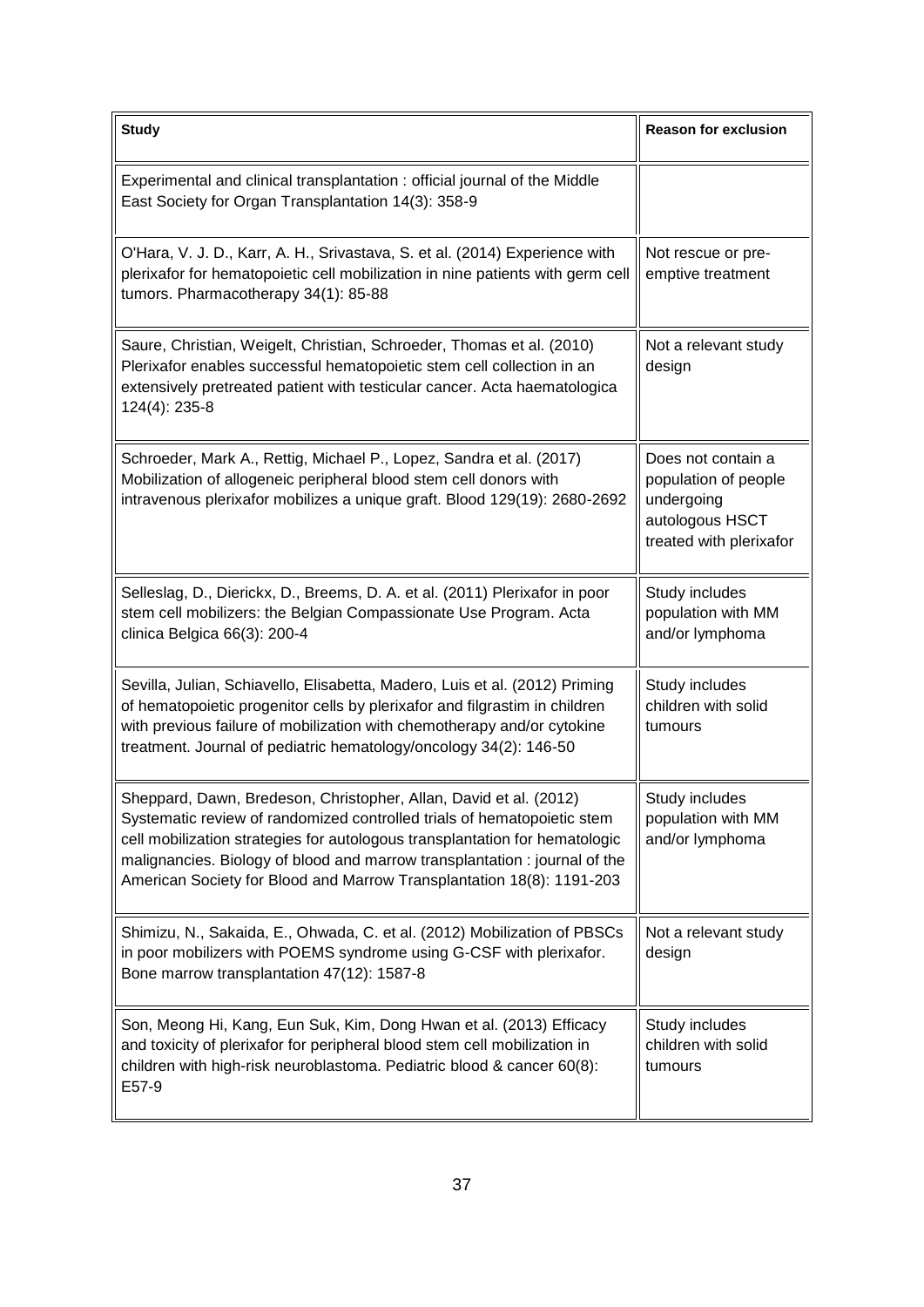| <b>Study</b>                                                                                                                                                                                                                                                                                                                                                                                             | <b>Reason for exclusion</b>                                                                            |
|----------------------------------------------------------------------------------------------------------------------------------------------------------------------------------------------------------------------------------------------------------------------------------------------------------------------------------------------------------------------------------------------------------|--------------------------------------------------------------------------------------------------------|
| Spoerl, Silvia, Peter, Robert, Wascher, Dagmar et al. (2017) Patients'<br>outcome after rescue plerixafor administration for autologous stem cell<br>mobilization: a single-center retrospective analysis. Transfusion 57(1):<br>115-121                                                                                                                                                                 | Study includes<br>population with MM<br>and/or lymphoma                                                |
| Srinivasan, Ashok, Panetta, John C., Cross, Shane J. et al. (2014) Phase<br>I study of the safety and pharmacokinetics of plerixafor in children<br>undergoing a second allogeneic hematopoietic stem cell transplantation<br>for relapsed or refractory leukemia. Biology of blood and marrow<br>transplantation: journal of the American Society for Blood and Marrow<br>Transplantation 20(8): 1224-8 | Does not contain a<br>population of people<br>undergoing<br>autologous HSCT<br>treated with plerixafor |
| Tanhehco, Yvette C., Adamski, Jill, Sell, Mary et al. (2010) Plerixafor<br>mobilization leads to a lower ratio of CD34+ cells to total nucleated cells<br>which results in greater storage costs. Journal of clinical apheresis 25(4):<br>$202 - 8$                                                                                                                                                      | Study includes<br>population with MM<br>and/or lymphoma                                                |
| Teusink, Ashley, Pinkard, Susan, Davies, Stella et al. (2016) Plerixafor is<br>safe and efficacious for mobilization of peripheral blood stem cells in<br>pediatric patients. Transfusion 56(6): 1402-5                                                                                                                                                                                                  | Study includes<br>children with solid<br>tumours                                                       |
| Toledano, Helen, Yahel, Anat, Cohen, Ian J. et al. (2010) Successful<br>mobilization, harvest and transplant of peripheral blood stem cells using<br>AMD3100 and G-CSF following high dose craniospinal irradiation for<br>medulloblastoma in a young child. Pediatric blood & cancer 54(4): 613-5                                                                                                       | Study includes<br>children with solid<br>tumours                                                       |
| Tuffaha, Haitham and Abdel-Rahman, Fawzi Abdel-Latif (2010)<br>Successful stem-cell mobilization and transplantation using plerixafor in a<br>patient with a germ cell tumor. Hematology/oncology and stem cell<br>therapy 3(4): 203-5                                                                                                                                                                   | Not a relevant study<br>design                                                                         |
| Veeraputhiran, Muthu, Jain, Tania, Cronin, Simon et al. (2014) Successful<br>hematopoietic stem cell collection in patients who fail initial plerixafor<br>mobilization for autologous stem cell transplant. Journal of clinical<br>apheresis 29(6): 293-8                                                                                                                                               | Study includes<br>population with MM<br>and/or lymphoma                                                |
| Vettenranta, Kim; Mottonen, Merja; Riikonen, Pekka (2012) The use of<br>plerixafor in harvesting autologous stem cells in the pediatric setting.<br>Pediatric blood & cancer 59(1): 197-8                                                                                                                                                                                                                | Study includes<br>children with solid<br>tumours                                                       |
| Vishnu, Prakash, Roy, Vivek, Paulsen, Athena et al. (2012) Efficacy and<br>cost-benefit analysis of risk-adaptive use of plerixafor for autologous<br>hematopoietic progenitor cell mobilization. Transfusion 52(1): 55-62                                                                                                                                                                               | Study includes<br>population with MM<br>and/or lymphoma                                                |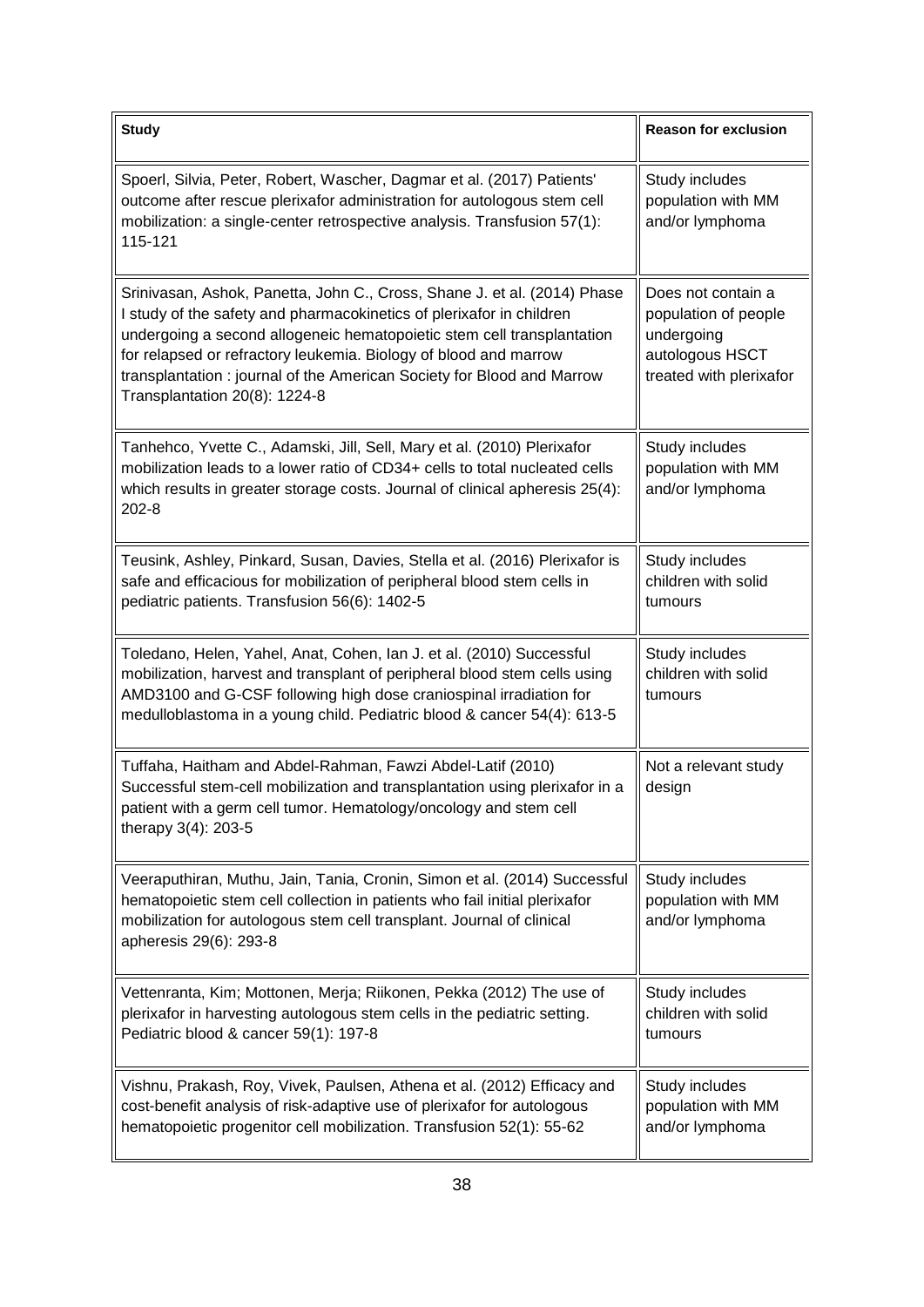| <b>Study</b>                                                                                                                                                                                                                                                                                                                                                                                    | <b>Reason for exclusion</b>                                                                            |  |
|-------------------------------------------------------------------------------------------------------------------------------------------------------------------------------------------------------------------------------------------------------------------------------------------------------------------------------------------------------------------------------------------------|--------------------------------------------------------------------------------------------------------|--|
| Vives, S., Sancho, J. M., Almazan, F. et al. (2012) Plerixafor plus G-CSF<br>in combination with chemotherapy for stem cell mobilization in a pediatric<br>patient with Ewing's sarcoma. Journal of Clinical Apheresis 27(5): 260-<br>262                                                                                                                                                       | Study includes<br>children with solid<br>tumours                                                       |  |
| Worel, Nina, Fritsch, Gerhard, Agis, Hermine et al. (2017) Plerixafor as<br>preemptive strategy results in high success rates in autologous stem cell<br>mobilization failure. Journal of clinical apheresis 32(4): 224-234                                                                                                                                                                     | Study includes<br>population with MM<br>and/or lymphoma                                                |  |
| Yannaki, E., Papayannopoulou, T., Jonlin, E. et al. (2012) Erratum:<br>"hematopoietic stem cell mobilization for gene therapy of adult patients<br>with severe beta-Thalassemia: Results of clinical trials using G-CSF or<br>plerixafor in splenectomized and nonsplenectomized subjects" (Molecular<br>Therapy (2012) 20 (230-238) DOI: 10.1038/mt.2011.195). Molecular<br>Therapy 20(2): 469 | Does not contain a<br>population of people<br>undergoing<br>autologous HSCT<br>treated with plerixafor |  |
| Yannaki, E., Papayannopoulou, T., Jonlin, E. et al. (2011) Hematopoietic<br>Stem Cell Mobilization for Gene Therapy of Adult Patients With Severe<br>beta-Thalassemia: Results of Clinical Trials Using G-CSF or plerixafor in<br>Splenectomized and Nonsplenectomized Subjects. Molecular Therapy                                                                                              | Does not contain a<br>population of people<br>undergoing<br>autologous HSCT<br>treated with plerixafor |  |
| Yannaki, Evangelia, Karponi, Garyfalia, Zervou, Fani et al. (2013)<br>Hematopoietic stem cell mobilization for gene therapy: superior<br>mobilization by the combination of granulocyte-colony stimulating factor<br>plus plerixafor in patients with beta-thalassemia major. Human gene<br>therapy 24(10): 852-60                                                                              | Does not contain a<br>population of people<br>undergoing<br>autologous HSCT<br>treated with plerixafor |  |
| Yannaki, Evangelia, Papayannopoulou, Thalia, Jonlin, Erica et al. (2012)<br>Hematopoietic stem cell mobilization for gene therapy of adult patients<br>with severe beta-thalassemia: results of clinical trials using G-CSF or<br>plerixafor in splenectomized and nonsplenectomized subjects. Molecular<br>therapy: the journal of the American Society of Gene Therapy 20(1): 230-<br>8       | Does not contain a<br>population of people<br>undergoing<br>autologous HSCT<br>treated with plerixafor |  |
| Yuan, Shan, Wang, Shirong, Salhotra, Amandeep et al. (2014) Plerixafor<br>to the rescue: boosting peripheral blood stem cell mobilization in patients<br>previously treated with hyperfractionated cyclophosphamide, vincristine,<br>doxorubicin, dexamethasone/methotrexate, cytarabine (Hyper-CVAD)<br>chemotherapy. Leukemia & lymphoma 55(7): 1557-62                                       | Study includes<br>population with MM<br>and/or lymphoma                                                |  |
| Abbreviations: G-CSF; Granulocyte-colony stimulating factor: HSCT; haematopoietic stem cell<br>transplantation: MM, multiple myeloma                                                                                                                                                                                                                                                            |                                                                                                        |  |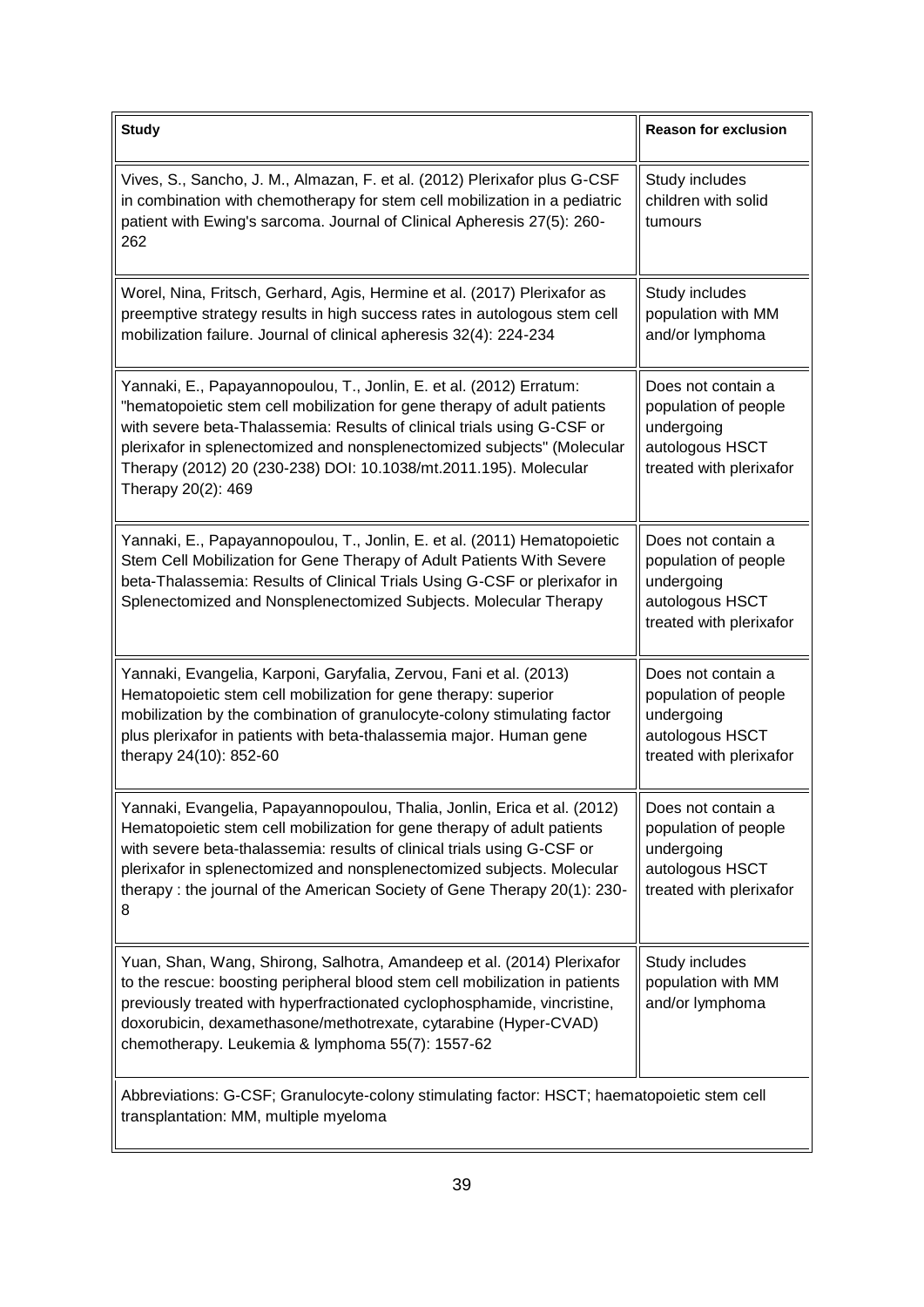References for the 3 most clinically impactful studies were submitted with the Preliminary Policy Proposition. These are listed in the following table with the evidence selection decision:

| <b>Study</b>                                                                                                                                                                                                                                                                   | <b>Comment</b>                           |
|--------------------------------------------------------------------------------------------------------------------------------------------------------------------------------------------------------------------------------------------------------------------------------|------------------------------------------|
| Worel N, Apperley J, Basak G, Douglas K, Gabriel I, et<br>al. (2012). European data on stem cell mobilization with<br>plerixafor in patients with nonhematologic disease: an<br>analysis of the European consortium of stem cell<br>mobilization. Transfusion 52, pp 2395-2400 | Included in this evidence<br>summary     |
| Horwitz M, Long, Holman P, Libby E, Calandra G,<br>Schriber J. (2012). Efficacy and safety of hematopoietic<br>stem cell remobilization with plerixafor +G-CSF in adult<br>patients with germ cell tumours. Bone Marrow<br>Transplantation, 47, 1287-1286                      | Included in this evidence<br>summary     |
| Jaimovich G, Castro M, Ostriz B, Fernandez M, Silveyra<br>D, Campestri R. (2016). Plerixafor, cyclophosphamide<br>and G-CSF and blood cell mobilization in a patient with<br>acute promyelocytic leukaemia. Journal of Clinical<br>Apheresis, 32, pp 592-593                   | Excluded: not a relevant study<br>design |

## <span id="page-39-0"></span>**12. Related NICE guidance and NHS England clinical policies**

NHS England has published clinical commissioning policies on [haematopoietic stem cell](https://www.england.nhs.uk/wp-content/uploads/2018/07/Haematopoietic-stem-cell-transplantation-All-Ages.pdf)  [transplantation](https://www.england.nhs.uk/wp-content/uploads/2018/07/Haematopoietic-stem-cell-transplantation-All-Ages.pdf) and [plerixafor for stem cell mobilisation.](https://www.england.nhs.uk/wp-content/uploads/2018/07/Plerixafor-for-paediatric-stem-cell-mobilisation.pdf) NICE has not issued any guidance on plerixafor for stem cell mobilisation.

#### <span id="page-39-1"></span>**13. Terms used in this evidence summary**

#### <span id="page-39-2"></span>**Abbreviations**

| <b>Term</b> | <b>Definition</b>                        |
|-------------|------------------------------------------|
| G-CSF       | Granulocyte-colony stimulating factor    |
| <b>HSCT</b> | Haematopoietic stem cell transplantation |
| <b>PBSC</b> | Peripheral blood stem cells              |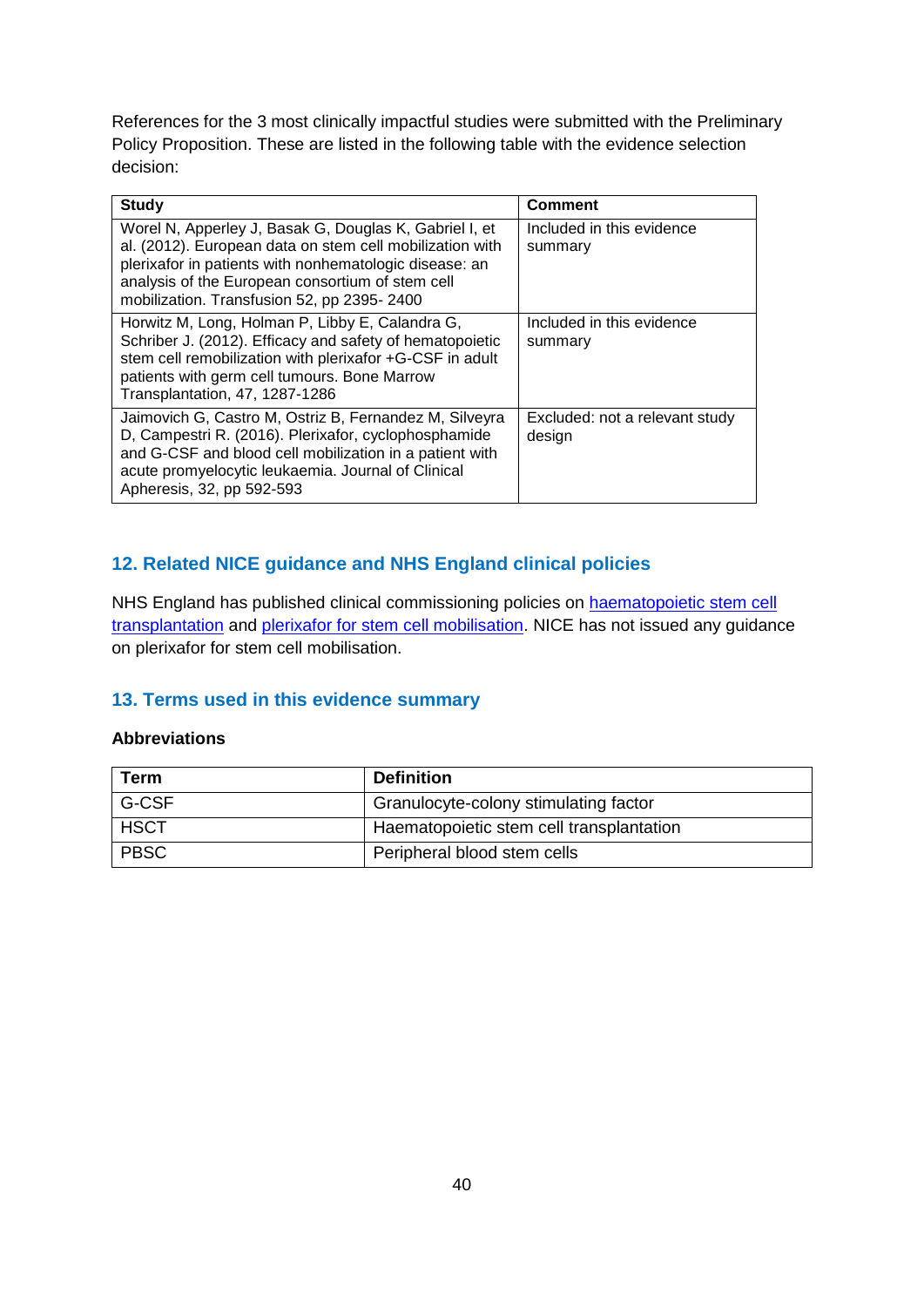# <span id="page-40-0"></span>**Medical definitions**

| <b>Term</b>                                 | <b>Definition</b>                                                                                                                                                                                                                                                                                                         |
|---------------------------------------------|---------------------------------------------------------------------------------------------------------------------------------------------------------------------------------------------------------------------------------------------------------------------------------------------------------------------------|
| Allogeneic stem cell transplant             | A procedure in which a person receives haematopoietic stem<br>cells (cells from which all blood cells develop) from a<br>genetically similar donor                                                                                                                                                                        |
| Apheresis                                   | The name given to the flow of the person's blood through the<br>cell separator during which the stem cells (PBSC) are<br>separated and collected into a separate container in which<br>they can then be frozen for later use                                                                                              |
| Autologous stem cell<br>transplant          | The process of high-dose chemotherapy followed by infusion<br>of the harvested stem cells which will repopulate the bone<br>marrow and allow the recovery of the person's blood counts                                                                                                                                    |
| CD34+ cell                                  | The protein expressed on the stem cells (PBSC) that can be<br>detected and measured, allowing the number of stem cells in<br>the blood or the harvest to be counted                                                                                                                                                       |
| Haematological                              | Relating to the blood and blood forming tissues                                                                                                                                                                                                                                                                           |
| Haematopoietic stem cells                   | Cells in the bone marrow that can develop into different types<br>of blood cells                                                                                                                                                                                                                                          |
| Haematopoietic stem cell<br>transplantation | Blood and bone marrow transplantation                                                                                                                                                                                                                                                                                     |
| Lymphoma                                    | A cancer that affects cells of the immune system called<br>'lymphocytes'                                                                                                                                                                                                                                                  |
| Myeloma                                     | A cancer that affects the bone marrow                                                                                                                                                                                                                                                                                     |
| Neutrophil                                  | The most common type of white blood cell                                                                                                                                                                                                                                                                                  |
| Peripheral blood stem cells                 | Stem cells in the circulating blood flow, rather than in the<br>bone marrow                                                                                                                                                                                                                                               |
| Platelet                                    | A type of blood cell that helps blood clot                                                                                                                                                                                                                                                                                |
| Pre-emptive treatment                       | Use of plerixafor when there is a low level of circulating PBSC<br>on the day of planned collection                                                                                                                                                                                                                       |
| Rescue treatment                            | Use of plerixafor with high-dose G-CSF when a previous<br>attempt at mobilisation has failed to collect enough PBSC                                                                                                                                                                                                       |
| Solid tumours                               | Solid tumours may be benign (not cancer), or malignant<br>(cancer). Different types of solid tumours are named for the<br>type of cells that form them. Examples of solid tumours are<br>sarcomas, carcinomas, and lymphomas. Leukaemias<br>(cancers of the bone marrow and blood) generally do not<br>form solid tumours |
| Stem cell harvest                           | Collection of the stem cells (PBSC) from the blood using a<br>cell separator machine                                                                                                                                                                                                                                      |
| Stem cell mobilisation                      | A process to dislodge the stem cells from the bone marrow<br>and increase the amount circulating in the blood from where<br>they can be collected                                                                                                                                                                         |